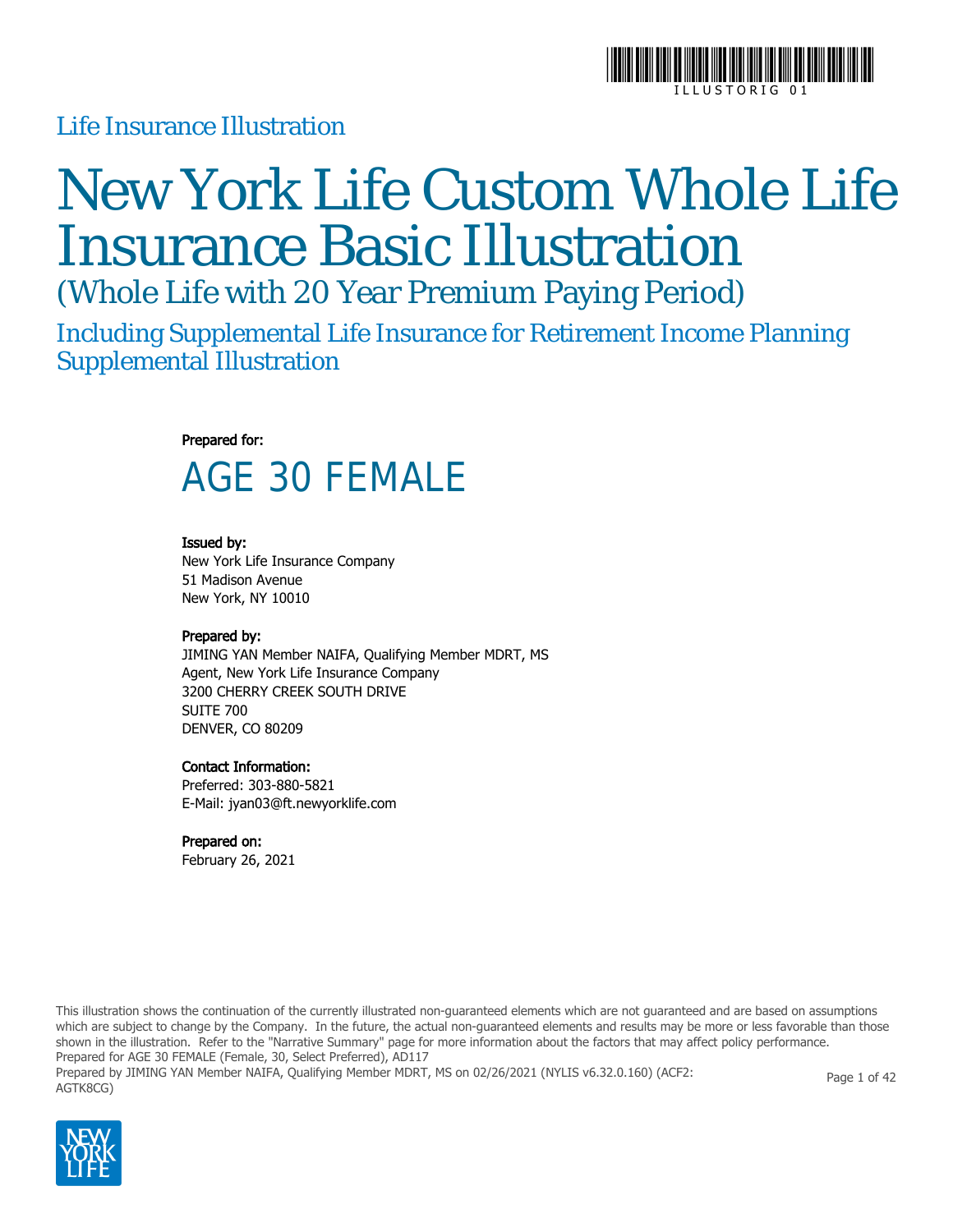

### Supplemental Life Insurance for Retirement Income Planning

### Permanent Life Insurance

First and foremost life insurance is a means of protecting your loved ones. However, in addition to a Death Benefit, permanent life insurance also accumulates cash value which can be used as a living benefit to provide income.

### Life Insurance as a Living Benefit – Retirement Income Planning1

If you are like most people you are probably concerned about whether or not you will have adequate income in retirement. Permanent life insurance can be a way of providing a supplemental income during your retirement years, and in the meantime provide financial protection to your family or business in the event of your death.



<sup>1</sup>This material includes a discussion of one or more tax-related topics. This tax-related discussion was prepared to assist in the promotion or marketing of the transactions or matters addressed in this material. The tax-related discussion is not intended (and cannot be used by any taxpayer) for the purpose of avoiding any IRS penalties which may be imposed upon the taxpayer. Taxpayers should always seek and rely on the advice of their own independent tax professionals. New York Life Insurance Company, its affiliates and subsidiaries, and Agents and employees may not provide legal or tax advice. <sup>2</sup>When taking a withdrawal (surrender), you are surrendering any available Paid-Up Additional Insurance for its Cash Surrender Value. This means your policy's Cash Value, available Cash Surrender Value, and Death Benefit will be reduced by the amount of the withdrawal. Unlike a policy loan, bank loan, or bank account withdrawal, once funds have been withdrawn, they cannot be repaid into the policy.

This illustration shows the continuation of the currently illustrated non-guaranteed elements which are not guaranteed and are based on assumptions which are subject to change by the Company. In the future, the actual non-guaranteed elements and results may be more or less favorable than those shown in the illustration. Refer to the "Narrative Summary" page for more information about the factors that may affect policy performance. Prepared for AGE 30 FEMALE (Female, 30, Select Preferred), AD117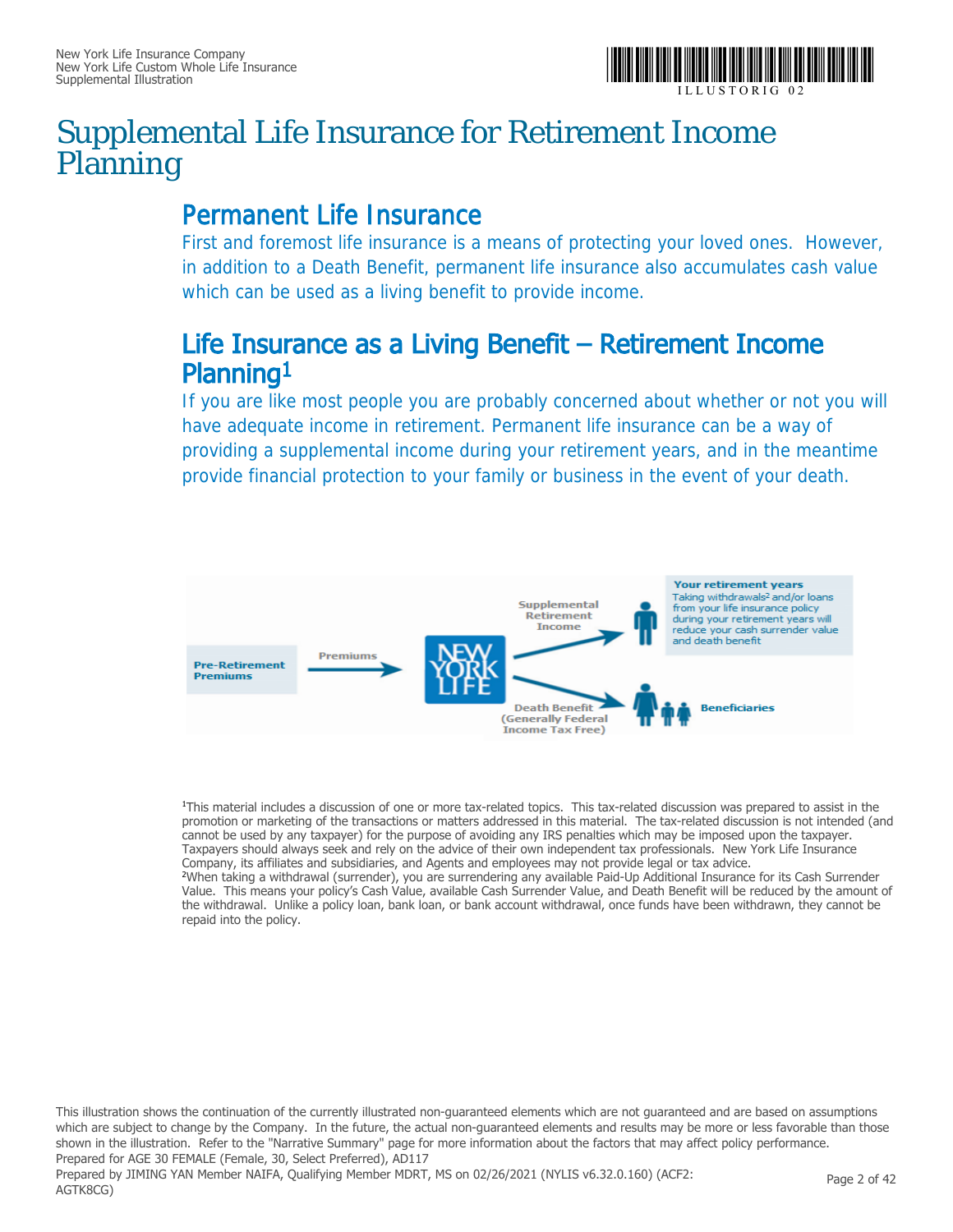

### Supplemental Life Insurance for Retirement Income Planning (cont.)

# What this can mean for you\*.

Cumulative premium through age 64:

\$82,166

Gross retirement income from loans and surrenders: \$15,091 for 20 years

Total cumulative after tax retirement income:

\$301,820 (\$15,091 for 20 years)

Remaining death benefit after loans and surrenders\*\*: \$200,121

Think about it. If you've already made smart decisions like saving and investing, consider how your permanent life insurance can potentially supplement your future retirement income and may give you more control over your future. If you're ready to get started, we are too.

\*These values are based upon the information and assumptions contained in the Supplemental Life Insurance for Retirement Income Planning Input Summary and Illustration.

\*\*This is the net amount of death benefit that is still remaining after receiving the retirement income from the policy.

#### Key things to consider.

- Your policy's death benefit is generally paid to your beneficiary income tax-free.
- The cash value accumulation in your permanent life insurance policy grows taxdeferred.
- You generally have tax-free access to your policy cash value, and can use withdrawals\* and policy loans to supplement your retirement income<sup> $\wedge$ </sup>.

\*When taking a withdrawal (surrender), you are surrendering any available Paid-Up Additional Insurance for its Cash Surrender Value. This means your policy's Cash Value, available Cash Surrender Value, and Death Benefit will be reduced by the amount of the withdrawal. Unlike a policy loan, bank loan, or bank account withdrawal, once funds have been withdrawn, they cannot be repaid into the policy.

^See Important Notes and Disclosures page for important tax assumptions and considerations.

This illustration shows the continuation of the currently illustrated non-guaranteed elements which are not guaranteed and are based on assumptions which are subject to change by the Company. In the future, the actual non-guaranteed elements and results may be more or less favorable than those shown in the illustration. Refer to the "Narrative Summary" page for more information about the factors that may affect policy performance. Prepared for AGE 30 FEMALE (Female, 30, Select Preferred), AD117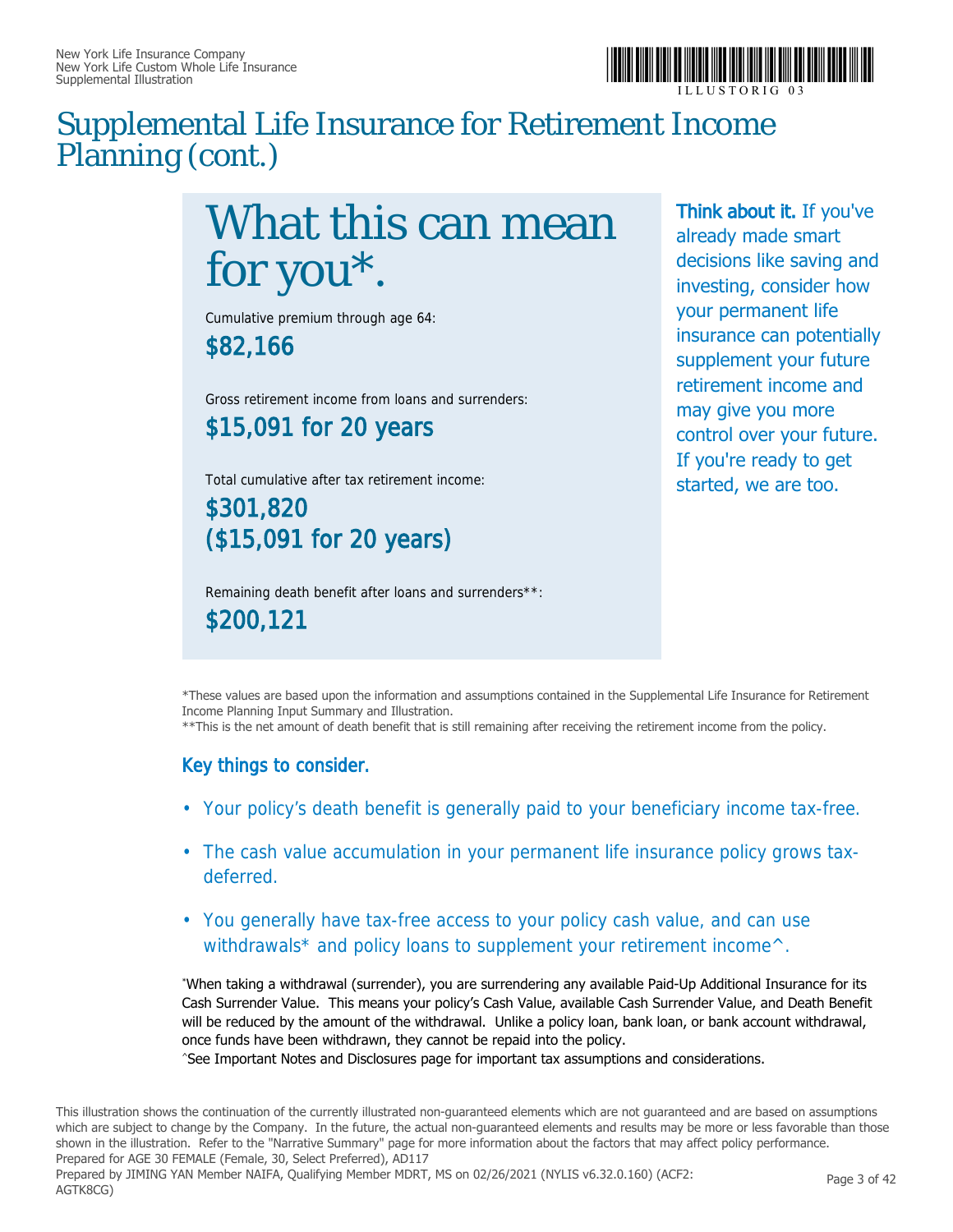

### Supplemental Life Insurance for Retirement Income Planning (cont.)

#### Important Notes and Disclosures

- This material includes a discussion of one or more tax-related topics. This tax related discussion was prepared to assist in the promotion or marketing of the transactions or matters addressed in this material. The taxrelated discussion is not intended (and cannot be used by any taxpayer) for the purpose of avoiding any IRS penalties which may be imposed upon the taxpayer. Taxpayers should always seek and rely on the advice of their own independent tax professionals. New York Life Insurance Company, its affiliates and subsidiaries, and Agents and employees may not provide legal or tax advice.
- When too much premium is contributed to a life insurance policy, a policy may be characterized as a MEC under applicable federal tax rules. Under these rules, loans and withdrawals from a MEC are taxed to the extent of any gain in the policy. In addition, a 10 percent penalty tax may apply if you are under age 59 and ½. For this reason, if you anticipate using your policy to provide an income stream in the future, you should ensure that your payment of premiums and any other transactions with respect to your policy do not cause your policy to become a MEC. Talk to your tax advisor for further details.
- If a policy is not a Modified Endowment Contract (MEC), then loans generally are not taxable and a withdrawal from the policy generally is taxable only to the extent that it exceeds the total investment in the policy. However, certain withdrawals made within the first 15 years after a policy is issued may be fully or partially taxable. If a policy is a MEC, then withdrawals and loans are taxable to the extent of the gain in the policy and, if the policyowner is under age 59 ½, may also be subject to a 10% penalty tax. Taxable distributions from a policy would be taxed as ordinary income.
- You can access the cash value in your policy via withdrawals and policy loans which reduce the policy's cash value and death benefit. Loans also accrue interest.
- Assuming your policy is not a MEC, once the distributions you've received from withdrawals equal your policy's cost basis, further income can be generated by taking loans against the policy's remaining cash value. Interest will be at current rates and added to the amount of the loan if not paid. Taking loans may provide for a federal income tax-free income stream but will reduce the death benefit and cash value of the policy. Since these policy values include non-guaranteed elements, the income stream funded by these policy values is not guaranteed. Any outstanding loans (including interest) on a policy that has lapsed or is surrendered prior to death will be considered income to the extent of gain in your policy and will be taxable to you. This is an important consideration in deciding whether to take policy loans. Talk to your tax advisor.

This illustration shows the continuation of the currently illustrated non-guaranteed elements which are not guaranteed and are based on assumptions which are subject to change by the Company. In the future, the actual non-guaranteed elements and results may be more or less favorable than those shown in the illustration. Refer to the "Narrative Summary" page for more information about the factors that may affect policy performance. Prepared for AGE 30 FEMALE (Female, 30, Select Preferred), AD117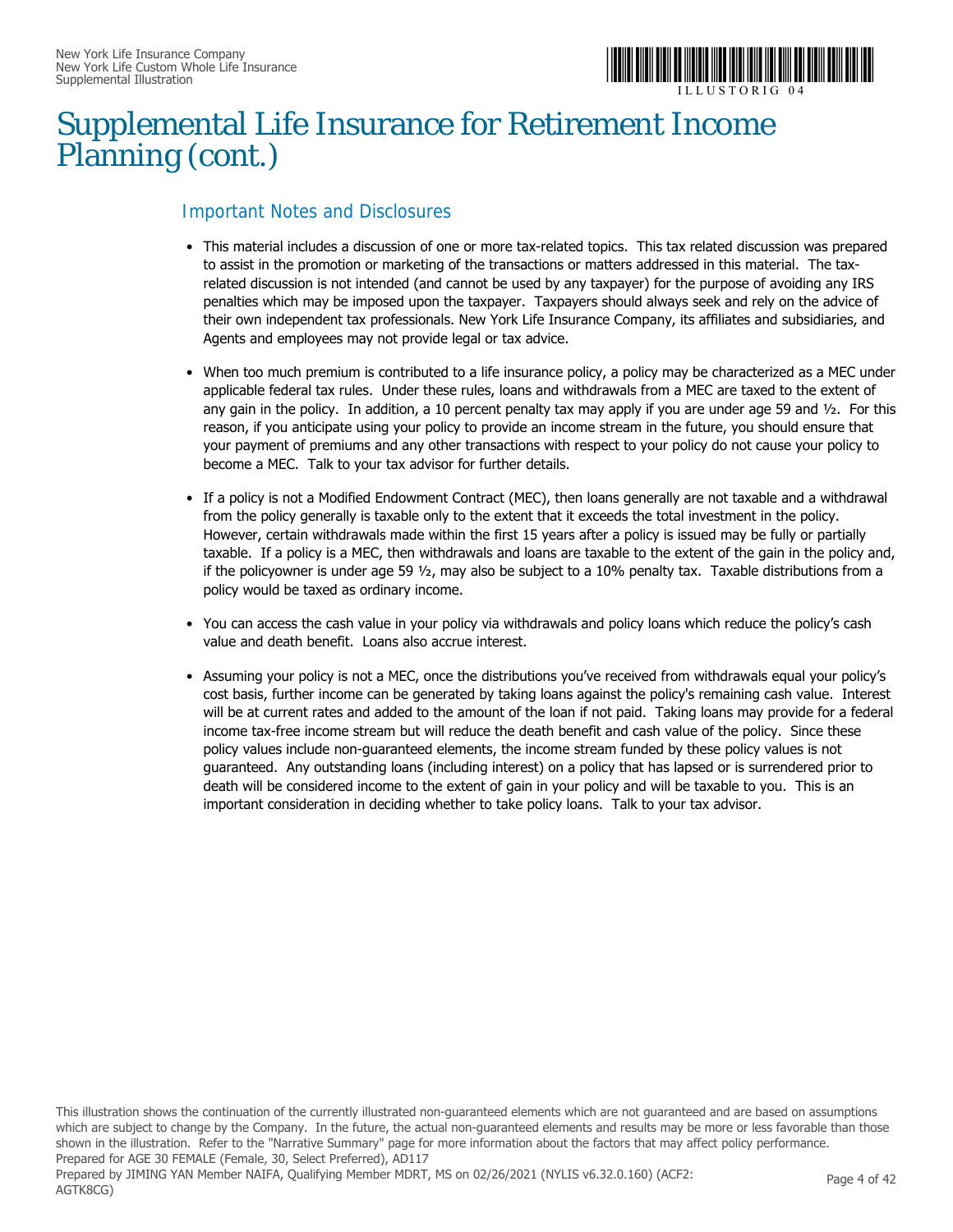

### Supplemental Life Insurance for Retirement Income Planning Input Summary

#### RETIREMENT INFORMATION

Retirement Age: 65 Pre-Retirement Tax Rate: 28.00% Post-Retirement Tax Rate: 28.00%

#### WITHDRAWAL INFORMATION\*

Cash Value of Withdrawal: Calculated Withdrawal Mode: Annual Age at First Withdrawal: 65

#### POLICY LOAN INFORMATION\*

Loan Amount: Calculated

Loan Withdrawal Mode: Annual

Loan Interest Rate: 5.00% until the policy anniversary on which the insured reaches age 100, 4.00% thereafter

Loan Interest Option: Accrue Interest

Age at First Loan: 70

\*When taking a withdrawal (surrender), you are surrendering any available Paid-Up Additional Insurance for its Cash Surrender Value. This means your policy's Cash Value, available Cash Surrender Value, and Death Benefit will be reduced by the amount of the withdrawal. Unlike a policy loan, bank loan, or bank account withdrawal, once funds have been withdrawn, they cannot be repaid into the policy. Refer to the "Access to Policy Values" section of the Narrative Summary page for more information, and to the "Supplemental Illustration of Cash Flows" page for illustrative details.

#### KEY TERMS

Please refer to the Narrative Summary for general information and key terms. Additional Column definitions unique to the Supplemental Life Insurance for Retirement Income Planning ledger:

Surrenders and Loans for Income: The sum of any amount resulting from the surrender of paid up additional insurance from the policy plus any amount loaned from the policy to provide retirement income.

Income Tax Payable: The federal income tax payable, if applicable, on the amount withdrawn or loaned each year, assuming an initial post-retirement federal income tax rate of 28.00%. This is based on tax rate assumptions you have provided. At the time of your distributions, your individual circumstances may vary from these assumptions. Please talk to your tax advisor for further details and analysis.

After Tax Retirement Income: The net amount available after tax, of any withdrawal or loan, to provide retirement income.

This illustration shows the continuation of the currently illustrated non-guaranteed elements which are not guaranteed and are based on assumptions which are subject to change by the Company. In the future, the actual non-guaranteed elements and results may be more or less favorable than those shown in the illustration. Refer to the "Narrative Summary" page for more information about the factors that may affect policy performance. Prepared for AGE 30 FEMALE (Female, 30, Select Preferred), AD117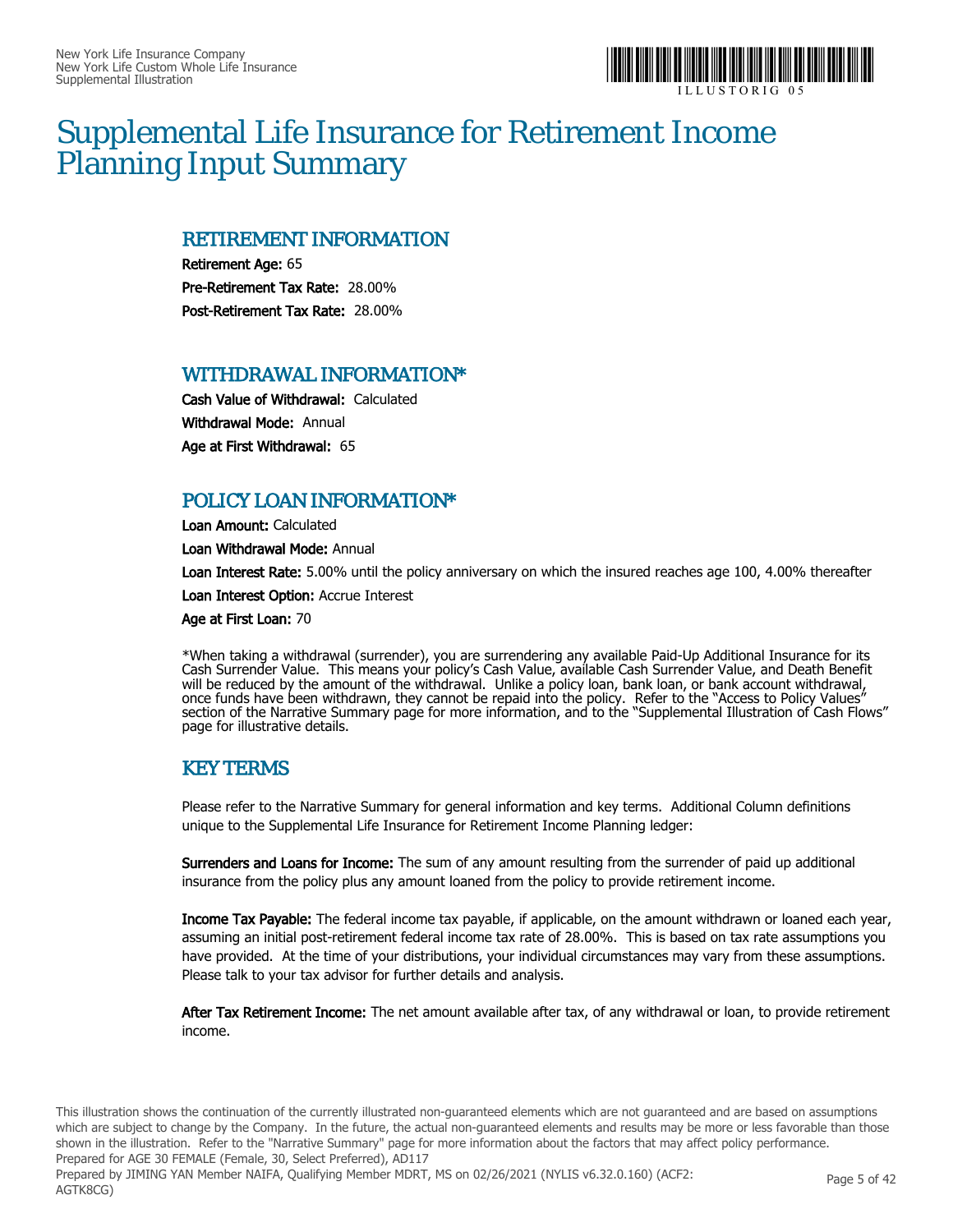

### Supplemental Life Insurance for Retirement Income Planning Input Summary (cont.)

Cumulative After Tax Retirement Income: The sum of the current year's After Tax Retirement Income amount, plus all prior year's After Tax Retirement Income amounts.

This illustration shows the continuation of the currently illustrated non-guaranteed elements which are not guaranteed and are based on assumptions which are subject to change by the Company. In the future, the actual non-guaranteed elements and results may be more or less favorable than those shown in the illustration. Refer to the "Narrative Summary" page for more information about the factors that may affect policy performance. Prepared for AGE 30 FEMALE (Female, 30, Select Preferred), AD117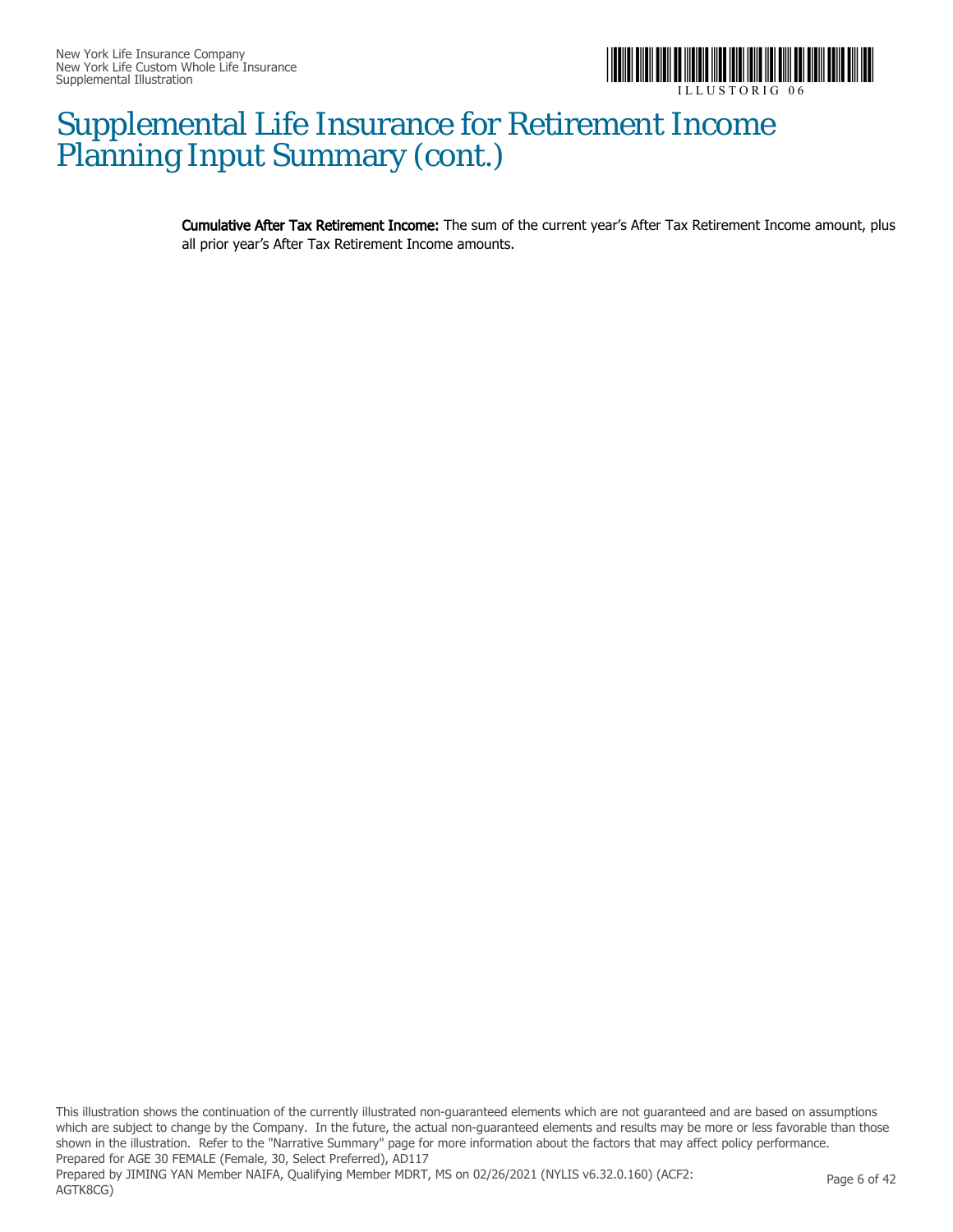

### Supplemental Life Insurance for Retirement Income Planning Supplemental Illustration

Base Policy Face Amount: \$250,000 Premium Mode: Check-O-Matic Initial Death Benefit Amount: \$250,000 Dividend Option: Paid Up Additions Premium Paying Period: 20 years

|                         |     |                          | <b>Policy Costs</b>                           | <b>Policy Values</b><br><b>Non-Guaranteed Current</b> |                                         |                                                     | Supplemental Life Insurance for Retirement Income<br><b>Non-Guaranteed Current</b> |                                                        |                                                                             |
|-------------------------|-----|--------------------------|-----------------------------------------------|-------------------------------------------------------|-----------------------------------------|-----------------------------------------------------|------------------------------------------------------------------------------------|--------------------------------------------------------|-----------------------------------------------------------------------------|
| End of<br>Year          | Age | <b>Premium</b><br>Outlay | <b>Cumulative</b><br><b>Premium</b><br>Outlay | Cash<br><b>Surrender</b><br><b>Value</b>              | <b>Death</b><br><b>Benefit</b><br>(BOY) | <b>Surrenders</b><br>and Loans for<br><b>Income</b> | <b>Income</b><br>Tax<br>Payable                                                    | <b>After Tax</b><br><b>Retirement</b><br><b>Income</b> | <b>Cumulative</b><br><b>After Tax</b><br><b>Retirement</b><br><b>Income</b> |
| 1                       | 31  | 4,108                    | 4,108                                         | 0                                                     | 250,000                                 | 0                                                   | 0                                                                                  | 0                                                      | 0                                                                           |
| $\overline{2}$          | 32  | 4,108                    | 8,217                                         | 8                                                     | 250,000                                 | 0                                                   | $\mathbf{0}$                                                                       | $\mathbf 0$                                            | 0                                                                           |
| 3                       | 33  | 4,108                    | 12,325                                        | 2,785                                                 | 250,049                                 | $\pmb{0}$                                           | 0                                                                                  | 0                                                      | 0                                                                           |
| $\overline{\mathbf{4}}$ | 34  | 4,108                    | 16,433                                        | 6,311                                                 | 250,682                                 | 0                                                   | $\mathbf 0$                                                                        | $\pmb{0}$                                              | 0                                                                           |
| 5                       | 35  | 4,108                    | 20,542                                        | 10,089                                                | 252,171                                 | $\mathbf 0$                                         | 0                                                                                  | 0                                                      | 0                                                                           |
|                         |     |                          |                                               |                                                       |                                         |                                                     |                                                                                    |                                                        |                                                                             |
| 6                       | 36  | 4,108                    | 24,650                                        | 14,139                                                | 254,438                                 | 0                                                   | 0                                                                                  | 0                                                      | 0                                                                           |
| $\overline{7}$          | 37  | 4,108                    | 28,758                                        | 18,501                                                | 257,453                                 | 0                                                   | 0                                                                                  | $\pmb{0}$                                              | 0                                                                           |
| 8                       | 38  | 4,108                    | 32,867                                        | 23,185                                                | 261,353                                 | $\pmb{0}$                                           | $\mathbf 0$                                                                        | $\pmb{0}$                                              | 0                                                                           |
| 9                       | 39  | 4,108                    | 36,975                                        | 28,199                                                | 266,092                                 | $\mathbf 0$                                         | $\mathbf 0$                                                                        | $\pmb{0}$                                              | 0                                                                           |
| 10                      | 40  | 4,108                    | 41,083                                        | 33,429                                                | 271,574                                 | 0                                                   | 0                                                                                  | $\pmb{0}$                                              | 0                                                                           |
|                         |     |                          |                                               |                                                       |                                         |                                                     |                                                                                    |                                                        |                                                                             |
| 11                      | 41  | 4,108                    | 45,192                                        | 38,594                                                | 277,093                                 | $\mathbf 0$                                         | $\mathbf 0$                                                                        | $\mathbf 0$                                            | 0                                                                           |
| 12                      | 42  | 4,108                    | 49,300                                        | 44,122                                                | 283,252                                 | 0                                                   | $\mathbf 0$                                                                        | $\pmb{0}$                                              | 0                                                                           |
| 13                      | 43  | 4,108                    | 53,408                                        | 50,027                                                | 289,992                                 | 0                                                   | 0                                                                                  | $\pmb{0}$                                              | $\pmb{0}$                                                                   |
| 14                      | 44  | 4,108                    | 57,516                                        | 56,315                                                | 297,233                                 | 0                                                   | 0                                                                                  | $\pmb{0}$                                              | $\pmb{0}$                                                                   |
| 15                      | 45  | 4,108                    | 61,625                                        | 63,004                                                | 304,924                                 | 0                                                   | 0                                                                                  | $\pmb{0}$                                              | 0                                                                           |
|                         |     |                          |                                               |                                                       |                                         |                                                     |                                                                                    |                                                        |                                                                             |
| 16                      | 46  | 4,108                    | 65,733                                        | 70,113                                                | 313,026                                 | 0                                                   | 0                                                                                  | $\pmb{0}$                                              | 0                                                                           |
| 17                      | 47  | 4,108                    | 69,841                                        | 77,657                                                | 321,516                                 | $\mathbf 0$                                         | $\mathbf 0$                                                                        | $\pmb{0}$                                              | 0                                                                           |
| 18                      | 48  | 4,108                    | 73,950                                        | 85,647                                                | 330,407                                 | 0                                                   | 0                                                                                  | 0                                                      | 0                                                                           |
| 19                      | 49  | 4,108                    | 78,058                                        | 94,101                                                | 339,652                                 | $\mathbf 0$                                         | $\mathbf 0$                                                                        | 0                                                      | 0                                                                           |
| 20                      | 50  | 4,108                    | 82,166                                        | 103,282                                               | 349,226                                 | 0                                                   | 0                                                                                  | 0                                                      | 0                                                                           |
|                         |     |                          |                                               |                                                       |                                         |                                                     |                                                                                    |                                                        |                                                                             |
| 21                      | 51  | 0                        | 82,166                                        | 110,025                                               | 359,956                                 | 0                                                   | $\pmb{0}$                                                                          | $\pmb{0}$                                              | $\pmb{0}$                                                                   |
| 22                      | 52  | 0                        | 82,166                                        | 117,053                                               | 370,531                                 | $\mathbf 0$                                         | 0                                                                                  | 0                                                      | 0                                                                           |
| 23                      | 53  | 0                        | 82,166                                        | 124,373                                               | 380,959                                 | $\mathbf 0$                                         | $\mathbf 0$                                                                        | $\pmb{0}$                                              | 0                                                                           |
| 24                      | 54  | 0                        | 82,166                                        | 131,995                                               | 391,257                                 | $\mathbf 0$                                         | $\mathbf 0$                                                                        | $\pmb{0}$                                              | $\pmb{0}$                                                                   |
| 25                      | 55  | 0                        | 82,166                                        | 139,925                                               | 401,433                                 | 0                                                   | 0                                                                                  | 0                                                      | 0                                                                           |
|                         |     |                          |                                               |                                                       |                                         |                                                     |                                                                                    |                                                        |                                                                             |
| 26                      | 56  | 0                        | 82,166                                        | 148,177                                               | 411,495                                 | $\mathbf 0$                                         | $\mathbf 0$                                                                        | 0                                                      | 0                                                                           |
| 27                      | 57  | 0                        | 82,166                                        | 156,762                                               | 421,460                                 | 0                                                   | $\pmb{0}$                                                                          | 0                                                      | 0                                                                           |
| 28                      | 58  | $\pmb{0}$                | 82,166                                        | 165,690                                               | 431,340                                 | 0                                                   | $\pmb{0}$                                                                          | $\pmb{0}$                                              | $\pmb{0}$                                                                   |
| 29                      | 59  | 0                        | 82,166                                        | 174,973                                               | 441,147                                 | $\pmb{0}$                                           | 0                                                                                  | 0                                                      | 0                                                                           |
| 30                      | 60  | 0                        | 82,166                                        | 184,613                                               | 450,892                                 | $\mathbf 0$                                         | 0                                                                                  | 0                                                      | 0                                                                           |

Reflects non-guaranteed values and benefits which are based on assumptions that are subject to change by the insurer; therefore, actual results may be more or less favorable.

This is a supplemental illustration which is not valid without the attached basic illustration. Refer to the basic illustration for guaranteed values and benefits and other important information.

#### Please see the End Notes at the end of this ledger for important information.

This illustration shows the continuation of the currently illustrated non-guaranteed elements which are not guaranteed and are based on assumptions which are subject to change by the Company. In the future, the actual non-guaranteed elements and results may be more or less favorable than those shown in the illustration. Refer to the "Narrative Summary" page for more information about the factors that may affect policy performance. Prepared for AGE 30 FEMALE (Female, 30, Select Preferred), AD117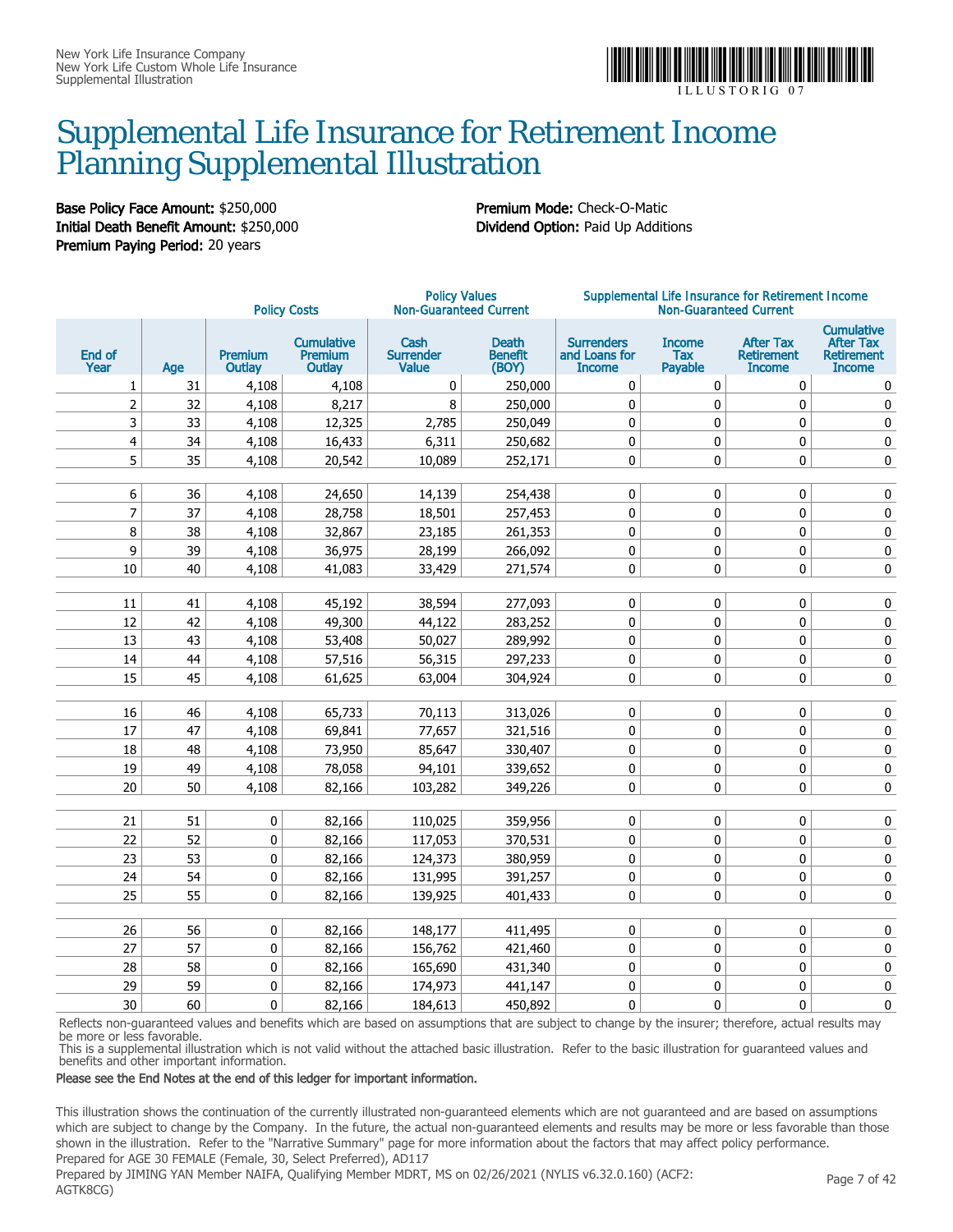

### Supplemental Life Insurance for Retirement Income Planning Supplemental Illustration (cont.)

| <b>Policy Costs</b> |          |                   |                                        | <b>Policy Values</b><br><b>Non-Guaranteed Current</b> |                                         | Supplemental Life Insurance for Retirement Income<br><b>Non-Guaranteed Current</b> |                                        |                                                        |                                                                             |  |
|---------------------|----------|-------------------|----------------------------------------|-------------------------------------------------------|-----------------------------------------|------------------------------------------------------------------------------------|----------------------------------------|--------------------------------------------------------|-----------------------------------------------------------------------------|--|
| End of<br>Year      | Age      | Premium<br>Outlay | <b>Cumulative</b><br>Premium<br>Outlay | Cash<br><b>Surrender</b><br><b>Value</b>              | <b>Death</b><br><b>Benefit</b><br>(BOY) | <b>Surrenders</b><br>and Loans for<br><b>Income</b>                                | <b>Income</b><br><b>Tax</b><br>Payable | <b>After Tax</b><br><b>Retirement</b><br><b>Income</b> | <b>Cumulative</b><br><b>After Tax</b><br><b>Retirement</b><br><b>Income</b> |  |
| 31                  | 61       | 0                 | 82,166                                 | 194,625                                               | 460,588                                 | $\mathbf 0$                                                                        | 0                                      | $\mathbf 0$                                            | $\mathbf 0$                                                                 |  |
| 32                  | 62       | $\pmb{0}$         | 82,166                                 | 205,013                                               | 470,257                                 | 0                                                                                  | 0                                      | $\pmb{0}$                                              | $\pmb{0}$                                                                   |  |
| 33                  | 63       | 0                 | 82,166                                 | 215,785                                               | 479,911                                 | 0                                                                                  | 0                                      | 0                                                      | 0                                                                           |  |
| 34                  | 64       | $\pmb{0}$         | 82,166                                 | 226,995                                               | 489,563                                 | 0                                                                                  | 0                                      | $\pmb{0}$                                              | $\pmb{0}$                                                                   |  |
| 35                  | 65       | 0                 | 82,166                                 | 222,912                                               | 466,134                                 | 15,091                                                                             | 0                                      | 15,091                                                 | 15,091                                                                      |  |
|                     |          |                   |                                        |                                                       |                                         |                                                                                    |                                        |                                                        |                                                                             |  |
| 36                  | 66       | 0                 | 82,166                                 | 218,610                                               | 443,427                                 | 15,091                                                                             | 0                                      | 15,091                                                 | 30,182                                                                      |  |
| 37                  | 67       | 0                 | 82,166                                 | 214,088                                               | 421,409                                 | 15,091                                                                             | $\pmb{0}$                              | 15,091                                                 | 45,273                                                                      |  |
| 38                  | 68       | $\pmb{0}$         | 82,166                                 | 209,336                                               | 400,042                                 | 15,091                                                                             | 0                                      | 15,091                                                 | 60,364                                                                      |  |
| 39                  | 69       | $\pmb{0}$         | 82,166                                 | 204,333                                               | 379,288                                 | 15,091                                                                             | 0                                      | 15,091                                                 | 75,455                                                                      |  |
| 40                  | 70       | 0                 | 82,166                                 | 199,045                                               | 366,621                                 | 15,091                                                                             | 0                                      | 15,091                                                 | 90,546                                                                      |  |
|                     |          |                   |                                        |                                                       |                                         |                                                                                    |                                        |                                                        |                                                                             |  |
| 41                  | 71       | 0                 | 82,166                                 | 193,419                                               | 359,570                                 | 15,091                                                                             | 0                                      | 15,091                                                 | 105,637                                                                     |  |
| 42                  | 72       | 0                 | 82,166                                 | 187,432                                               | 351,969                                 | 15,091                                                                             | $\pmb{0}$                              | 15,091                                                 | 120,728                                                                     |  |
| 43                  | 73       | 0                 | 82,166                                 | 181,053                                               | 343,772                                 | 15,091                                                                             | 0                                      | 15,091                                                 | 135,819                                                                     |  |
| 44<br>45            | 74<br>75 | $\pmb{0}$<br>0    | 82,166                                 | 174,252<br>166,977                                    | 334,940                                 | 15,091                                                                             | 0<br>0                                 | 15,091                                                 | 150,910                                                                     |  |
|                     |          |                   | 82,166                                 |                                                       | 325,430                                 | 15,091                                                                             |                                        | 15,091                                                 | 166,001                                                                     |  |
| 46                  | 76       | 0                 | 82,166                                 | 159,208                                               | 315,187                                 | 15,091                                                                             | 0                                      | 15,091                                                 | 181,092                                                                     |  |
| 47                  | 77       | 0                 | 82,166                                 | 150,850                                               | 304,200                                 | 15,091                                                                             | 0                                      | 15,091                                                 | 196,183                                                                     |  |
| 48                  | 78       | $\pmb{0}$         | 82,166                                 | 141,842                                               | 292,342                                 | 15,091                                                                             | 0                                      | 15,091                                                 | 211,274                                                                     |  |
| 49                  | 79       | $\pmb{0}$         | 82,166                                 | 132,129                                               | 279,570                                 | 15,091                                                                             | 0                                      | 15,091                                                 | 226,365                                                                     |  |
| 50                  | 80       | 0                 | 82,166                                 | 121,639                                               | 265,825                                 | 15,091                                                                             | 0                                      | 15,091                                                 | 241,456                                                                     |  |
|                     |          |                   |                                        |                                                       |                                         |                                                                                    |                                        |                                                        |                                                                             |  |
| 51                  | 81       | 0                 | 82,166                                 | 110,301                                               | 251,052                                 | 15,091                                                                             | 0                                      | 15,091                                                 | 256,547                                                                     |  |
| 52                  | 82       | 0                 | 82,166                                 | 98,044                                                | 235,186                                 | 15,091                                                                             | 0                                      | 15,091                                                 | 271,638                                                                     |  |
| 53                  | 83       | 0                 | 82,166                                 | 84,783                                                | 218,227                                 | 15,091                                                                             | 0                                      | 15,091                                                 | 286,729                                                                     |  |
| 54                  | 84       | $\pmb{0}$         | 82,166                                 | 70,438                                                | 200,121                                 | 15,091                                                                             | $\pmb{0}$                              | 15,091                                                 | 301,820                                                                     |  |
| 55                  | 85       | $\mathbf 0$       | 82,166                                 | 70,755                                                | 195,893                                 | 0                                                                                  | 0                                      | 0                                                      | 301,820                                                                     |  |
|                     |          |                   |                                        |                                                       |                                         |                                                                                    |                                        |                                                        |                                                                             |  |
| 56                  | 86       | 0                 | 82,166                                 | 70,587                                                | 191,164                                 | $\mathbf 0$                                                                        | 0                                      | 0                                                      | 301,820                                                                     |  |
| 57                  | 87       | 0                 | 82,166                                 | 69,864                                                | 185,925                                 | 0                                                                                  | $\pmb{0}$                              | 0                                                      | 301,820                                                                     |  |
| 58                  | 88       | $\pmb{0}$         | 82,166                                 | 68,520                                                | 180,161                                 | $\pmb{0}$                                                                          | 0                                      | $\pmb{0}$                                              | 301,820                                                                     |  |
| 59                  | 89       | 0                 | 82,166                                 | 66,490                                                | 173,792                                 | 0                                                                                  | $\pmb{0}$                              | 0                                                      | 301,820                                                                     |  |
| 60                  | 90&      | 0                 | 82,166                                 | 63,740                                                | 166,758                                 | $\mathbf 0$                                                                        | 0                                      | 0                                                      | 301,820                                                                     |  |
| 61                  | 91       | 0                 | 82,166                                 | 60,253                                                | 159,026                                 | $\mathbf{0}$                                                                       | $\mathbf{0}$                           | 0                                                      | 301,820                                                                     |  |
|                     |          |                   |                                        |                                                       |                                         |                                                                                    |                                        |                                                        |                                                                             |  |

Reflects non-guaranteed values and benefits which are based on assumptions that are subject to change by the insurer; therefore, actual results may be more or less favorable.

This is a supplemental illustration which is not valid without the attached basic illustration. Refer to the basic illustration for guaranteed values and benefits and other important information.

#### Please see the End Notes at the end of this ledger for important information.

This illustration shows the continuation of the currently illustrated non-guaranteed elements which are not guaranteed and are based on assumptions which are subject to change by the Company. In the future, the actual non-guaranteed elements and results may be more or less favorable than those shown in the illustration. Refer to the "Narrative Summary" page for more information about the factors that may affect policy performance. Prepared for AGE 30 FEMALE (Female, 30, Select Preferred), AD117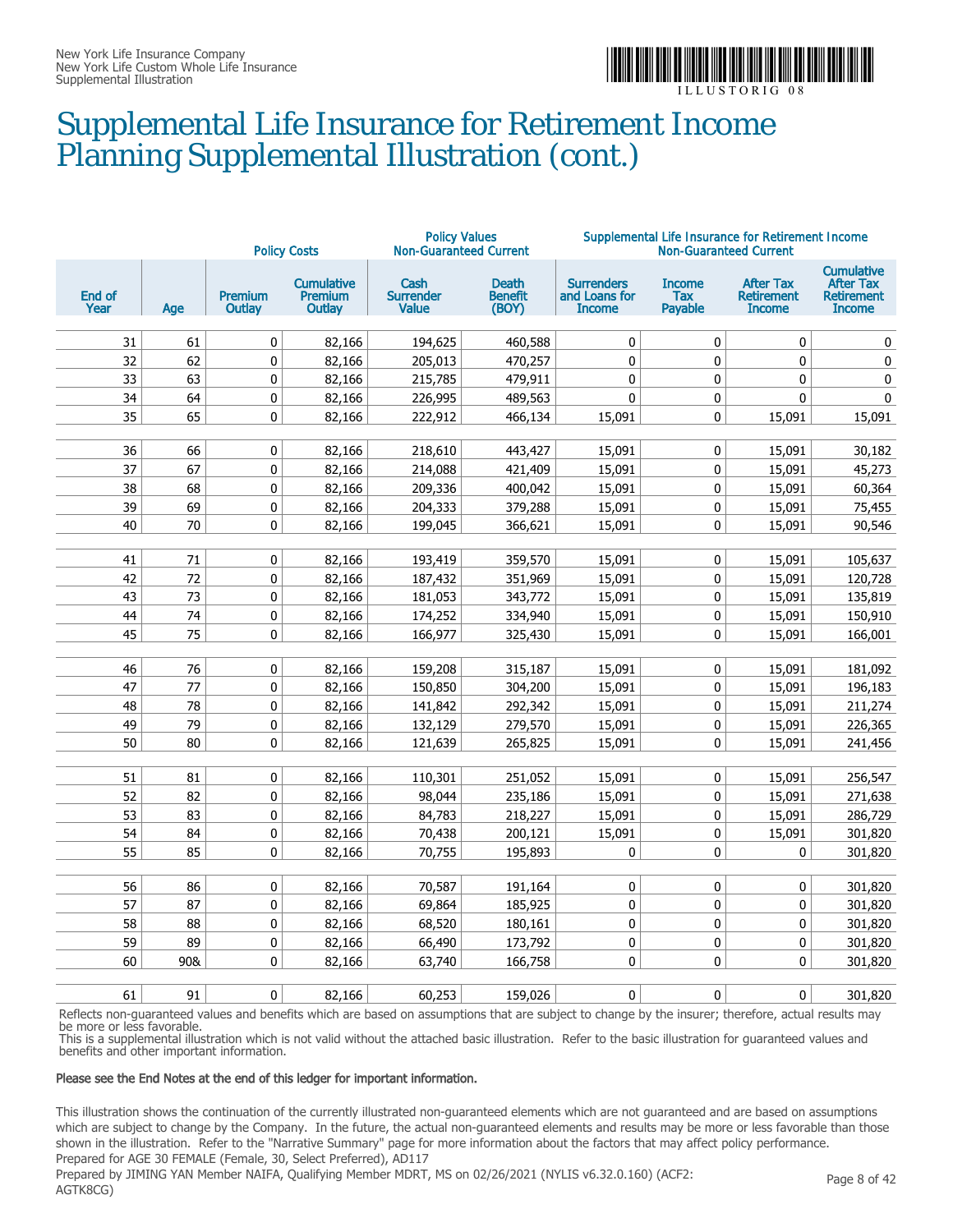

### Supplemental Life Insurance for Retirement Income Planning Supplemental Illustration (cont.)

|                |     |                          | <b>Policy Costs</b>                           | <b>Policy Values</b><br><b>Non-Guaranteed Current</b> |                                         |                                                     | <b>Non-Guaranteed Current</b>   | Supplemental Life Insurance for Retirement Income      |                                                                             |
|----------------|-----|--------------------------|-----------------------------------------------|-------------------------------------------------------|-----------------------------------------|-----------------------------------------------------|---------------------------------|--------------------------------------------------------|-----------------------------------------------------------------------------|
| End of<br>Year | Age | <b>Premium</b><br>Outlay | <b>Cumulative</b><br><b>Premium</b><br>Outlay | Cash<br><b>Surrender</b><br><b>Value</b>              | <b>Death</b><br><b>Benefit</b><br>(BOY) | <b>Surrenders</b><br>and Loans for<br><b>Income</b> | <b>Income</b><br>Tax<br>Payable | <b>After Tax</b><br><b>Retirement</b><br><b>Income</b> | <b>Cumulative</b><br><b>After Tax</b><br><b>Retirement</b><br><b>Income</b> |
| 62             | 92  | 0                        | 82,166                                        | 56,063                                                | 150,554                                 | 0                                                   | 0                               | 0                                                      | 301,820                                                                     |
| 63             | 93  | 0                        | 82,166                                        | 51,248                                                | 141,277                                 | $\mathbf 0$                                         | 0                               | 0                                                      | 301,820                                                                     |
| 64             | 94  | 0                        | 82,166                                        | 45,908                                                | 131,186                                 | 0                                                   | 0                               | 0                                                      | 301,820                                                                     |
| 65             | 95  | 0                        | 82,166                                        | 40,295                                                | 120,227                                 | $\mathbf 0$                                         | 0                               | $\mathbf 0$                                            | 301,820                                                                     |
|                |     |                          |                                               |                                                       |                                         |                                                     |                                 |                                                        |                                                                             |
| 66             | 96  | 0                        | 82,166                                        | 34,806                                                | 108,267                                 | $\pmb{0}$                                           | 0                               | 0                                                      | 301,820                                                                     |
| 67             | 97  | $\mathbf 0$              | 82,166                                        | 29,942                                                | 95,304                                  | $\mathbf 0$                                         | 0                               | $\pmb{0}$                                              | 301,820                                                                     |
| 68             | 98  | $\pmb{0}$                | 82,166                                        | 26,688                                                | 81,431                                  | $\mathbf 0$                                         | 0                               | 0                                                      | 301,820                                                                     |
| 69             | 99  | 0                        | 82,166                                        | 26,189                                                | 66,603                                  | 0                                                   | 0                               | 0                                                      | 301,820                                                                     |
| 70             | 100 | 0                        | 82,166                                        | 32,351                                                | 50,070                                  | 0                                                   | 0                               | 0                                                      | 301,820                                                                     |
|                |     |                          |                                               |                                                       |                                         |                                                     |                                 |                                                        |                                                                             |
| 71             | 101 | 0                        | 82,166                                        | 41,750                                                | 32,351                                  | 0                                                   | 0                               | 0                                                      | 301,820                                                                     |
| 72             | 102 | $\mathbf 0$              | 82,166                                        | 51,894                                                | 41,751                                  | $\mathbf 0$                                         | 0                               | 0                                                      | 301,820                                                                     |
| 73             | 103 | 0                        | 82,166                                        | 62,816                                                | 51,894                                  | $\mathbf 0$                                         | 0                               | 0                                                      | 301,820                                                                     |
| 74             | 104 | 0                        | 82,166                                        | 74,553                                                | 62,816                                  | $\mathbf 0$                                         | 0                               | 0                                                      | 301,820                                                                     |
| 75             | 105 | 0                        | 82,166                                        | 87,031                                                | 74,553                                  | 0                                                   | 0                               | 0                                                      | 301,820                                                                     |
|                |     |                          |                                               |                                                       |                                         |                                                     |                                 |                                                        |                                                                             |
| 76             | 106 | 0                        | 82,166                                        | 100,216                                               | 87,031                                  | 0                                                   | 0                               | 0                                                      | 301,820                                                                     |
| 77             | 107 | 0                        | 82,166                                        | 114,131                                               | 100,216                                 | $\pmb{0}$                                           | 0                               | 0                                                      | 301,820                                                                     |
| 78             | 108 | $\pmb{0}$                | 82,166                                        | 128,803                                               | 114,130                                 | $\mathbf 0$                                         | 0                               | 0                                                      | 301,820                                                                     |
| 79             | 109 | 0                        | 82,166                                        | 144,233                                               | 128,803                                 | $\mathbf 0$                                         | 0                               | 0                                                      | 301,820                                                                     |
| 80             | 110 | $\mathbf 0$              | 82,166                                        | 160,362                                               | 144,232                                 | $\mathbf 0$                                         | 0                               | $\mathbf 0$                                            | 301,820                                                                     |
|                |     |                          |                                               |                                                       |                                         |                                                     |                                 |                                                        |                                                                             |
| 81             | 111 | 0                        | 82,166                                        | 177,222                                               | 160,362                                 | 0                                                   | 0                               | 0                                                      | 301,820                                                                     |
| 82             | 112 | $\pmb{0}$                | 82,166                                        | 194,847                                               | 177,222                                 | $\pmb{0}$                                           | 0                               | 0                                                      | 301,820                                                                     |
| 83             | 113 | $\mathbf 0$              | 82,166                                        | 213,270                                               | 194,847                                 | $\mathbf 0$                                         | 0                               | 0                                                      | 301,820                                                                     |
| 84             | 114 | 0                        | 82,166                                        | 232,526                                               | 213,270                                 | $\mathbf 0$                                         | 0                               | 0                                                      | 301,820                                                                     |
| 85             | 115 | 0                        | 82,166                                        | 252,655                                               | 232,527                                 | $\mathbf 0$                                         | 0                               | $\mathbf 0$                                            | 301,820                                                                     |
|                |     |                          |                                               |                                                       |                                         |                                                     |                                 |                                                        |                                                                             |
| 86             | 116 | 0                        | 82,166                                        | 273,690                                               | 252,655                                 | 0                                                   | 0                               | 0                                                      | 301,820                                                                     |
| 87             | 117 | $\pmb{0}$                | 82,166                                        | 295,676                                               | 273,690                                 | $\pmb{0}$                                           | 0                               | 0                                                      | 301,820                                                                     |
| 88             | 118 | 0                        | 82,166                                        | 318,655                                               | 295,676                                 | 0                                                   | 0                               | 0                                                      | 301,820                                                                     |
| 89             | 119 | $\pmb{0}$                | 82,166                                        | 342,669                                               | 318,655                                 | $\mathbf 0$                                         | 0                               | 0                                                      | 301,820                                                                     |
| 90             | 120 | 0                        | 82,166                                        | 367,766                                               | 342,668                                 | $\mathbf 0$                                         | 0                               | $\mathbf 0$                                            | 301,820                                                                     |
|                |     |                          |                                               |                                                       |                                         |                                                     |                                 |                                                        |                                                                             |
| 91             | 121 | $\mathbf{0}$             | 82,166                                        | 393,994                                               | 367,767                                 | $\mathbf{0}$                                        | 0                               | $\mathbf{0}$                                           | 301,820                                                                     |

Reflects non-guaranteed values and benefits which are based on assumptions that are subject to change by the insurer; therefore, actual results may be more or less favorable.

This is a supplemental illustration which is not valid without the attached basic illustration. Refer to the basic illustration for guaranteed values and benefits and other important information.

#### Please see the End Notes at the end of this ledger for important information.

This illustration shows the continuation of the currently illustrated non-guaranteed elements which are not guaranteed and are based on assumptions which are subject to change by the Company. In the future, the actual non-guaranteed elements and results may be more or less favorable than those shown in the illustration. Refer to the "Narrative Summary" page for more information about the factors that may affect policy performance. Prepared for AGE 30 FEMALE (Female, 30, Select Preferred), AD117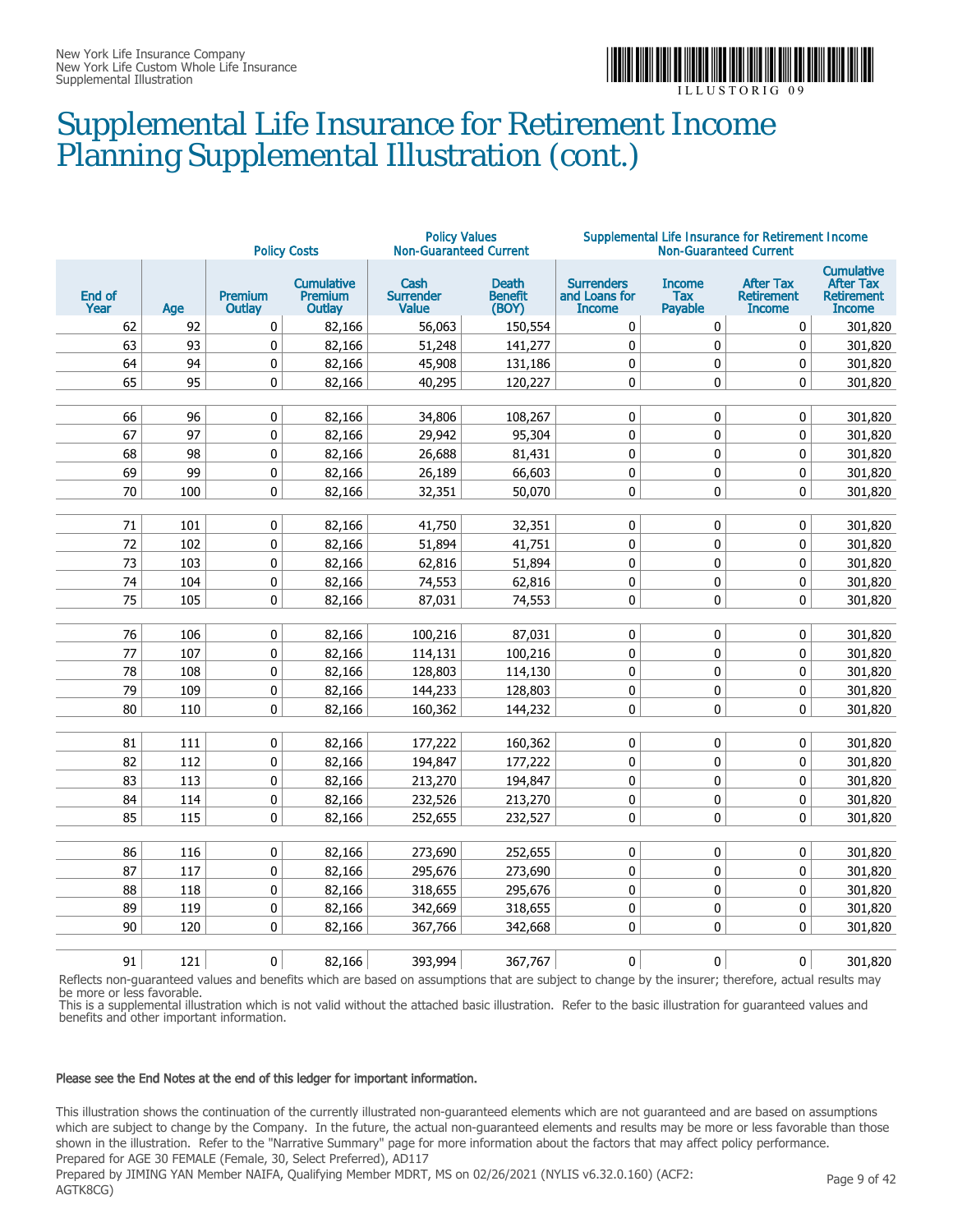

### Supplemental Life Insurance for Retirement Income Planning Supplemental Illustration (cont.)

#### End Notes

This illustration depicts the use of a New York Life Custom Whole Life insurance policy's Cash Surrender Value as a source of Supplemental Income for Retirement purposes. The Cash Surrender Value can be accessed either through surrenders of paid-up insurance or policy loans. The Death Benefit will be reduced by surrenders taken or loans not repaid.

#### Please refer to the "Owner Actions Reflected In This Illustration" page for an explanation of the Modified Endowment Contract status of the policy being illustrated.

& Represents the insured's life expectancy added to the insured's age. See Additional Information section on the Narrative Summary page for more information.

Unless noted above, values shown are based on our current illustrative dividend scale and our current OPP expense charge of 12.00%

This illustration shows the continuation of the currently illustrated non-guaranteed elements which are not guaranteed and are based on assumptions which are subject to change by the Company. In the future, the actual non-guaranteed elements and results may be more or less favorable than those shown in the illustration. Refer to the "Narrative Summary" page for more information about the factors that may affect policy performance. Prepared for AGE 30 FEMALE (Female, 30, Select Preferred), AD117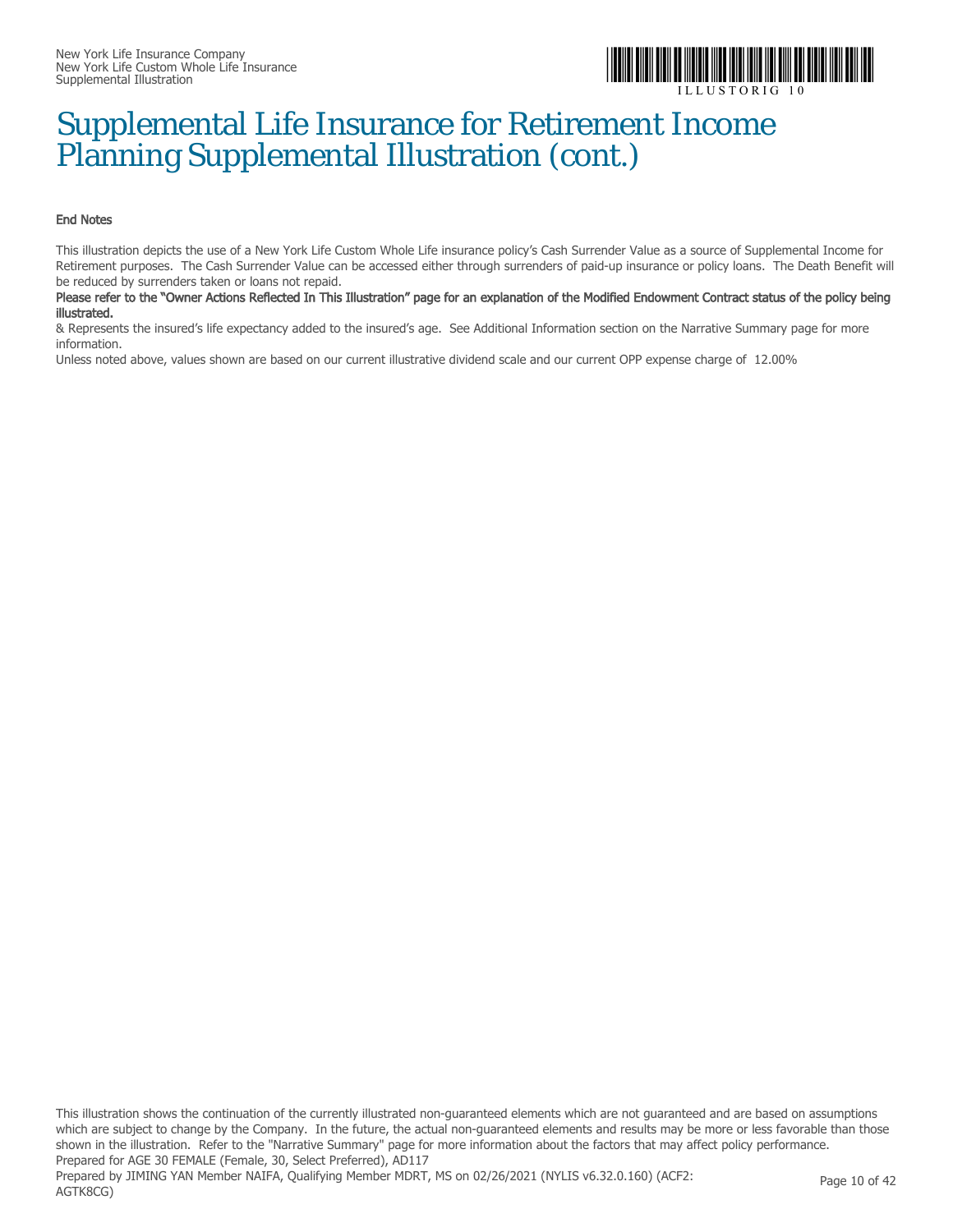

### Illustration Input Summary

#### INSURED AND POLICYOWNER INFORMATION

Insured: AGE 30 FEMALE Issue Age: 30 Sex: Female Underwriting Class: Select Preferred

State Issued In: Colorado Owner: Insured Owner Tax Rate: 28.00%

#### PREMIUM AND OTHER INFORMATION

Premium Mode: Check-O-Matic Modal Premium: \$342.36 Premium Paying Period: 20 years Dividend Option: Paid-Up Additions

#### POLICY COMPONENTS

|                                                        | Coverage  | Rating              | Annual     | Semi-Annual | <b>Quarterly</b> | Check-O-<br><b>Matic</b> |
|--------------------------------------------------------|-----------|---------------------|------------|-------------|------------------|--------------------------|
| NYL Custom Whole Life Policy (ICC18217-<br>50P (4/18)) | \$250,000 | Select<br>Preferred | \$3,752.50 | \$1.955.30  | \$1.000.91       | \$331.42                 |
| Chronic Care Rider (ICC17-217-485R)                    | \$90,000  | Morbidity 1         | \$124.26   | \$64.62     | \$32.93          | \$10.94                  |

See the "Riders and Benefits" section on the "Narrative Summary" page for further information.

| <b>PREMIUM SUMMARY</b>                                                                                                                   |            |              |            | <b>Illustrated Payment</b><br>Mode |
|------------------------------------------------------------------------------------------------------------------------------------------|------------|--------------|------------|------------------------------------|
|                                                                                                                                          | Annual*    | Semi-Annual* | Quarterly* | Check-O-Matic*                     |
| Modal Premium - Based on payment<br>frequency<br>Required Premium (includes any rider<br>premiums):<br>Annualized Premium - Based on the | \$3,876.76 | \$2,019.92   | \$1,033.84 | \$342.36                           |
| modal premium paid over 12 months<br>Required Premium (includes any rider<br>premiums):                                                  | \$3,876.76 | \$4,039.84   | \$4,135,36 | \$4,108.32                         |
| 7 Pay MEC Limit (Modal premium):<br>Maximum OPP to avoid a MEC (Modal                                                                    | \$5,684.40 | \$2,842.20   | \$1,421.10 | \$473.70                           |
| premium):                                                                                                                                | \$1,807.64 | \$822.28     | \$387.26   | \$131.34                           |

\*If you pay your premium other than annually, the total premium you pay each year will be more than the Annual Premium.

This illustration shows the continuation of the currently illustrated non-guaranteed elements which are not guaranteed and are based on assumptions which are subject to change by the Company. In the future, the actual non-guaranteed elements and results may be more or less favorable than those shown in the illustration. Refer to the "Narrative Summary" page for more information about the factors that may affect policy performance. Prepared for AGE 30 FEMALE (Female, 30, Select Preferred), AD117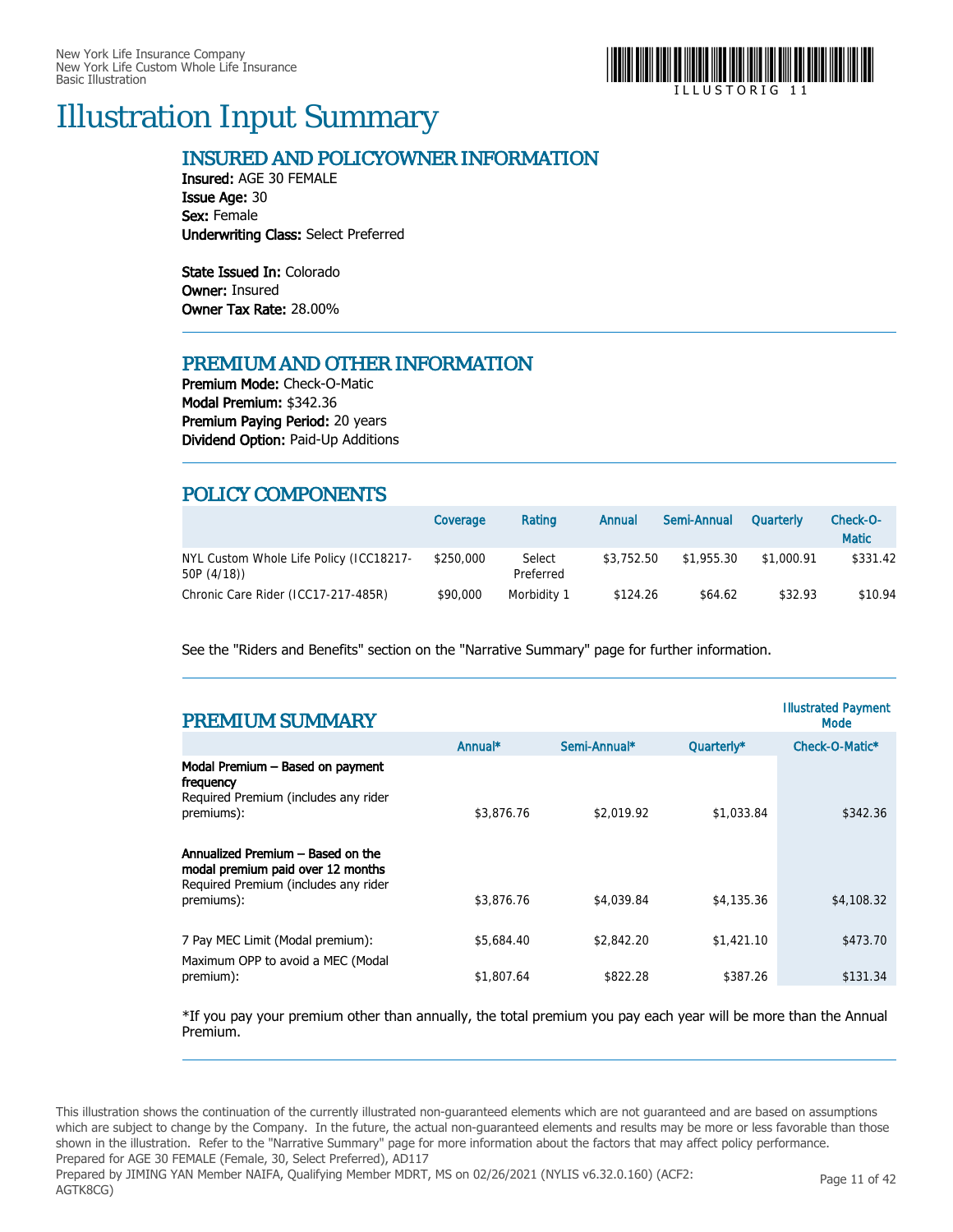

# Illustration Input Summary (cont.)

#### RIDER DETAILS

CHRONIC CARE RIDER

Benefit Pool: \$90,000 Monthly Benefit Payout: 2% (50 Months) Payout Option: Monthly Age CCR Benefit Acceleration Illustrated to Start: 80 Illustrated Claim Duration (Months): 50 CCR Risk Class: Morbidity 1

#### WITHDRAWAL INFORMATION\*

Cash Value of Withdrawal: Calculated Withdrawal Mode: Annual Age at First Withdrawal: 65

#### POLICY LOAN INFORMATION\*

Loan Amount: Calculated Loan Withdrawal Mode: Annual Loan Interest Rate: 5.00% until the policy anniversary on which the insured reaches age 100, 4.00% thereafter Loan Interest Option: Accrue Interest Age at First Loan: 70

\*When taking a withdrawal (surrender), you are surrendering any available Paid-Up Additional Insurance for its Cash Surrender Value. This means your policy's Cash Value, available Cash Surrender Value, and Death Benefit will be reduced by the amount of the withdrawal. Unlike a policy loan, bank loan, or bank account withdrawal, once funds have been withdrawn, they cannot be repaid into the policy. Refer to the "Access to Policy Values" section of the Narrative Summary page for more information, and to the "Supplemental Illustration of Cash Flows" page for illustrative details.

This illustration shows the continuation of the currently illustrated non-guaranteed elements which are not guaranteed and are based on assumptions which are subject to change by the Company. In the future, the actual non-guaranteed elements and results may be more or less favorable than those shown in the illustration. Refer to the "Narrative Summary" page for more information about the factors that may affect policy performance. Prepared for AGE 30 FEMALE (Female, 30, Select Preferred), AD117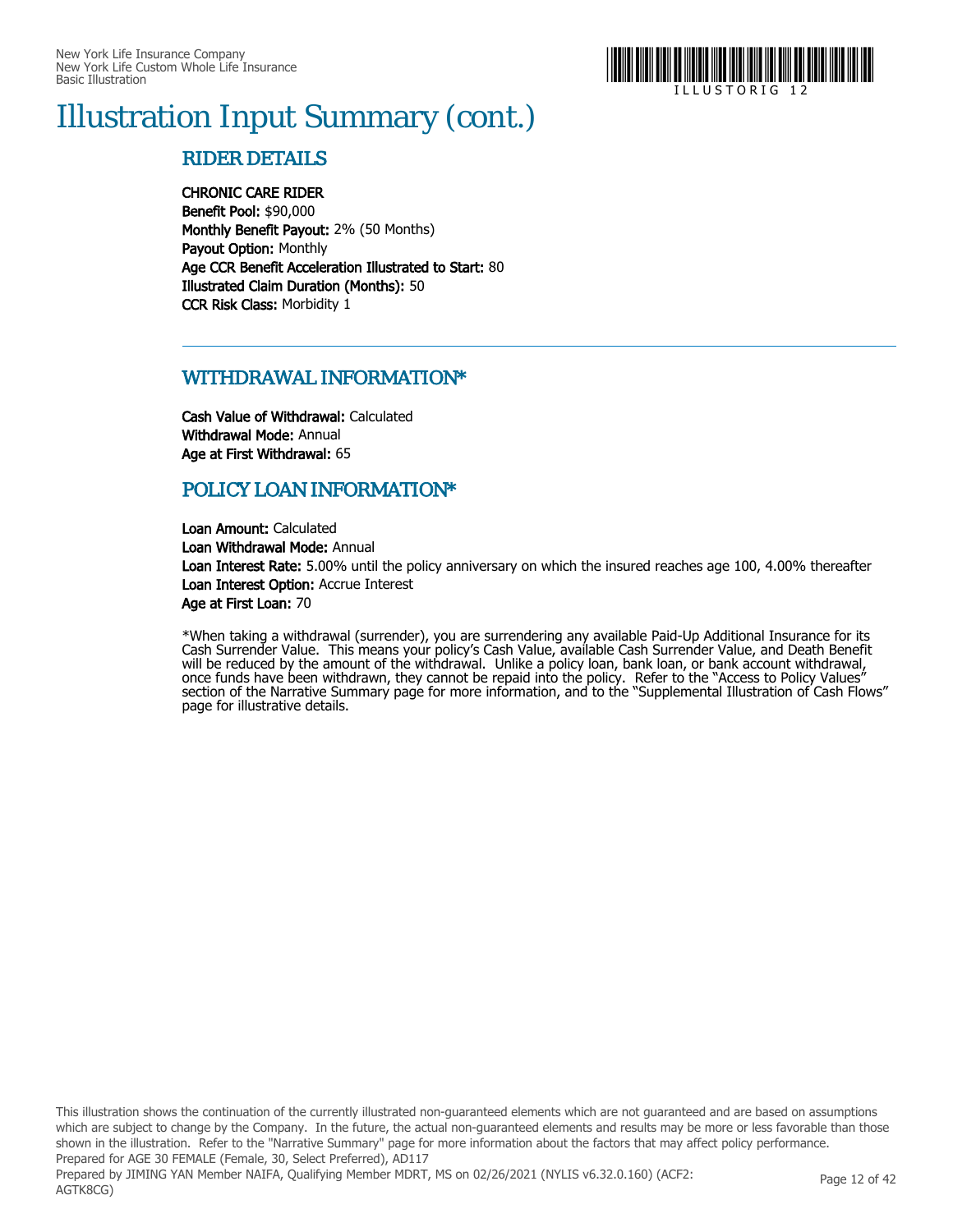## Narrative Summary

#### About Your Illustration

This illustration explains the important features of New York Life's Custom Whole Life insurance policy. This illustration can help you understand how this policy works and how it can fit into your plans. It reflects the information shown in the Illustration Input Summary.

This illustration may summarize some of the terms and conditions in your policy, but it is not part of your contract. The terms and conditions are as stated in your policy.

#### Understanding Your Illustration

The following illustration provides a summary and year by year figures for Required Premiums, cash values and death benefits about the Individual Custom Whole Life policy you have chosen. This is a participating policy that is eligible to receive dividends. Many of the values contained in this illustration depend on the level of dividends we pay. As you read through your illustration, it is important for you to keep in mind that dividends are not guaranteed, and the actual dividends your policy receives may be higher or lower than those illustrated here. Your illustration consists of a basic illustration, and may contain one or more supplemental illustrations as well.

#### Basic Illustration

The basic illustration consists of this Narrative Summary, an Illustration Summary page, and a Yearly Detail page.

The Narrative Summary contains definitions of key terms as well as an explanation of your policy's features and benefits.

The Illustration Summary page that follows provides an overview of the policy's Yearly Guaranteed Premium, the anticipated Premium Outlay, cash value and death benefit. These values show how your policy would perform based on the following: 1) the guaranteed policy values, i.e., zero dividends, 2) our currently illustrated dividends, and 3) a scenario assuming 50% of our currently illustrated dividends.

The Yearly Detail page shows guaranteed and non-guaranteed current death benefit and cash values in all policy years.

#### Supplemental Illustrations

Your illustration also includes one or more supplemental illustrations which will show your policy's values using only the Company's currently illustrated dividends unless otherwise stated. These supplemental pages are intended to illustrate your policy's performance if you elect to use its optional features, such as adding or dropping a rider, exercising a rider in the future, or accessing your living benefits via policy loans or surrenders.

#### How The Policy Works

This Custom Whole Life Insurance policy provides a death benefit that is guaranteed for as long as the policy remains in force. The premium amount you pay for the base Custom Whole Life Insurance policy is also guaranteed. It will not increase as long as the policy remains in force. In addition, this policy builds guaranteed cash value and is eligible to receive dividends as described in the Key Terms and Column Heading Definitions section.



#### Key Terms and Column Heading Definitions

#### Age

This is the insurance age, as defined in your policy, of the insured at the end of the policy year.

#### Annual Cash Surrender Value Increase

The year-over-year growth in your policy's Cash Surrender Value, after cash flows into and out of the policy have been taken into consideration.

#### Annual Policy Cash Flow

The illustrated net out-of-pocket cost each policy year. It reflects the out-ofpocket cash payment of the premium and the repayment of any loan and/or loan interest in cash, less

- cash received from policy loans and/or surrenders
- dividends received as cash • dividends or surrenders used to
- reduce premiums

#### Annual Tax & Penalty

The amount of projected tax and penalty incurred each year based on the policy's cash flows and your illustrated tax bracket.

#### Cash Surrender Value

This is the amount we will pay if the policy is surrendered prior to the insured's death. It reflects guaranteed cash value, plus the cash value of paid up additional insurance, plus dividend accumulations, minus any loans and/or surrenders taken. This figure is shown as of the end of the policy year after the full value for that year has been reached and any Dividend has been credited to the policy.

Unpaid loan interest will be added to the policy's outstanding loan balance and will further reduce the policy's Cash Surrender Value. If the total loan balance exceeds the Cash Surrender Value, your policy

This illustration shows the continuation of the currently illustrated non-guaranteed elements which are not guaranteed and are based on assumptions which are subject to change by the Company. In the future, the actual non-guaranteed elements and results may be more or less favorable than those shown in the illustration. Refer to the "Narrative Summary" page for more information about the factors that may affect policy performance. Prepared for AGE 30 FEMALE (Female, 30, Select Preferred), AD117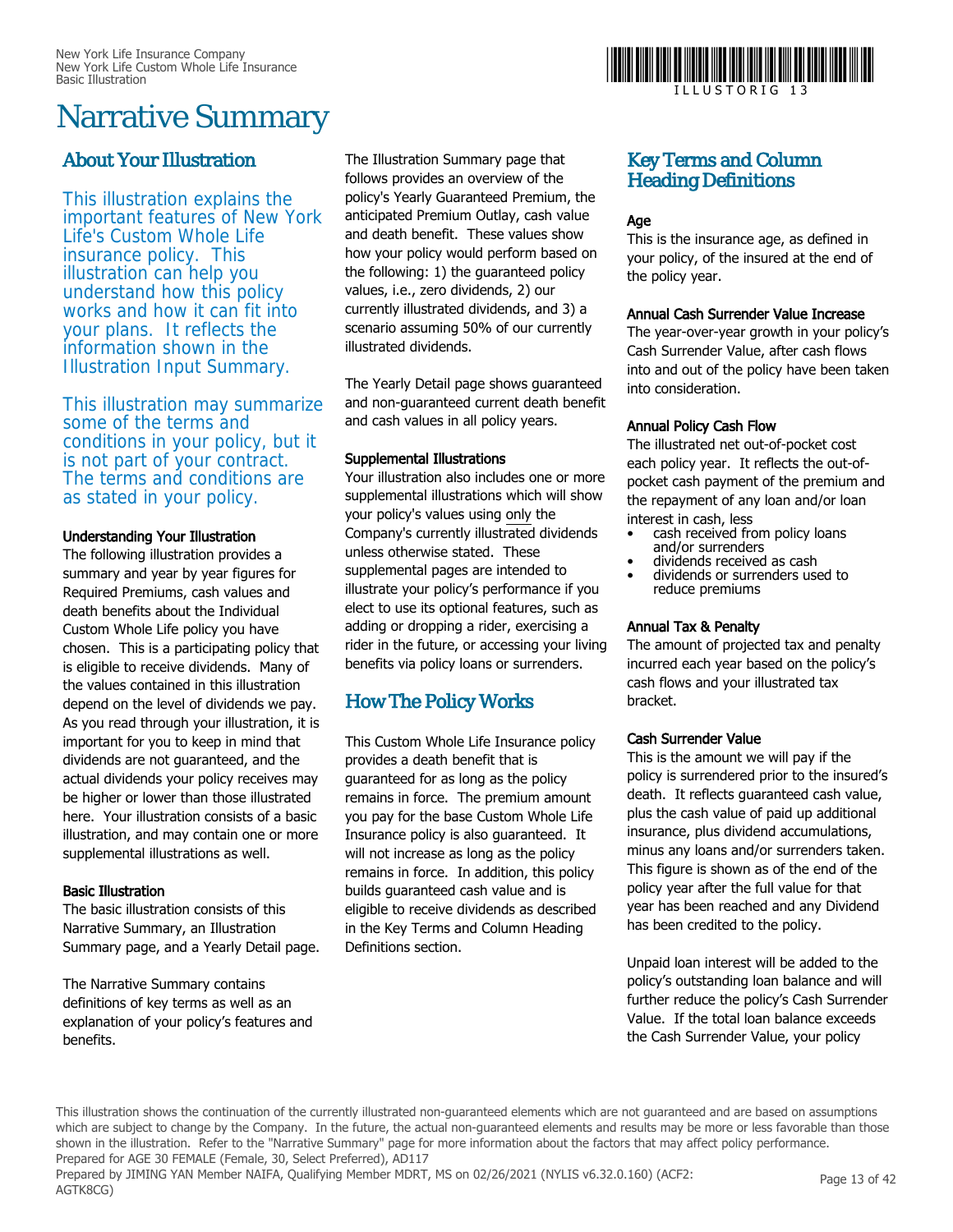may lapse unless additional payments are made. Surrendering the policy or allowing it to lapse at that time may result in taxable ordinary income being reported to the policyowner and the IRS. If large loans are taken, there may not be sufficient Cash Surrender Value to cover the potential tax payable to the IRS.

#### Cash Surrender Value of PUAs

The Cash Surrender Value of any accumulated Paid-Up Additional Insurance purchased by Dividends or payments you make into the Option to Purchase Paid-Up Additions (OPP) rider, at the end of the given year.

#### CCR Premium

The yearly cost for the Chronic Care Rider on your policy. This cost is guaranteed never to increase.

#### CCR Benefit Payment

The annualized amount payable monthly that is illustrated to be received when you start receiving payments under the rider. This is subject to the maximum benefit allowed by law.

#### CCR Benefit Pool

The portion of your policy's Face Amount that you are electing to be eligible for acceleration in the event of a qualifying event.

#### CCR Benefit Months Remaining

As of the end of a given year, the number of monthly Chronic Care benefits remaining before they are exhausted.

#### Cumulative IRR on Cash Surrender Value

The rate of return that your policy's Annual Cash Flows up to a specific point in time would have to earn every year in order to arrive at the Cash Surrender Value at the end of a particular Year. The Cumulative IRR calculation includes nonguaranteed dividends, but ignores taxes.

#### Cumulative IRR on Death Benefit

The rate of return that your policy's Annual Cash Flows up to a specific point in time would have to earn every year in order to arrive at the Death Benefit at the end of a particular Year. The Cumulative IRR calculation includes non-guaranteed dividends, but ignores taxes.

#### Cumulative Outstanding Loan

The illustrated total of the unpaid principal of any policy loans taken over the life of the policy. Any loan interest unpaid as of a policy anniversary becomes part of the loan principal and is reflected in the next policy year.

#### Cumulative Policy Cash Flow

The total of all illustrated annual policy cash flows up to the year specified.

#### Death Benefit (BOY)

This is the amount we will pay to the beneficiary if the policy is in force when the insured dies. The Death Benefit may differ from the Face Amount for a number of reasons such as:

- coverage from riders
- accumulated dividends
- outstanding policy loans

The Death Benefit is shown as of the beginning of the Year (BOY) before any Dividend is credited to the policy.

#### Dividends

Dividends are a return of that portion of the premium that is not needed to pay current expenses, death claims and future benefits. You may choose from several different Dividend options as described below.

#### Paid-Up Additions

This option uses your Dividends to purchase paid-up additional insurance. Once Dividends have been declared and "credited" to your policy, they become a permanent part of the policy. Paid-Up Additional insurance increases both the guaranteed Death Benefit and the guaranteed Cash Surrender Value of the policy.

#### Dividend Accumulations

This option leaves your Dividends with us to accumulate at interest. Once Dividends have been declared and "credited" to your policy, they become a permanent part of the policy. The accumulated value may be withdrawn or borrowed against. Any remaining accumulated value will be paid to the beneficiaries, in addition to the total Death Benefit.

#### Cash

This option pays out your Dividends to you in cash.

#### Reduce Premium

This option applies your Dividends toward the payment of the premium. Any part not needed to pay the premium is paid to you in cash.

This illustration assumes the dividend option is Paid-Up Additions.

Dividends are not guaranteed. Dividends have fluctuated significantly in the past, and fluctuations in future years are likely. These fluctuations occur mainly because of changes in interest rates on fixed income investments we purchase to back our policies. These fluctuations can affect our investments in the same way your own income might be affected by increases or reductions in the interest rates on your savings. While dividends may not go up or down as rapidly as current interest rates, trends in interest rates will generally push dividends in the same direction over time. Dividends may

Prepared by JIMING YAN Member NAIFA, Qualifying Member MDRT, MS on 02/26/2021 (NYLIS v6.32.0.160) (ACF2: AGTK8CG)



I L L U S T O R I G 1 4

This illustration shows the continuation of the currently illustrated non-guaranteed elements which are not guaranteed and are based on assumptions which are subject to change by the Company. In the future, the actual non-guaranteed elements and results may be more or less favorable than those shown in the illustration. Refer to the "Narrative Summary" page for more information about the factors that may affect policy performance. Prepared for AGE 30 FEMALE (Female, 30, Select Preferred), AD117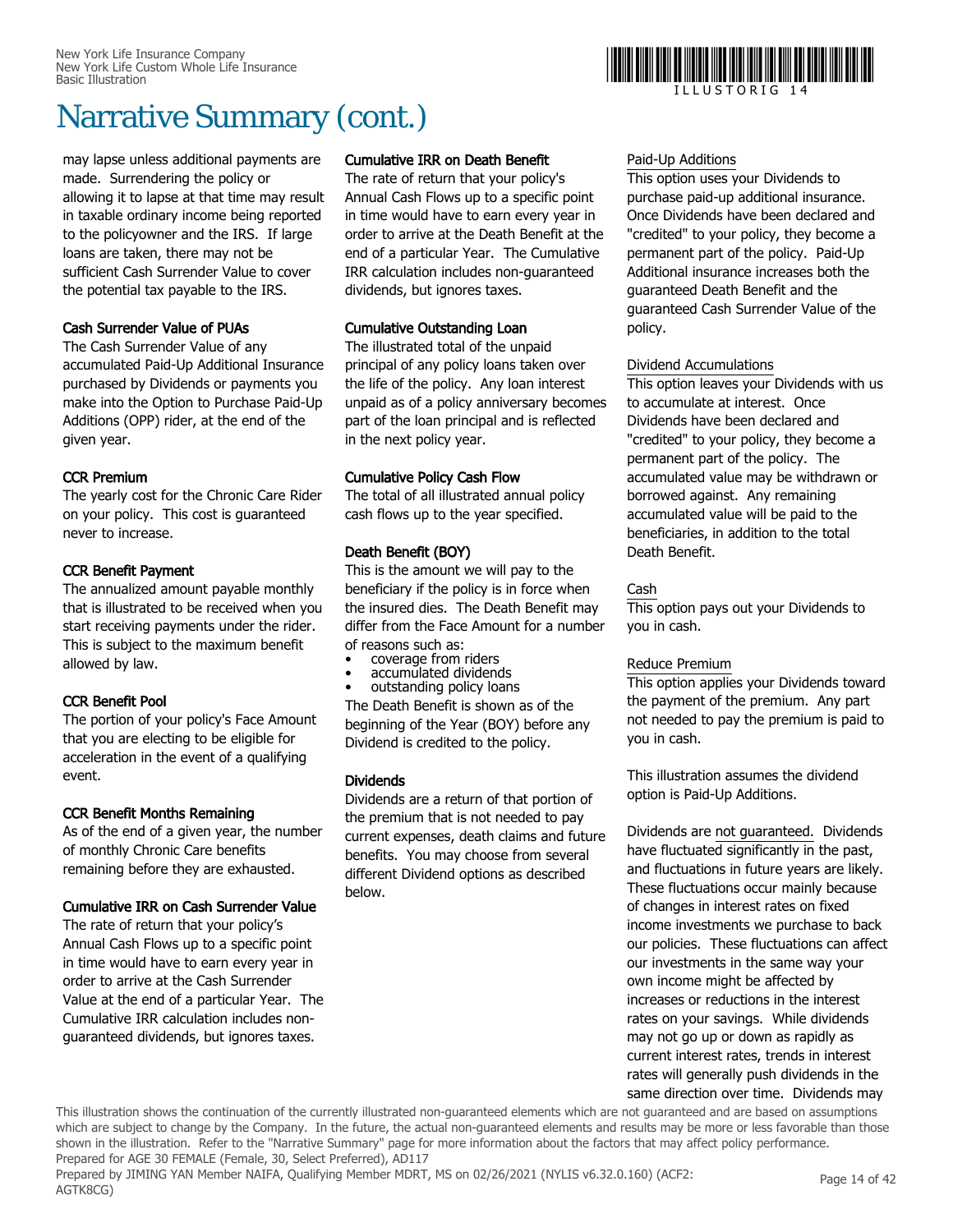also be affected by the performance of other types of investments we purchase, our expenses (including the taxes we pay), and our mortality experience (i.e., the Death Benefits we pay and how soon those deaths occur after policies are issued).

The accompanying illustration shows the continuation of our currently illustrated dividend scale and how it would impact policy values. It is not a guarantee of future performance. However because dividends fluctuate, results in future years may be more or less favorable. When purchasing a policy, you should consider the Company's reputation for financial strength and investment management.

#### Face Amount

The illustrated Face Amount is the dollar amount of life insurance under the base policy as selected by the policyowner at the time of issue.

#### Net Annual Policy Loan

The policy loan amount taken each year, plus any accrued loan interest, minus any loan repayment.

#### Net Annual Surrender

The Cash Surrender Value of paid-up additions that you are illustrated to receive in a given year, minus any premiums due that year.

#### Premium Outlay

This is the out-of-pocket payment that we anticipate will be necessary to keep the policy in force. If the illustration assumes that policy loans, Dividends or policy values are used to pay some or all of the required premium, the numbers shown in this column will be lower than the required premium for that scenario.

#### Year

This refers to the policy year.

#### Year by Year IRR on Cash Surrender Value

The annual rate of return that the Annual Cash Flow for a given Year plus the Cash Surrender Value at the end of the previous Year would have to earn in order to arrive at the policy's Cash Surrender Value at the end of the given Year. The Year by Year IRR calculation includes non-guaranteed dividends, but ignores taxes.

#### Yearly Guaranteed Premium

This is the Guaranteed Maximum amount that must be paid to keep your insurance in force as illustrated. It is the contract premium, and is the sum of the guaranteed premium of the Custom Whole Life policy and the maximum guaranteed premium for any rider. This premium can be paid in cash, by using the policy's Dividends if sufficient, or by borrowing from the policy.

#### Access to Policy Values

#### Loans and Loan Interest

You can borrow up to the maximum loan value of this policy by taking a loan, generally on a tax-free basis. This Custom Whole Life policy features a variable loan interest rate that may increase or decrease over time. New York Life sets the loan interest rate quarterly. Loans reduce the available cash surrender value and total death benefit of the policy by the amount of the outstanding loan and accrued loan interest.

Taking a policy loan could result in an unexpected taxable event. Unpaid loan interest will be added to the policy's outstanding loan balance. If the total loan balance exceeds the policy's Cash

Surrender Value, the policy may lapse if the loan is not repaid. Under these circumstances, surrendering the policy, or allowing it to lapse at that time, may result in taxable ordinary income being reported to the policyowner and the IRS. You should also note that if you take a large loan, your policy may not have sufficient cash value to cover the potential tax due to the IRS. You may wish to consult your tax advisor prior to taking a loan under this policy.

#### **Withdrawals**

You can elect to surrender paid-up additional insurance, purchased by dividends and/or the OPP Rider, for its cash value. These surrenders of paid-up additional insurance reduce the available cash surrender value and total death benefit of the policy.

If a policy is not a MEC, distributions resulting from the surrender of paid-up additional insurance are generally taxable only to the extent that it exceeds the total premiums paid into the policy. In certain circumstances, these surrenders may cause your policy to become a MEC. Please consult your tax adviser with any questions about tax implications of surrenders of paid-up additional insurance from your policy.

#### Periodic Payments

After your Custom Whole Life policy is paid up, you can elect to receive regularly scheduled distributions from your policy's cash value by arranging periodic payments. These periodic payments can be funded by your choice of three periodic payment options: (1) by the cash value resulting from the surrenders of paid-up additional insurance purchased by dividends and/or the OPP Rider. The

This illustration shows the continuation of the currently illustrated non-guaranteed elements which are not guaranteed and are based on assumptions which are subject to change by the Company. In the future, the actual non-guaranteed elements and results may be more or less favorable than those shown in the illustration. Refer to the "Narrative Summary" page for more information about the factors that may affect policy performance. Prepared for AGE 30 FEMALE (Female, 30, Select Preferred), AD117

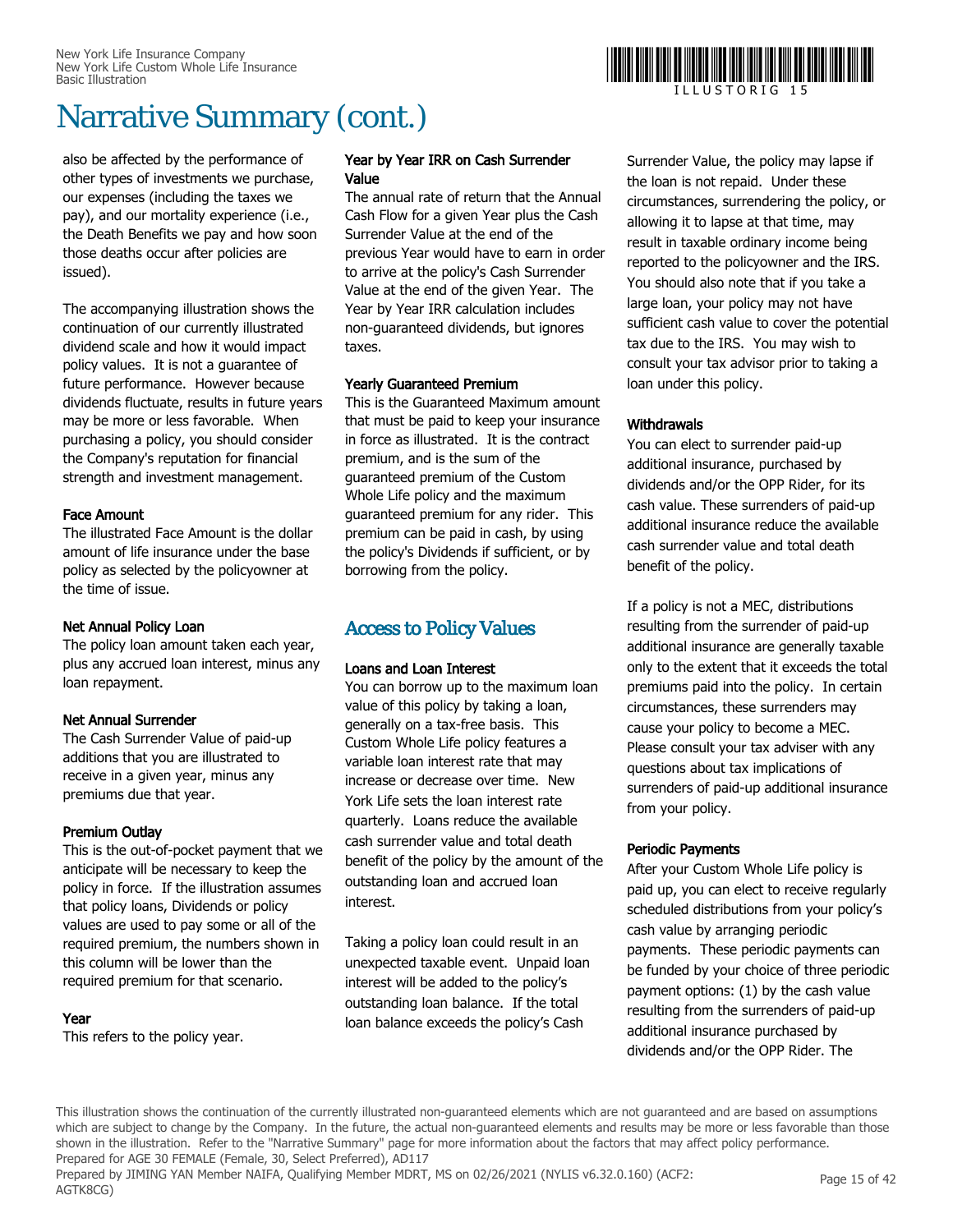amount that can be paid to you is generally limited to the amount of premiums paid (this amount is the "Tax Basis"); (2) by a policy loan from the policy's Cash Surrender Value; or (3) a combination of both. PERIODIC PAYMENTS FUNDED BY ANY OPTION REDUCE YOUR POLICY'S CASH SURRENDER VALUE AND DEATH BENEFIT.

If you choose to elect a periodic payment option once all premiums have been paid on the policy, you will be provided with an inforce supplemental illustration depicting the impact of the periodic payment option you have chosen, based on the nonguaranteed elements and assumptions in effect at that time. DUE TO THE NON-GUARANTEED NATURE OF THE POLICY VALUES FUNDING THE PAYMENTS, THE PERIODIC PAYMENTS YOU ELECT ARE NOT GUARANTEED TO CONTINUE IN THE AMOUNT OR DURATION THAT YOU HAVE CHOSEN AFTER THEY HAVE BEGUN. You

should request inforce illustrations from your agent from time to time to review your period payment elections and ensure the sustainability of your policy.

PLEASE NOTE: If your policy is a Modified Endowment Contract, any surrenders or withdrawals from your policy or policy loans may have adverse tax consequences. You should consult with your tax advisor. Refer to the "Modified Endowment Contract (MEC)" section of the Narrative Summary for more details.

#### Riders and Benefits

Riders and benefits can enhance your policy. However, they may be subject to jurisdictional availability.

#### These riders are automatically included in your policy.

#### Insurance Exchange Rider

With this rider you have the ability to exchange your policy for a new Custom Whole Life policy or Whole Life policy or Whole Life 121 policy that can be issued on a new insured, using values from your original policy. This rider provides for the one-time exchange to a new policy on a successor insured, subject to evidence of good health and insurable interest. A one-time payment may be required upon exercise, depending upon the cash value of the existing and new policies at the time of exchange. Note, this rider is only available on nonqualified policies, and there may be adverse tax consequences associated with exercising this rider.

#### Spouse's Paid-Up Insurance Purchase Option Rider

This rider allows a spouse who is named as a policy's beneficiary to purchase a new paid-up Whole Life insurance policy on his or her own life without evidence of insurability after the insured has died. This rider is automatically added at time of issue and is subject to state availability. The new paid-up policy will be issued without evidence of insurability. Depending on the insured's health, premiums may be lower for a fully underwritten policy.



#### Living Benefits Rider

This rider allows a portion of the policy's eligible death benefit to be accessed should the insured be diagnosed with a terminal illness with a severely shortened life expectancy. There is a cost to exercise this rider.

#### These are the optional riders you selected to include in your policy.

#### Chronic Care Rider

This rider allows you to accelerate a portion of the death benefit to cover expenses if the insured becomes chronically ill. There is an additional premium for this rider.

#### Additional Information

#### Federal Tax Treatment After Age 100

The federal tax treatment of your policy after the Insured's Attained Age 100 is uncertain and your policy may be subject to adverse tax consequences. Please consult your tax advisor before choosing to continue your policy after age 100.

#### Age 121 Policy Anniversary

When the insured reaches age 121, the policy will mature. Any policy loan outstanding at age 121 will continue to accrue interest at the current policy loan interest rate. All insurance or benefits from riders will end. The policy will remain eligible for dividends and can be surrendered at any time for its cash value. If the benefit were paid out, any outstanding loan would reduce the amount of the payment.

This illustration shows the continuation of the currently illustrated non-guaranteed elements which are not guaranteed and are based on assumptions which are subject to change by the Company. In the future, the actual non-guaranteed elements and results may be more or less favorable than those shown in the illustration. Refer to the "Narrative Summary" page for more information about the factors that may affect policy performance. Prepared for AGE 30 FEMALE (Female, 30, Select Preferred), AD117 Prepared by JIMING YAN Member NAIFA, Qualifying Member MDRT, MS on 02/26/2021 (NYLIS v6.32.0.160) (ACF2: AGTK8CG)



I L L U S T O R I G 1 6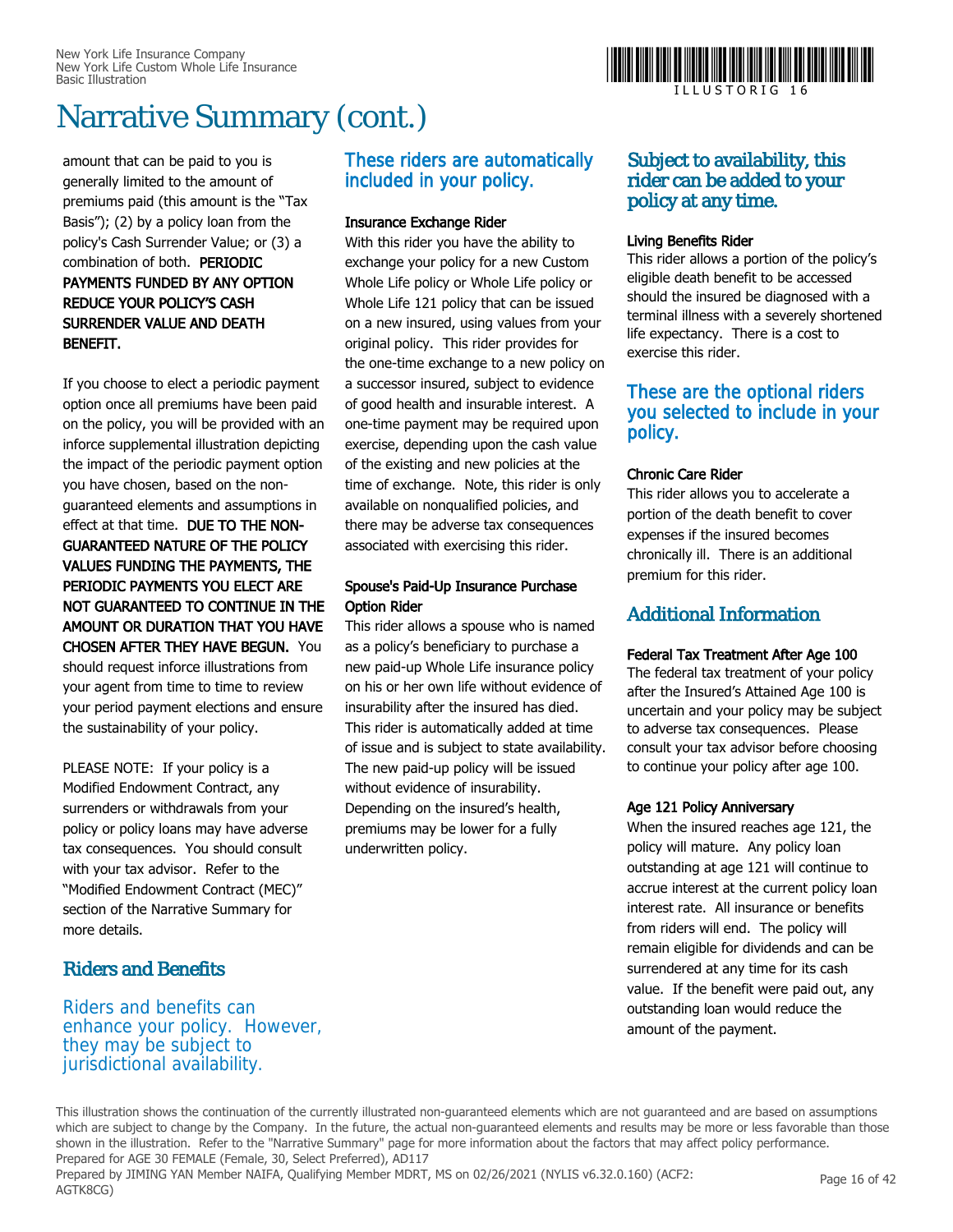

#### Life Expectancy

For the purpose of this illustration, life expectancy is the average projected lifespan of a representative group of people of the same sex, issue age, and underwriting class. The insured's age at life expectancy is noted on the Illustration Summary page.

#### Modified Endowment Contract (MEC)

Certain tax advantages are no longer applicable to a life insurance policy if too much money is put into the policy during its first seven years, or during the seven year period after a "material change" to the policy. If the cumulative premiums paid during the applicable 7-year period at any time exceed the limits imposed under the Internal Revenue Code the policy becomes a "Modified Endowment Contract" or MEC. A MEC is still a life insurance policy, and death benefits continue to be tax free, but any time you take a withdrawal from a MEC (including a policy loan), the withdrawal is treated as taxable income to the extent there is gain in the policy. In addition, if you are under 59 ½, a penalty tax of 10% could be assessed on those amounts and upon surrender of the policy.

#### Premium Payments

This illustration assumes that all premiums are paid when due.

#### This illustration is not to be relied upon for tax advice. Please consult your tax and legal advisers if you have questions about taxes. The tax status of the policy as it applies to the policyowner should be reviewed annually.

This illustration shows the continuation of the currently illustrated non-guaranteed elements which are not guaranteed and are based on assumptions which are subject to change by the Company. In the future, the actual non-guaranteed elements and results may be more or less favorable than those shown in the illustration. Refer to the "Narrative Summary" page for more information about the factors that may affect policy performance. Prepared for AGE 30 FEMALE (Female, 30, Select Preferred), AD117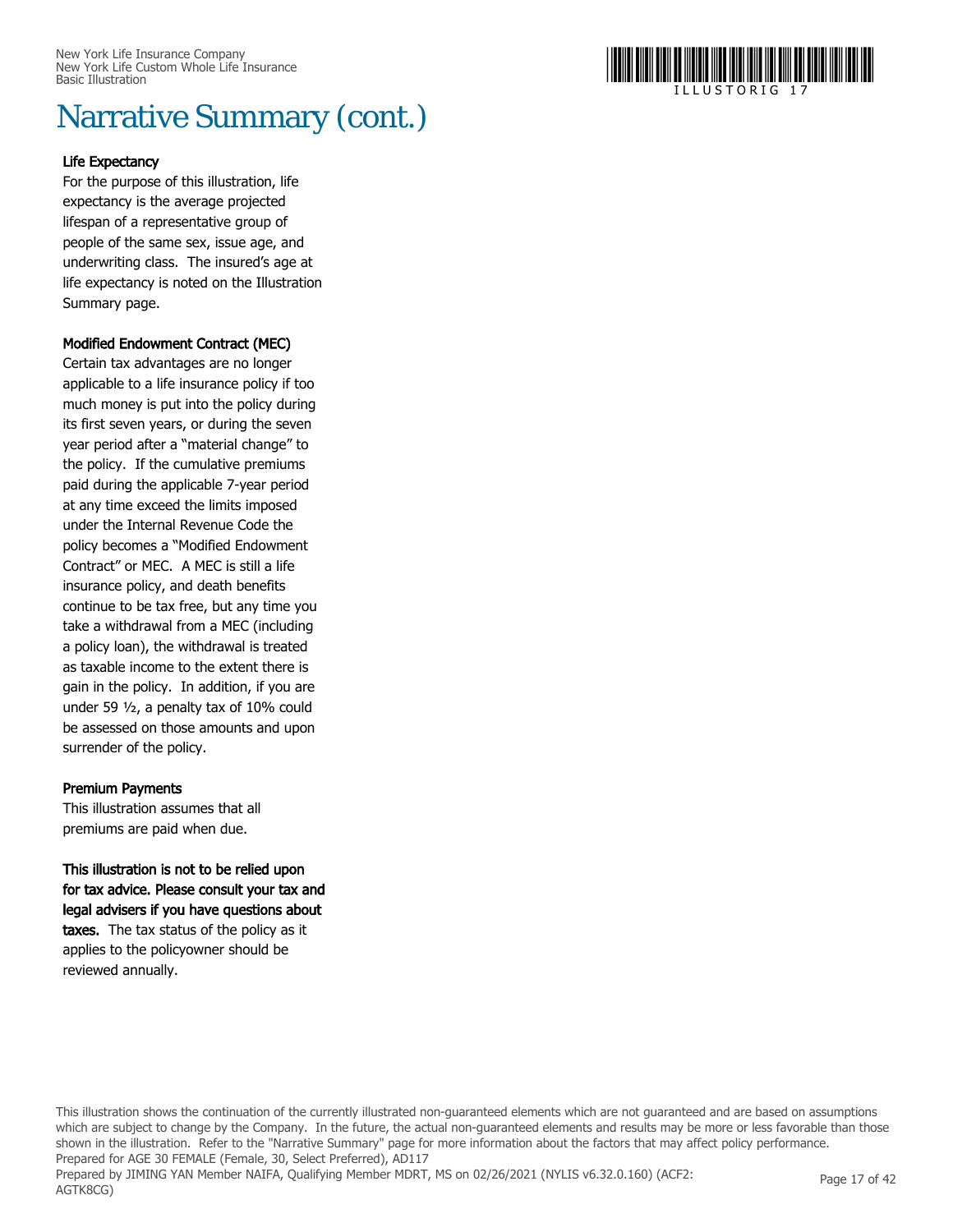# Illustration Summary

Base Policy Face Amount: \$250,000 Premium Mode: Check-O-Matic Initial Death Benefit Amount: \$250,000 Dividend Option: Paid-Up Additions Premium Paying Period: 20 years

#### Guaranteed

These policy values and benefits are guaranteed based on the Annual Policy Cash Flow shown in this example and the maximum guaranteed OPP expense charges.

#### Non-Guaranteed Midpoint

Policy values and benefits are based on 50% of the Company's currently illustrated dividend scale and on an OPP expense

charge which is the average of the current and maximum guaranteed levels.

#### Non-Guaranteed Current

Dividends and the OPP expense charge are non-guaranteed elements and are subject to change by the Company. Because these policy values and benefits are based on the current non-guaranteed OPP expense charge and include values increased by Dividends, which are not

guaranteed, the policy values and benefits shown in this column are not guaranteed. This illustration shows the continuation of the current expense charge and currently illustrated dividend scale; the Dividends actually paid and expense charge imposed may be more or less favorable than those shown here.

|                | Guaranteed      |                                        |                                   |                                         |                          | <b>Non-Guaranteed Midpoint</b>    |                                  | Non-Guaranteed Current |                                   |                                         |  |
|----------------|-----------------|----------------------------------------|-----------------------------------|-----------------------------------------|--------------------------|-----------------------------------|----------------------------------|------------------------|-----------------------------------|-----------------------------------------|--|
| End of<br>Year | Age             | Yearly<br>Guaranteed<br><b>Premium</b> | Cash<br><b>Surrender</b><br>Value | <b>Death</b><br><b>Benefit</b><br>(BOY) | <b>Premium</b><br>Outlay | Cash<br><b>Surrender</b><br>Value | Death<br><b>Benefit</b><br>(BOY) | Premium<br>Outlay      | Cash<br><b>Surrender</b><br>Value | <b>Death</b><br><b>Benefit</b><br>(BOY) |  |
|                | 35              | 4,108                                  | 9,335                             | 250,000                                 | 4,108                    | 9,713                             | 251,100                          | 4,108                  | 10,089                            | 252,171                                 |  |
| 10             | 40              | 4,108                                  | 27,940                            | 250,000                                 | 4,108                    | 30,644                            | 260,667                          | 4,108                  | 33,429                            | 271,574                                 |  |
| 20             | 50 <sup>1</sup> | 4,108                                  | 71,733                            | 250,000                                 | 4,108                    | 86,821                            | 297,585                          | 4,108                  | 103,282                           | 349,226                                 |  |
| 40             | 70              |                                        | 135,505                           | 250,000                                 |                          | 209,800                           | 382,773                          |                        | 305,583                           | 552,297                                 |  |
| 60             | 90&             |                                        | 210,200                           | 250,000                                 | 0                        | 409,373                           | 481,127                          |                        | 716,584                           | 835,034                                 |  |
| 65             | 95              | 0                                      | 224,608                           | 250,000                                 | 0                        | 464,752                           | 511,002                          |                        | 847,439                           | 924,413                                 |  |
|                |                 |                                        |                                   |                                         |                          |                                   |                                  |                        |                                   |                                         |  |

#### Please refer to the "Owner Actions Reflected In This Illustration" page for an explanation of the Modified Endowment Contract status of the policy being illustrated.

& Represents the insured's life expectancy added to the insured's age. See Additional Information section on the Narrative Summary page for more information.

Please refer to the Narrative Summary for Column Heading Definitions.

I have received a copy of this illustration and understand that any non-guaranteed elements illustrated are subject to change and could be either higher or lower. The agent has told me they are NOT GUARANTEED.

I certify that this illustration has been presented to the applicant and that I have explained that any non-guaranteed elements illustrated are subject to change. I have made no statements that are inconsistent with the illustration.

Agent's Signature Date of the Date of the Date of the Date of the Date of the Date of the Date of the Date of the Date of the Date of the Date of the Date of the Date of the Date of the Date of the Date of the Date of the





I L L U S T O R I G 1 8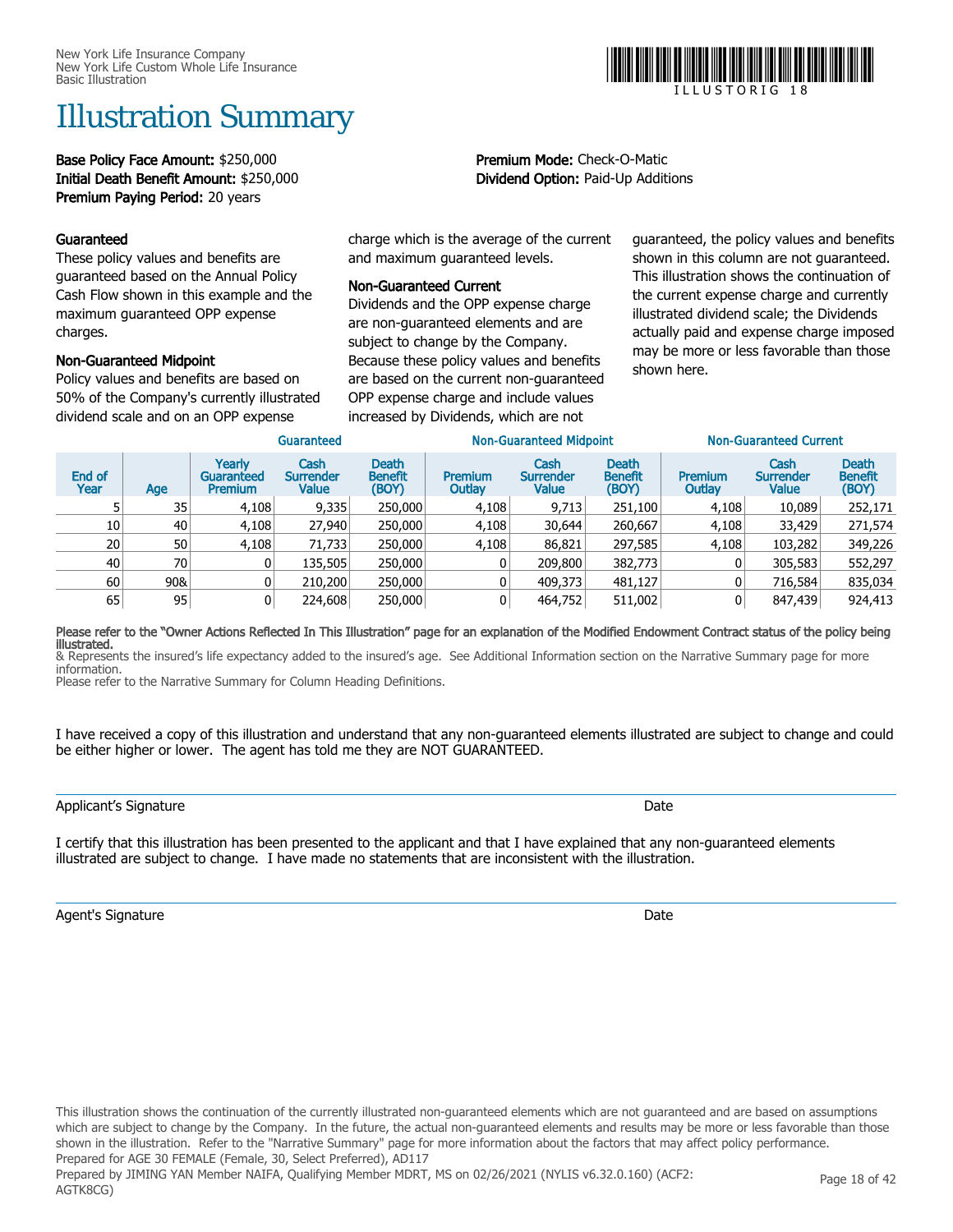### Extended Illustration Summary

#### Base Policy Face Amount: \$250,000 **Premium Mode:** Check-O-Matic Initial Death Benefit Amount: \$250,000 Dividend Option: Paid-Up Additions Premium Paying Period: 20 years

Like the Illustration Summary on the previous page, the table below shows how your policy may perform on guaranteed, nonguaranteed current, and non-guaranteed mid-point bases. This table is illustrated to show this performance in all policy Years, and assumes that you utilize policy loans and or withdrawals as a living benefit. Details of any such policy loans and/or withdrawals can be seen in the Supplemental Illustration of Cash Flows page of this illustration. For a description of these policy features, please refer to the Narrative Summary.

|                          |     |                                               |                          | Guaranteed                               |                                  |                   | <b>Non-Guaranteed Midpoint</b>           |                                  | <b>Non-Guaranteed Current</b> |                                   |                                  |
|--------------------------|-----|-----------------------------------------------|--------------------------|------------------------------------------|----------------------------------|-------------------|------------------------------------------|----------------------------------|-------------------------------|-----------------------------------|----------------------------------|
| End<br><b>of</b><br>Year | Age | Yearly<br><b>Guaranteed</b><br><b>Premium</b> | <b>Premium</b><br>Outlay | Cash<br><b>Surrender</b><br><b>Value</b> | Death<br><b>Benefit</b><br>(BOY) | Premium<br>Outlay | Cash<br><b>Surrender</b><br><b>Value</b> | <b>Death</b><br>Benefit<br>(BOY) | Premium<br>Outlay             | Cash<br><b>Surrender</b><br>Value | <b>Death</b><br>Benefit<br>(BOY) |
| 1                        | 31  | 4,108                                         | 4,108                    | $\mathbf{0}$                             | 250,000                          | 4,108             | 0                                        | 250,000                          | 4,108                         | 0                                 | 250,000                          |
| 2                        | 32  | 4,108                                         | 4,108                    | $\mathbf 0$                              | 250,000                          | 4,108             | 5                                        | 250,000                          | 4,108                         | 8                                 | 250,000                          |
| 3                        | 33  | 4,108                                         | 4,108                    | 2,678                                    | 250,000                          | 4,108             | 2,733                                    | 250,033                          | 4,108                         | 2,785                             | 250,049                          |
| $\overline{4}$           | 34  | 4,108                                         | 4,108                    | 5,955                                    | 250,000                          | 4,108             | 6,135                                    | 250,350                          | 4,108                         | 6,311                             | 250,682                          |
| 5                        | 35  | 4,108                                         | 4,108                    | 9,335                                    | 250,000                          | 4,108             | 9,713                                    | 251,100                          | 4,108                         | 10,089                            | 252,171                          |
|                          |     |                                               |                          |                                          |                                  |                   |                                          |                                  |                               |                                   |                                  |
| 6                        | 36  | 4,108                                         | 4,108                    | 12,828                                   | 250,000                          | 4,108             | 13,482                                   | 252,226                          | 4,108                         | 14,139                            | 254,438                          |
| $\overline{7}$           | 37  | 4,108                                         | 4,108                    | 16,430                                   | 250,000                          | 4,108             | 17,460                                   | 253,718                          | 4,108                         | 18,501                            | 257,453                          |
| 8                        | 38  | 4,108                                         | 4,108                    | 20,145                                   | 250,000                          | 4,108             | 21,652                                   | 255,649                          | 4,108                         | 23,185                            | 261,353                          |
| 9                        | 39  | 4,108                                         | 4,108                    | 23,978                                   | 250,000                          | 4,108             | 26,065                                   | 257,978                          | 4,108                         | 28,199                            | 266,092                          |
| 10                       | 40  | 4,108                                         | 4,108                    | 27,940                                   | 250,000                          | 4,108             | 30,644                                   | 260,667                          | 4,108                         | 33,429                            | 271,574                          |
|                          |     |                                               |                          |                                          |                                  |                   |                                          |                                  |                               |                                   |                                  |
| 11                       | 41  | 4,108                                         | 4,108                    | 31,618                                   | 250,000                          | 4,108             | 35,043                                   | 263,348                          | 4,108                         | 38,594                            | 277,093                          |
| 12                       | 42  | 4,108                                         | 4,108                    | 35,435                                   | 250,000                          | 4,108             | 39,687                                   | 266,328                          | 4,108                         | 44,122                            | 283,252                          |
| 13                       | 43  | 4,108                                         | 4,108                    | 39,403                                   | 250,000                          | 4,108             | 44,587                                   | 269,576                          | 4,108                         | 50,027                            | 289,992                          |
| 14                       | 44  | 4,108                                         | 4,108                    | 43,523                                   | 250,000                          | 4,108             | 49,747                                   | 273,051                          | 4,108                         | 56,315                            | 297,233                          |
| 15                       | 45  | 4,108                                         | 4,108                    | 47,803                                   | 250,000                          | 4,108             | 55,179                                   | 276,725                          | 4,108                         | 63,004                            | 304,924                          |
|                          |     |                                               |                          |                                          |                                  |                   |                                          |                                  |                               |                                   |                                  |
| 16                       | 46  | 4,108                                         | 4,108                    | 52,250                                   | 250,000                          | 4,108             | 60,893                                   | 280,583                          | 4,108                         | 70,113                            | 313,026                          |
| 17                       | 47  | 4,108                                         | 4,108                    | 56,860                                   | 250,000                          | 4,108             | 66,892                                   | 284,601                          | 4,108                         | 77,657                            | 321,516                          |
| 18                       | 48  | 4,108                                         | 4,108                    | 61,640                                   | 250,000                          | 4,108             | 73,187                                   | 288,788                          | 4,108                         | 85,647                            | 330,407                          |
| 19                       | 49  | 4,108                                         | 4,108                    | 66,595                                   | 250,000                          | 4,108             | 79,786                                   | 293,123                          | 4,108                         | 94,101                            | 339,652                          |
| 20                       | 50  | 4,108                                         | 4,108                    | 71,733                                   | 250,000                          | 4,108             | 86,821                                   | 297,585                          | 4,108                         | 103,282                           | 349,226                          |
|                          |     |                                               |                          |                                          |                                  |                   |                                          |                                  |                               |                                   |                                  |
| 21                       | 51  | 0                                             | 0                        | 74,235                                   | 250,000                          | 0                 | 91,299                                   | 302,585                          | 0                             | 110,025                           | 359,956                          |
| 22                       | 52  | 0                                             | 0                        | 76,815                                   | 250,000                          | 0                 | 95,936                                   | 307,465                          | 0                             | 117,053                           | 370,531                          |
| 23                       | 53  | 0                                             | 0                        | 79,470                                   | 250,000                          | 0                 | 100,731                                  | 312,229                          | $\pmb{0}$                     | 124,373                           | 380,959                          |
| 24                       | 54  | 0                                             | $\mathbf 0$              | 82,203                                   | 250,000                          | 0                 | 105,692                                  | 316,885                          | 0                             | 131,995                           | 391,257                          |
| 25                       | 55  | 0                                             | 0                        | 85,010                                   | 250,000                          | 0                 | 110,815                                  | 321,437                          | 0                             | 139,925                           | 401,433                          |
|                          |     |                                               |                          |                                          |                                  |                   |                                          |                                  |                               |                                   |                                  |
| 26                       | 56  | 0                                             | 0                        | 87,895                                   | 250,000                          | 0                 | 116,109                                  | 325,889                          | $\pmb{0}$                     | 148,177                           | 411,495                          |
| 27                       | 57  | 0                                             | 0                        | 90,858                                   | 250,000                          | 0                 | 121,574                                  | 330,248                          | 0                             | 156,762                           | 421,460                          |
| 28                       | 58  | 0                                             | $\mathbf 0$              | 93,898                                   | 250,000                          | 0                 | 127,214                                  | 334,518                          | 0                             | 165,690                           | 431,340                          |
| 29                       | 59  | 0                                             | 0                        | 97,015                                   | 250,000                          | 0                 | 133,033                                  | 338,705                          | 0                             | 174,973                           | 441,147                          |
| 30                       | 60  | 0                                             | 0                        | 100,205                                  | 250,000                          | $\mathbf{0}$      | 139,025                                  | 342,815                          | 0                             | 184,613                           | 450,892                          |

#### Please see the End Notes at the end of this ledger for important information.

This illustration shows the continuation of the currently illustrated non-guaranteed elements which are not guaranteed and are based on assumptions which are subject to change by the Company. In the future, the actual non-guaranteed elements and results may be more or less favorable than those shown in the illustration. Refer to the "Narrative Summary" page for more information about the factors that may affect policy performance. Prepared for AGE 30 FEMALE (Female, 30, Select Preferred), AD117

Prepared by JIMING YAN Member NAIFA, Qualifying Member MDRT, MS on 02/26/2021 (NYLIS v6.32.0.160) (ACF2: AGTK8CG)



I L L U S T O R I G 1 9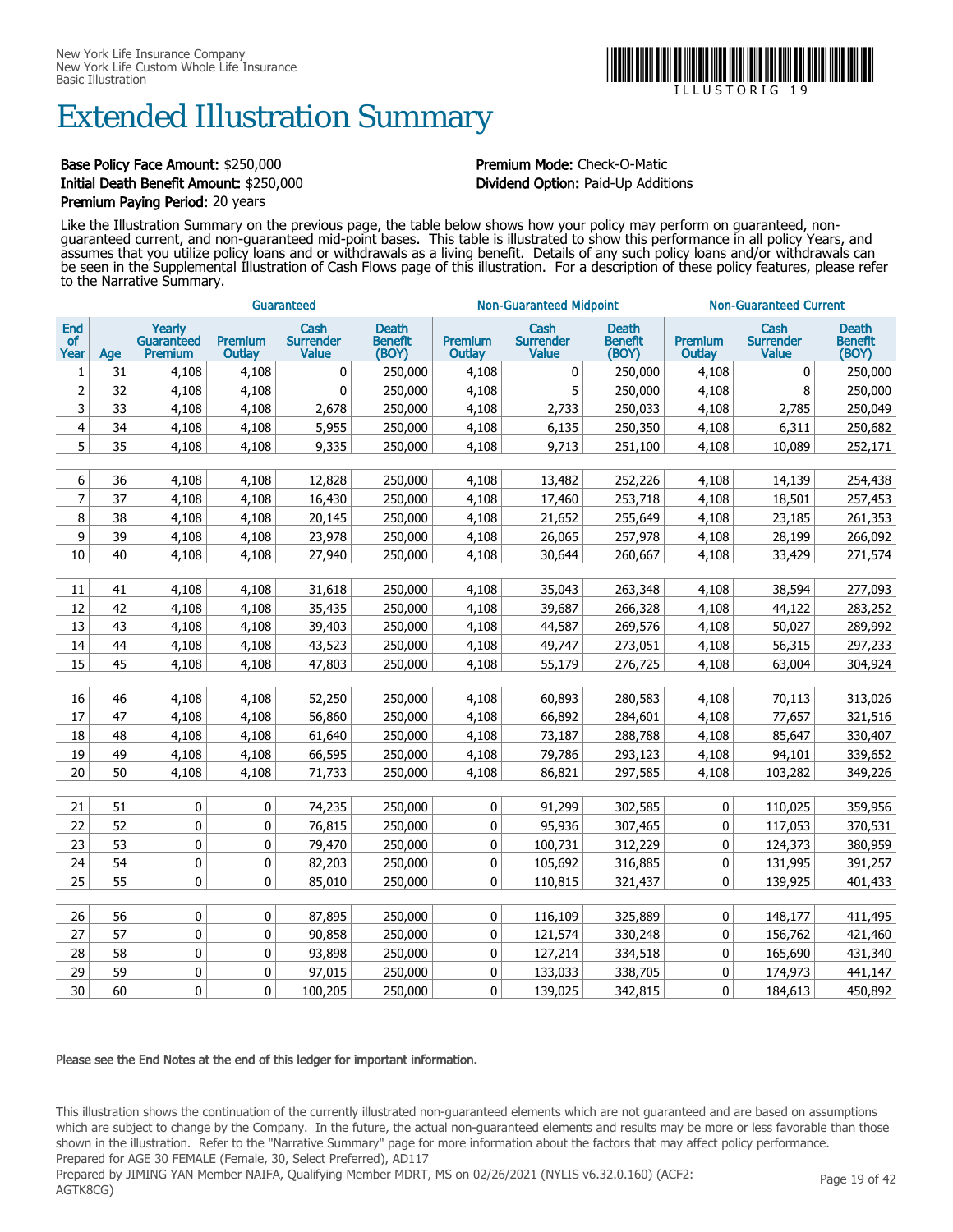

 $\Box$  L L U S T O R I G

# Extended Illustration Summary (cont.)

|                   |     | Guaranteed                      |                          |                                          |                                         |                          | <b>Non-Guaranteed Midpoint</b>           |                                         | <b>Non-Guaranteed Current</b> |                                          |                                         |  |
|-------------------|-----|---------------------------------|--------------------------|------------------------------------------|-----------------------------------------|--------------------------|------------------------------------------|-----------------------------------------|-------------------------------|------------------------------------------|-----------------------------------------|--|
| End<br>of<br>Year | Age | Yearly<br>Guaranteed<br>Premium | <b>Premium</b><br>Outlay | Cash<br><b>Surrender</b><br><b>Value</b> | <b>Death</b><br><b>Benefit</b><br>(BOY) | <b>Premium</b><br>Outlay | Cash<br><b>Surrender</b><br><b>Value</b> | <b>Death</b><br><b>Benefit</b><br>(BOY) | Premium<br>Outlay             | Cash<br><b>Surrender</b><br><b>Value</b> | <b>Death</b><br><b>Benefit</b><br>(BOY) |  |
| 31                | 61  | 0                               | 0                        | 103,468                                  | 250,000                                 | 0                        | 145,194                                  | 346,851                                 | 0                             | 194,625                                  | 460,588                                 |  |
| 32                | 62  | 0                               | 0                        | 106,798                                  | 250,000                                 | 0                        | 151,536                                  | 350,820                                 | 0                             | 205,013                                  | 470,257                                 |  |
| 33                | 63  | 0                               | 0                        | 110,193                                  | 250,000                                 | 0                        | 158,051                                  | 354,727                                 | 0                             | 215,785                                  | 479,911                                 |  |
| 34                | 64  | 0                               | $\bf{0}$                 | 113,650                                  | 250,000                                 | 0                        | 164,760                                  | 358,579                                 | 0                             | 226,995                                  | 489,563                                 |  |
| 35                | 65  | 0                               | 0                        | 101,322                                  | 234,909                                 | 0                        | 156,013                                  | 329,232                                 | 0                             | 222,912                                  | 466,134                                 |  |
| 36                | 66  | 0                               | 0                        | 88,254                                   | 219,064                                 | 0                        | 146,887                                  | 300,686                                 | 0                             | 218,610                                  | 443,427                                 |  |
| 37                | 67  | 0                               | 0                        | 74,407                                   | 202,426                                 | 0                        | 137,375                                  | 272,899                                 | 0                             | 214,088                                  | 421,409                                 |  |
| 38                | 68  | 0                               | 0                        | 59,737                                   | 184,956                                 | 0                        | 127,445                                  | 247,924                                 | 0                             | 209,336                                  | 400,042                                 |  |
| 39                | 69  | 0                               | 0                        | 44,191                                   | 166,613                                 | 0                        | 116,918                                  | 235,839                                 | 0                             | 204,333                                  | 379,288                                 |  |
| 40                | 70  | 0                               | 0                        | 27,726                                   | 147,353                                 | 0                        | 105,762                                  | 223,046                                 | 0                             | 199,045                                  | 366,621                                 |  |
| 41                | 71  | 0                               | $\mathbf 0$              | 10,286                                   | 127,130                                 | $\mathbf 0$              | 93,934                                   | 209,512                                 | 0                             | 193,419                                  | 359,570                                 |  |
| 42                | 72  | 0                               | $\mathbf{0}$             | 0                                        | 113,681                                 | $\mathbf 0$              | 81,400                                   | 195,195                                 | 0                             | 187,432                                  | 351,969                                 |  |
| 43                | 73  | 0                               | 3,128                    | 0                                        | 109,993                                 | $\mathbf 0$              | 68,114                                   | 180,050                                 | 0                             | 181,053                                  | 343,772                                 |  |
| 44                | 74  | 0                               | 3,279                    | 0                                        | 106,271                                 | $\mathbf 0$              | 54,035                                   | 164,034                                 | 0                             | 174,252                                  | 334,940                                 |  |
| 45                | 75  | 0                               | 3,439                    | 0                                        | 102,524                                 | 0                        | 39,101                                   | 147,103                                 | 0                             | 166,977                                  | 325,430                                 |  |
|                   |     |                                 |                          |                                          |                                         |                          |                                          |                                         |                               |                                          |                                         |  |
| 46                | 76  | 0                               | 3,605                    | 0                                        | 98,755                                  | $\mathbf 0$              | 23,271                                   | 129,196                                 | 0                             | 159,208                                  | 315,187                                 |  |
| 47                | 77  | 0                               | 3,777                    | 0                                        | 94,969                                  | $\mathbf 0$              | 6,473                                    | 110,280                                 | 0                             | 150,850                                  | 304,200                                 |  |
| 48                | 78  | 0                               | 3,963                    | 0                                        | 91,181                                  | 0                        | 2,940                                    | 103,895                                 | 0                             | 141,842                                  | 292,342                                 |  |
| 49                | 79  | 0                               | 4,153                    | 0                                        | 87,393                                  | 2,391                    | 3,083                                    | 100,917                                 | 0                             | 132,129                                  | 279,570                                 |  |
| 50                | 80  | 0                               | 4,354                    | 0                                        | 83,617                                  | 2,596                    | 3,224                                    | 97,855                                  | 0                             | 121,639                                  | 265,825                                 |  |
| 51                | 81  | 0                               | 4,562                    | 0                                        | 79,860                                  | 2,816                    | 3,367                                    | 94,716                                  | 0                             | 110,301                                  | 251,052                                 |  |
| 52                | 82  | 0                               | 4,798                    | 0                                        | 76,150                                  | 3,069                    | 3,523                                    | 91,532                                  | 0                             | 98,044                                   | 235,186                                 |  |
| 53                | 83  | 0                               | 5,045                    | 0                                        | 72,502                                  | 3,328                    | 3,677                                    | 88,326                                  | 0                             | 84,783                                   | 218,227                                 |  |
| 54                | 84  | 0                               | 5,296                    | 0                                        | 68,924                                  | 3,600                    | 3,832                                    | 85,110                                  | 0                             | 70,438                                   | 200,121                                 |  |
| 55                | 85  | 0                               | 5,568                    | 0                                        | 65,438                                  | 3,900                    | 3,992                                    | 81,910                                  | 0                             | 70,755                                   | 195,893                                 |  |
| 56                | 86  | 0                               | 5,852                    | 0                                        | 62,062                                  | 4,214                    | 4,157                                    | 78,754                                  | 0                             | 70,587                                   | 191,164                                 |  |
| 57                | 87  | 0                               | 6,149                    | 0                                        | 58,814                                  | 4,545                    | 4,322                                    | 75,668                                  | 0                             | 69,864                                   | 185,925                                 |  |
| 58                | 88  | 0                               | 6,435                    | 0                                        | 55,690                                  | 4,871                    | 4,481                                    | 72,657                                  | 0                             | 68,520                                   | 180,161                                 |  |
| 59                | 89  | 0                               | 6,715                    | 0                                        | 52,690                                  | 5,206                    | 4,637                                    | 69,721                                  | 0                             | 66,490                                   | 173,792                                 |  |
| 60                | 90& | $\overline{0}$                  | 6,985                    | $\pmb{0}$                                | 49,810                                  | 5,539                    | 4,801                                    | 66,857                                  | 0                             | 63,740                                   | 166,758                                 |  |
|                   |     |                                 |                          |                                          |                                         |                          |                                          |                                         |                               |                                          |                                         |  |
| 61                | 91  | 0                               | 7,233                    | $\pmb{0}$                                | 47,033                                  | 5,853                    | 4,966                                    | 64,054                                  | 0                             | 60,253                                   | 159,026                                 |  |
| 62                | 92  | 0                               | 7,439                    | 0                                        | 44,324                                  | 6,130                    | 5,139                                    | 61,272                                  | 0                             | 56,063                                   | 150,554                                 |  |
| 63                | 93  | 0                               | 7,605                    | 0                                        | 41,645                                  | 6,368                    | 5,346                                    | 58,462                                  | 0                             | 51,248                                   | 141,277                                 |  |
| 64                | 94  | 0                               | 7,715                    | 0                                        | 38,943                                  | 6,525                    | 5,579                                    | 55,558                                  | 0                             | 45,908                                   | 131,186                                 |  |
| 65                | 95  | 0                               | 7,698                    | 0                                        | 36,088                                  | 6,541                    | 5,847                                    | 52,406                                  | 0                             | 40,295                                   | 120,227                                 |  |
| 66                | 96  | $\pmb{0}$                       | 7,562                    | 0                                        | 32,955                                  | 6,415                    | 6,222                                    | 48,814                                  | 0                             | 34,806                                   | 108,267                                 |  |
| 67                | 97  | $\pmb{0}$                       | 7,319                    | $\overline{0}$                           | 29,421                                  | 6,094                    | 6,757                                    | 44,594                                  | 0                             | 29,942                                   | 95,304                                  |  |
|                   |     |                                 |                          |                                          |                                         |                          |                                          |                                         |                               |                                          |                                         |  |

#### Please see the End Notes at the end of this ledger for important information.

This illustration shows the continuation of the currently illustrated non-guaranteed elements which are not guaranteed and are based on assumptions which are subject to change by the Company. In the future, the actual non-guaranteed elements and results may be more or less favorable than those shown in the illustration. Refer to the "Narrative Summary" page for more information about the factors that may affect policy performance. Prepared for AGE 30 FEMALE (Female, 30, Select Preferred), AD117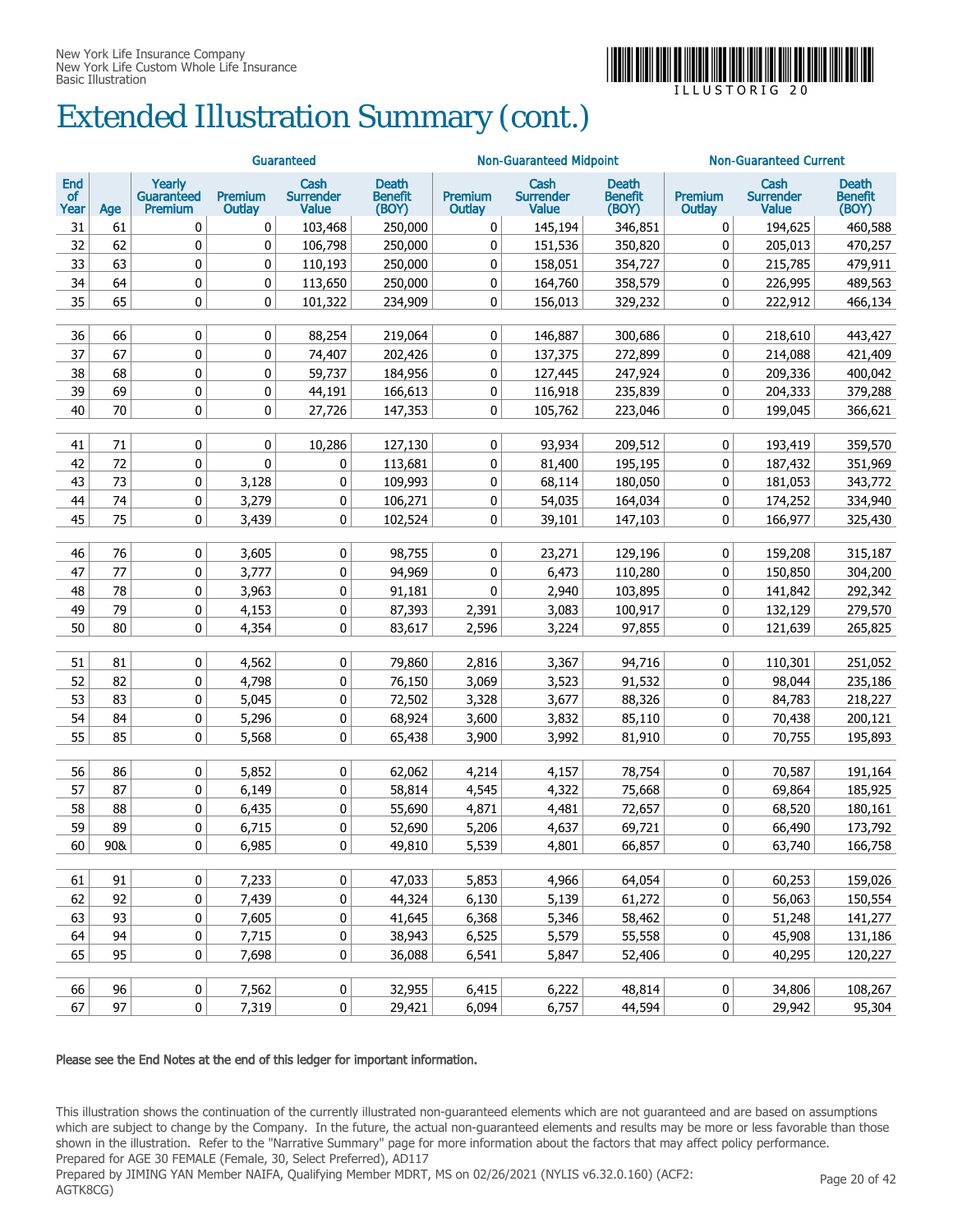

# Extended Illustration Summary (cont.)

|                          |     |                                        |                   | Guaranteed                               |                                         |                   | <b>Non-Guaranteed Midpoint</b>           |                                         | <b>Non-Guaranteed Current</b> |                                          |                                         |
|--------------------------|-----|----------------------------------------|-------------------|------------------------------------------|-----------------------------------------|-------------------|------------------------------------------|-----------------------------------------|-------------------------------|------------------------------------------|-----------------------------------------|
| End<br><b>of</b><br>Year | Age | Yearly<br><b>Guaranteed</b><br>Premium | Premium<br>Outlay | Cash<br><b>Surrender</b><br><b>Value</b> | <b>Death</b><br><b>Benefit</b><br>(BOY) | Premium<br>Outlay | Cash<br><b>Surrender</b><br><b>Value</b> | <b>Death</b><br><b>Benefit</b><br>(BOY) | Premium<br><b>Outlay</b>      | Cash<br><b>Surrender</b><br><b>Value</b> | <b>Death</b><br><b>Benefit</b><br>(BOY) |
| 68                       | 98  | 0                                      | 6,786             | 0                                        | 25,179                                  | 5,347             | 7,512                                    | 39,366                                  | 0                             | 26,688                                   | 81,431                                  |
| 69                       | 99  | 0                                      | 5,736             | 0                                        | 19,674                                  | 3,901             | 8,320                                    | 32,387                                  | 0                             | 26,189                                   | 66,603                                  |
| 70                       | 100 | 0                                      | 3,747             | 0                                        | 11,905                                  | 1,499             | 10,111                                   | 22,278                                  | 0                             | 32,351                                   | 50,070                                  |
|                          |     |                                        |                   |                                          |                                         |                   |                                          |                                         |                               |                                          |                                         |
| 71                       | 101 | 0                                      | 9,615             | 0                                        | 9,615                                   | 4,798             | 11,542                                   | 14,909                                  | 0                             | 41,750                                   | 32,351                                  |
| 72                       | 102 | $\mathbf 0$                            | 9,615             | 0                                        | 9,615                                   | 3,811             | 11,936                                   | 15,353                                  | 0                             | 51,894                                   | 41,751                                  |
| 73                       | 103 | 0                                      | 9,615             | 0                                        | 9,615                                   | 3,875             | 12,341                                   | 15,812                                  | 0                             | 62,816                                   | 51,894                                  |
| 74                       | 104 | $\mathbf 0$                            | 9,615             | $\mathbf 0$                              | 9,615                                   | 3,945             | 12,754                                   | 16,286                                  | $\mathbf 0$                   | 74,553                                   | 62,816                                  |
| 75                       | 105 | 0                                      | 9,615             | 0                                        | 9,615                                   | 4,023             | 13,125                                   | 16,777                                  | 0                             | 87,031                                   | 74,553                                  |
|                          |     |                                        |                   |                                          |                                         |                   |                                          |                                         |                               |                                          |                                         |
| 76                       | 106 | 0                                      | 9,615             | 0                                        | 9,615                                   | 4,157             | 13,466                                   | 17,281                                  | $\mathbf 0$                   | 100,216                                  | 87,031                                  |
| 77                       | 107 | $\mathbf 0$                            | 9,615             | $\mathbf 0$                              | 9,615                                   | 4,334             | 13,811                                   | 17,800                                  | 0                             | 114,131                                  | 100,216                                 |
| 78                       | 108 | $\mathbf 0$                            | 9,615             | 0                                        | 9,615                                   | 4,520             | 14,162                                   | 18,331                                  | 0                             | 128,803                                  | 114,130                                 |
| 79                       | 109 | 0                                      | 9,615             | 0                                        | 9,615                                   | 4,713             | 14,501                                   | 18,875                                  | 0                             | 144,233                                  | 128,803                                 |
| 80                       | 110 | 0                                      | 9,615             | $\mathbf 0$                              | 9,615                                   | 4,933             | 14,804                                   | 19,433                                  | $\mathbf{0}$                  | 160,362                                  | 144,232                                 |
|                          |     |                                        |                   |                                          |                                         |                   |                                          |                                         |                               |                                          |                                         |
| 81                       | 111 | $\mathbf 0$                            | 9,615             | 0                                        | 9,615                                   | 5,199             | 15,111                                   | 20,003                                  | 0                             | 177,222                                  | 160,362                                 |
| 82                       | 112 | 0                                      | 9,615             | 0                                        | 9,615                                   | 5,473             | 15,427                                   | 20,584                                  | 0                             | 194,847                                  | 177,222                                 |
| 83                       | 113 | $\mathbf 0$                            | 9,615             | $\mathbf{0}$                             | 9,615                                   | 5,750             | 15,747                                   | 21,177                                  | $\mathbf{0}$                  | 213,270                                  | 194,847                                 |
| 84                       | 114 | 0                                      | 9,615             | 0                                        | 9,615                                   | 6,036             | 16,076                                   | 21,783                                  | 0                             | 232,526                                  | 213,270                                 |
| 85                       | 115 | 0                                      | 9,615             | 0                                        | 9,615                                   | 6,325             | 16,409                                   | 22,401                                  | 0                             | 252,655                                  | 232,527                                 |
|                          |     |                                        |                   |                                          |                                         |                   |                                          |                                         |                               |                                          |                                         |
| 86                       | 116 | 0                                      | 9,615             | $\mathbf 0$                              | 9,615                                   | 6,623             | 16,750                                   | 23,033                                  | 0                             | 273,690                                  | 252,655                                 |
| 87                       | 117 | $\mathbf 0$                            | 9.615             | 0                                        | 9,615                                   | 6,926             | 17,100                                   | 23,677                                  | 0                             | 295,676                                  | 273,690                                 |
| 88                       | 118 | 0                                      | 9,615             | 0                                        | 9,615                                   | 7,234             | 17,455                                   | 24,334                                  | 0                             | 318,655                                  | 295,676                                 |
| 89                       | 119 | $\mathbf 0$                            | 9,615             | $\mathbf 0$                              | 9,615                                   | 7,551             | 17,817                                   | 25,006                                  | 0                             | 342,669                                  | 318,655                                 |
| 90                       | 120 | 0                                      | 9,615             | 0                                        | 9,615                                   | 7,874             | 18,189                                   | 25,691                                  | 0                             | 367,766                                  | 342,668                                 |
|                          |     |                                        |                   |                                          |                                         |                   |                                          |                                         |                               |                                          |                                         |
| 91                       | 121 | 0                                      | 9,615             | 0                                        | 9,615                                   | 8,202             | 18,566                                   | 26,391                                  | 0                             | 393,994                                  | 367,767                                 |

#### End Notes

Please refer to the "Owner Actions Reflected In This Illustration" page for an explanation of the Modified Endowment Contract status of the policy being illustrated.

& Represents the insured's life expectancy added to the insured's age. See Additional Information section on the Narrative Summary page for more information.

Loan interest accrues at a variable rate, which is currently 5.00%, up until the policy anniversary on which the insured reaches age 100. Thereafter, interest accrues at a fixed rate of 4.00% per year.

Please refer to the Narrative Summary for Column Heading Definitions.

This illustration shows the continuation of the currently illustrated non-guaranteed elements which are not guaranteed and are based on assumptions which are subject to change by the Company. In the future, the actual non-guaranteed elements and results may be more or less favorable than those shown in the illustration. Refer to the "Narrative Summary" page for more information about the factors that may affect policy performance. Prepared for AGE 30 FEMALE (Female, 30, Select Preferred), AD117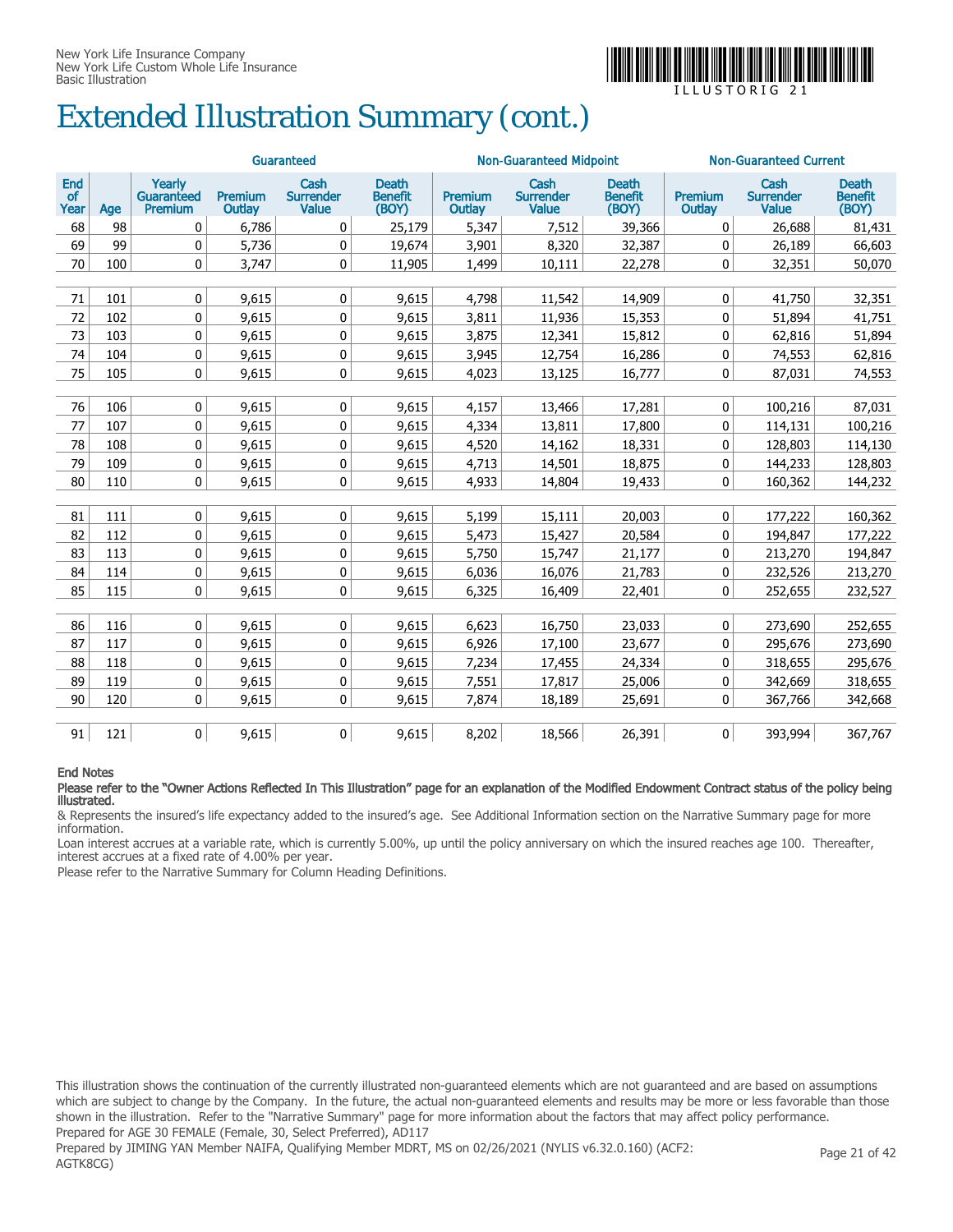

### Yearly Detail

Base Policy Face Amount: \$250,000 Premium Mode: Check-O-Matic Initial Death Benefit Amount: \$250,000 Dividend Option: Paid-Up Additions Premium Paying Period: 20 years

|                |          |                                        | Guaranteed                           |                                          |                                         | <b>Non-Guaranteed Current</b> |                                                    |                                       |                                         |  |  |
|----------------|----------|----------------------------------------|--------------------------------------|------------------------------------------|-----------------------------------------|-------------------------------|----------------------------------------------------|---------------------------------------|-----------------------------------------|--|--|
| End of<br>Year | Age      | Yearly<br>Guaranteed<br><b>Premium</b> | <b>Annual</b><br>Policy Cash<br>Flow | Cash<br><b>Surrender</b><br><b>Value</b> | <b>Death</b><br><b>Benefit</b><br>(BOY) | Premium<br><b>Outlay</b>      | <b>Annual</b><br><b>Policy Cash</b><br><b>Flow</b> | <b>Cash Surrender</b><br><b>Value</b> | <b>Death</b><br><b>Benefit</b><br>(BOY) |  |  |
| 1              | 31       | 4,108                                  | 4,108                                | 0                                        | 250,000                                 | 4,108                         | 4,108                                              | 0                                     | 250,000                                 |  |  |
| $\overline{2}$ | 32       | 4,108                                  | 4,108                                | $\mathbf 0$                              | 250,000                                 | 4,108                         | 4,108                                              | 8                                     | 250,000                                 |  |  |
| 3              | 33       | 4,108                                  | 4,108                                | 2,678                                    | 250,000                                 | 4,108                         | 4,108                                              | 2,785                                 | 250,049                                 |  |  |
| 4              | 34       | 4,108                                  | 4,108                                | 5,955                                    | 250,000                                 | 4,108                         | 4,108                                              | 6,311                                 | 250,682                                 |  |  |
| 5              | 35       | 4,108                                  | 4,108                                | 9,335                                    | 250,000                                 | 4,108                         | 4,108                                              | 10,089                                | 252,171                                 |  |  |
|                |          |                                        |                                      |                                          |                                         |                               |                                                    |                                       |                                         |  |  |
| 6              | 36       | 4,108                                  | 4,108                                | 12,828                                   | 250,000                                 | 4,108                         | 4,108                                              | 14,139                                | 254,438                                 |  |  |
| 7              | 37       | 4,108                                  | 4,108                                | 16,430                                   | 250,000                                 | 4,108                         | 4,108                                              | 18,501                                | 257,453                                 |  |  |
| 8              | 38       | 4,108                                  | 4,108                                | 20,145                                   | 250,000                                 | 4,108                         | 4,108                                              | 23,185                                | 261,353                                 |  |  |
| 9              | 39       | 4,108                                  | 4,108                                | 23,978                                   | 250,000                                 | 4,108                         | 4,108                                              | 28,199                                | 266,092                                 |  |  |
| 10             | 40       | 4,108                                  | 4,108                                | 27,940                                   | 250,000                                 | 4,108                         | 4,108                                              | 33,429                                | 271,574                                 |  |  |
|                |          |                                        |                                      |                                          |                                         |                               |                                                    |                                       |                                         |  |  |
| 11             | 41       | 4,108                                  | 4,108                                | 31,618                                   | 250,000                                 | 4,108                         | 4,108                                              | 38,594                                | 277,093                                 |  |  |
| 12             | 42       | 4,108                                  | 4,108                                | 35,435                                   | 250,000                                 | 4,108                         | 4,108                                              | 44,122                                | 283,252                                 |  |  |
| 13             | 43       | 4,108                                  | 4,108                                | 39,403                                   | 250,000                                 | 4,108                         | 4,108                                              | 50,027                                | 289,992                                 |  |  |
| 14             | 44       | 4,108                                  | 4,108                                | 43,523                                   | 250,000                                 | 4,108                         | 4,108                                              | 56,315                                | 297,233                                 |  |  |
| 15             | 45       | 4,108                                  | 4,108                                | 47,803                                   | 250,000                                 | 4,108                         | 4,108                                              | 63,004                                | 304,924                                 |  |  |
| 16             | 46       |                                        |                                      |                                          |                                         |                               |                                                    |                                       |                                         |  |  |
| 17             |          | 4,108                                  | 4,108                                | 52,250                                   | 250,000                                 | 4,108                         | 4,108                                              | 70,113                                | 313,026                                 |  |  |
|                | 47       | 4,108                                  | 4,108                                | 56,860                                   | 250,000                                 | 4,108                         | 4,108                                              | 77,657                                | 321,516                                 |  |  |
| 18             | 48       | 4,108                                  | 4,108                                | 61,640                                   | 250,000                                 | 4,108                         | 4,108                                              | 85,647                                | 330,407                                 |  |  |
| 19             | 49<br>50 | 4,108                                  | 4,108                                | 66,595                                   | 250,000                                 | 4,108                         | 4,108                                              | 94,101                                | 339,652                                 |  |  |
| 20             |          | 4,108                                  | 4,108                                | 71,733                                   | 250,000                                 | 4,108                         | 4,108                                              | 103,282                               | 349,226                                 |  |  |
| 21             | 51       | 0                                      | 0                                    | 74,235                                   | 250,000                                 | 0                             | $\mathbf 0$                                        | 110,025                               | 359,956                                 |  |  |
| 22             | 52       | 0                                      | 0                                    | 76,815                                   | 250,000                                 | 0                             | $\mathbf 0$                                        | 117,053                               | 370,531                                 |  |  |
| 23             | 53       | 0                                      | 0                                    | 79,470                                   | 250,000                                 | 0                             | 0                                                  | 124,373                               | 380,959                                 |  |  |
| 24             | 54       | $\pmb{0}$                              | 0                                    | 82,203                                   | 250,000                                 | 0                             | 0                                                  | 131,995                               | 391,257                                 |  |  |
| 25             | 55       | $\mathbf 0$                            | 0                                    | 85,010                                   | 250,000                                 | 0                             | 0                                                  | 139,925                               | 401,433                                 |  |  |
|                |          |                                        |                                      |                                          |                                         |                               |                                                    |                                       |                                         |  |  |
| 26             | 56       | 0                                      | 0                                    | 87,895                                   | 250,000                                 | 0                             | 0                                                  | 148,177                               | 411,495                                 |  |  |
| 27             | 57       | 0                                      | 0                                    | 90,858                                   | 250,000                                 | 0                             | 0                                                  | 156,762                               | 421,460                                 |  |  |
| 28             | 58       | $\pmb{0}$                              | $\pmb{0}$                            | 93,898                                   | 250,000                                 | 0                             | $\pmb{0}$                                          | 165,690                               | 431,340                                 |  |  |
| 29             | 59       | $\pmb{0}$                              | $\pmb{0}$                            | 97,015                                   | 250,000                                 | 0                             | $\mathbf 0$                                        | 174,973                               | 441,147                                 |  |  |
| 30             | 60       | 0                                      | 0                                    | 100,205                                  | 250,000                                 | 0                             | 0                                                  | 184,613                               | 450,892                                 |  |  |
|                |          |                                        |                                      |                                          |                                         |                               |                                                    |                                       |                                         |  |  |
| 31             | 61       | 0                                      | 0                                    | 103,468                                  | 250,000                                 | 0                             | 0                                                  | 194,625                               | 460,588                                 |  |  |
| 32             | 62       | $\pmb{0}$                              | 0                                    | 106,798                                  | 250,000                                 | 0                             | $\bf{0}$                                           | 205,013                               | 470,257                                 |  |  |
| 33             | 63       | $\mathbf 0$                            | $\mathbf 0$                          | 110,193                                  | 250,000                                 | 0                             | $\mathbf 0$                                        | 215,785                               | 479,911                                 |  |  |
| 34             | 64       | $\mathbf{0}$                           | 0                                    | 113,650                                  | 250,000                                 | 0                             | $\mathbf{0}$                                       | 226,995                               | 489,563                                 |  |  |

#### Please see the End Notes at the end of this ledger for important information.

This illustration shows the continuation of the currently illustrated non-guaranteed elements which are not guaranteed and are based on assumptions which are subject to change by the Company. In the future, the actual non-guaranteed elements and results may be more or less favorable than those shown in the illustration. Refer to the "Narrative Summary" page for more information about the factors that may affect policy performance. Prepared for AGE 30 FEMALE (Female, 30, Select Preferred), AD117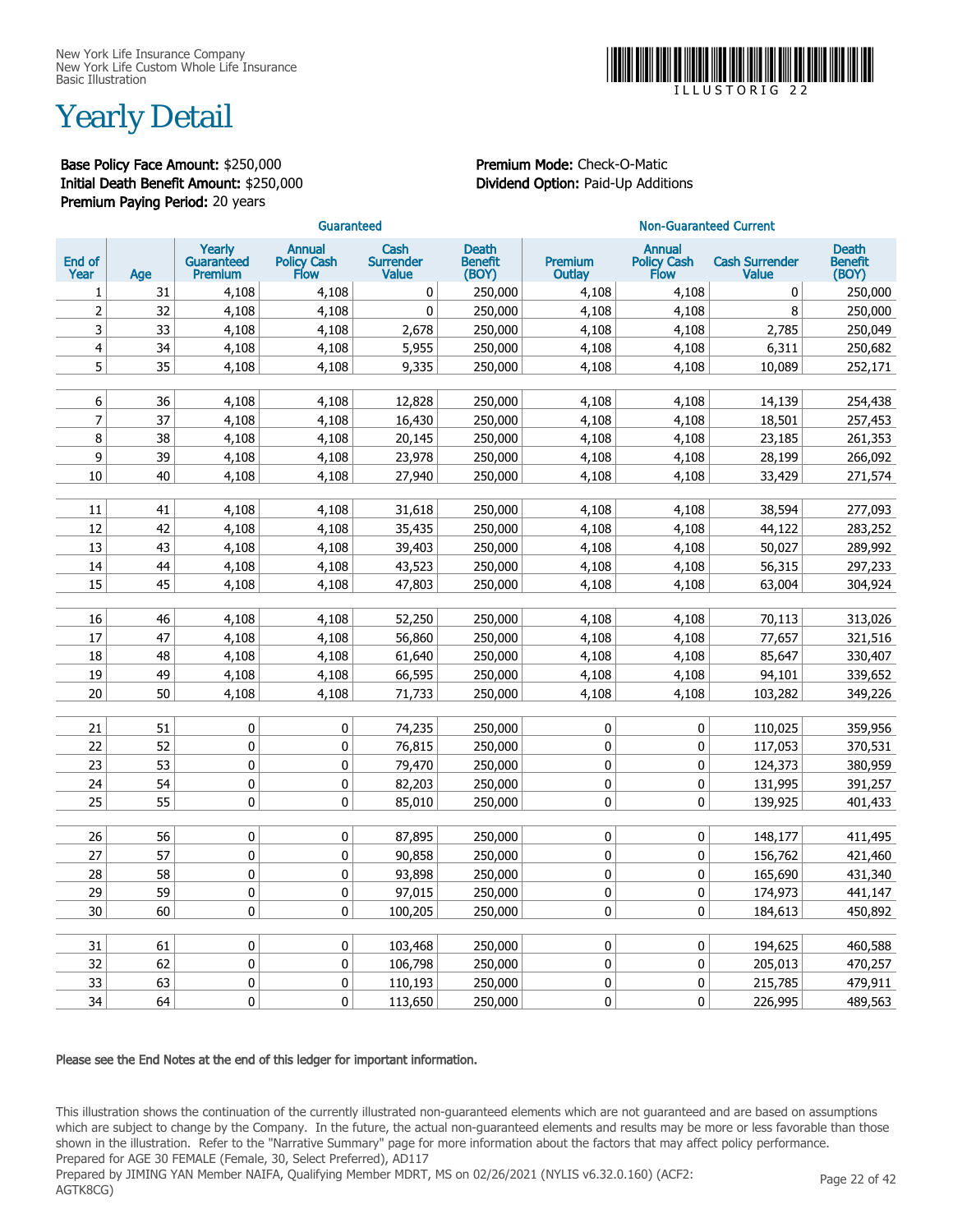# Yearly Detail (cont.)



|                |     |                                               | Guaranteed                           |                                          |                                  |                        | <b>Non-Guaranteed Current</b>        |                                       |                                  |
|----------------|-----|-----------------------------------------------|--------------------------------------|------------------------------------------|----------------------------------|------------------------|--------------------------------------|---------------------------------------|----------------------------------|
| End of<br>Year | Age | Yearly<br><b>Guaranteed</b><br><b>Premium</b> | <b>Annual</b><br>Policy Cash<br>Flow | Cash<br><b>Surrender</b><br><b>Value</b> | Death<br><b>Benefit</b><br>(BOY) | Premium<br>Outlay      | <b>Annual</b><br>Policy Cash<br>Flow | <b>Cash Surrender</b><br><b>Value</b> | Death<br><b>Benefit</b><br>(BOY) |
| 35             | 65  | 0                                             | 0                                    | 117,168                                  | 250,000                          | 0                      | 0                                    | 238,718                               | 499,330                          |
| 36             | 66  |                                               |                                      |                                          |                                  |                        |                                      |                                       |                                  |
| 37             | 67  | 0<br>$\mathbf 0$                              | 0                                    | 120,738                                  | 250,000                          | $\pmb{0}$              | 0                                    | 250,965                               | 509,353                          |
| 38             | 68  | $\mathbf 0$                                   | 0                                    | 124,360                                  | 250,000                          | $\pmb{0}$              | $\pmb{0}$                            | 263,761                               | 519,651                          |
| 39             | 69  |                                               | 0                                    | 128,033                                  | 250,000                          | $\pmb{0}$              | $\pmb{0}$                            | 277,123<br>291,055                    | 530,237                          |
| 40             | 70  | $\pmb{0}$<br>0                                | 0<br>0                               | 131,748                                  | 250,000                          | $\pmb{0}$<br>$\pmb{0}$ | $\pmb{0}$<br>$\mathbf 0$             | 305,583                               | 541,119<br>552,297               |
|                |     |                                               |                                      | 135,505                                  | 250,000                          |                        |                                      |                                       |                                  |
| 41             | 71  | 0                                             | 0                                    | 139,300                                  | 250,000                          | 0                      | $\mathbf 0$                          | 320,715                               | 563,785                          |
| 42             | 72  | 0                                             | 0                                    | 143,135                                  | 250,000                          | $\mathbf 0$            | 0                                    | 336,470                               | 575,583                          |
| 43             | 73  | 0                                             | 0                                    | 147,008                                  | 250,000                          | $\mathbf 0$            | 0                                    | 352,863                               | 587,680                          |
| 44             | 74  | 0                                             | 0                                    | 150,915                                  | 250,000                          | 0                      | 0                                    | 369,907                               | 600,077                          |
| 45             | 75  | 0                                             | 0                                    | 154,850                                  | 250,000                          | $\mathbf 0$            | $\mathbf 0$                          | 387,596                               | 612,773                          |
|                |     |                                               |                                      |                                          |                                  |                        |                                      |                                       |                                  |
| 46             | 76  | 0                                             | 0                                    | 158,808                                  | 250,000                          | 0                      | 0                                    | 405,961                               | 625,760                          |
| 47             | 77  | 0                                             | 0                                    | 162,783                                  | 250,000                          | 0                      | 0                                    | 424,932                               | 639,078                          |
| 48             | 78  | 0                                             | 0                                    | 166,760                                  | 250,000                          | 0                      | 0                                    | 444,487                               | 652,607                          |
| 49             | 79  | 0                                             | 0                                    | 170,738                                  | 250,000                          | 0                      | 0                                    | 464,623                               | 666,358                          |
| 50             | 80  | 0                                             | 0                                    | 174,703                                  | 250,000                          | 0                      | 0                                    | 485,314                               | 680,318                          |
|                |     |                                               |                                      |                                          |                                  |                        |                                      |                                       |                                  |
| 51             | 81  | 0                                             | 0                                    | 178,648                                  | 250,000                          | $\pmb{0}$              | $\pmb{0}$                            | 506,539                               | 694,487                          |
| 52             | 82  | $\mathbf 0$                                   | 0                                    | 182,543                                  | 250,000                          | $\mathbf 0$            | $\pmb{0}$                            | 528,279                               | 708,853                          |
| 53             | 83  | $\mathbf 0$                                   | 0                                    | 186,373                                  | 250,000                          | $\mathbf 0$            | $\pmb{0}$                            | 550,503                               | 723,502                          |
| 54             | 84  | $\pmb{0}$                                     | 0                                    | 190,130                                  | 250,000                          | $\pmb{0}$              | $\pmb{0}$                            | 573,187                               | 738,444                          |
| 55             | 85  | 0                                             | 0                                    | 193,790                                  | 250,000                          | $\mathbf 0$            | $\mathbf 0$                          | 596,284                               | 753,678                          |
| 56             | 86  | 0                                             | 0                                    | 197,335                                  | 250,000                          | $\pmb{0}$              | 0                                    | 619,761                               | 769,240                          |
| 57             | 87  | 0                                             | 0                                    | 200,745                                  | 250,000                          | $\mathbf 0$            | 0                                    | 643,567                               | 785,163                          |
| 58             | 88  | 0                                             | 0                                    | 204,025                                  | 250,000                          | $\mathbf 0$            | 0                                    | 667,659                               | 801,474                          |
| 59             | 89  | 0                                             | 0                                    | 207,175                                  | 250,000                          | 0                      | 0                                    | 691,993                               | 818,110                          |
| 60             | 90& | 0                                             | 0                                    | 210,200                                  | 250,000                          | $\mathbf 0$            | $\mathbf 0$                          | 716,584                               | 835,034                          |
|                |     |                                               |                                      |                                          |                                  |                        |                                      |                                       |                                  |
| 61             | 91  | 0                                             | 0                                    | 213,115                                  | 250,000                          | 0                      | 0                                    | 741,477                               | 852,264                          |
| 62             | 92  | 0                                             | 0                                    | 215,960                                  | 250,000                          | 0                      | 0                                    | 766,795                               | 869,809                          |
| 63             | 93  | $\mathbf{0}$                                  | 0                                    | 218,773                                  | 250,000                          | 0                      | $\mathbf{0}$                         | 792,708                               | 887,659                          |
| 64             | 94  | 0                                             | 0                                    | 221,610                                  | 250,000                          | 0                      | 0                                    | 819,436                               | 905,859                          |
| 65             | 95  | 0                                             | 0                                    | 224,608                                  | 250,000                          | 0                      | 0                                    | 847,439                               | 924,413                          |
|                |     |                                               |                                      |                                          |                                  |                        |                                      |                                       |                                  |
| 66             | 96  | $\pmb{0}$                                     | 0                                    | 227,898                                  | 250,000                          | $\pmb{0}$              | $\pmb{0}$                            | 877,324                               | 943,244                          |
| 67             | 97  | $\pmb{0}$                                     | 0                                    | 231,608                                  | 250,000                          | $\pmb{0}$              | $\pmb{0}$                            | 909,813                               | 962,410                          |
| 68             | 98  | $\pmb{0}$                                     | 0                                    | 236,063                                  | 250,000                          | $\pmb{0}$              | $\pmb{0}$                            | 946,342                               | 982,063                          |
| 69             | 99  | $\pmb{0}$                                     | 0                                    | 241,843                                  | 250,000                          | $\pmb{0}$              | 0                                    | 988,815                               | 1,002,215                        |
| 70             | 100 | $\pmb{0}$                                     | $\pmb{0}$                            | 250,000                                  | 250,000                          | $\pmb{0}$              | 0                                    | 1,042,483                             | 1,022,169                        |

#### Please see the End Notes at the end of this ledger for important information.

This illustration shows the continuation of the currently illustrated non-guaranteed elements which are not guaranteed and are based on assumptions which are subject to change by the Company. In the future, the actual non-guaranteed elements and results may be more or less favorable than those shown in the illustration. Refer to the "Narrative Summary" page for more information about the factors that may affect policy performance. Prepared for AGE 30 FEMALE (Female, 30, Select Preferred), AD117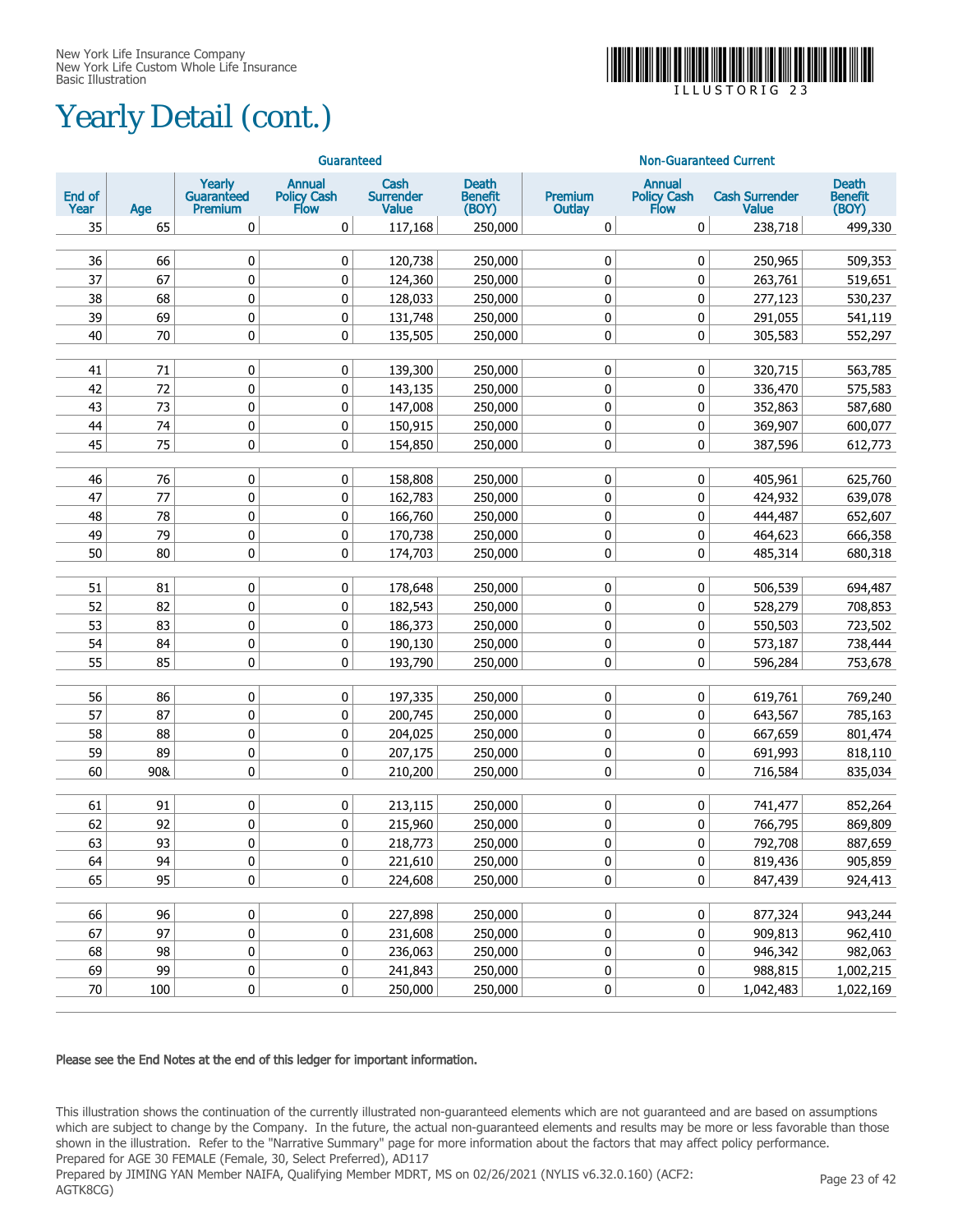# Yearly Detail (cont.)



 $I I I IS T OR IG$ 

|                |     |                                 | Guaranteed                           |                                          |                                         | <b>Non-Guaranteed Current</b> |                                      |                                |                                         |  |
|----------------|-----|---------------------------------|--------------------------------------|------------------------------------------|-----------------------------------------|-------------------------------|--------------------------------------|--------------------------------|-----------------------------------------|--|
| End of<br>Year | Age | Yearly<br>Guaranteed<br>Premium | <b>Annual</b><br>Policy Cash<br>Flow | Cash<br><b>Surrender</b><br><b>Value</b> | <b>Death</b><br><b>Benefit</b><br>(BOY) | Premium<br>Outlay             | <b>Annual</b><br>Policy Cash<br>Flow | <b>Cash Surrender</b><br>Value | <b>Death</b><br><b>Benefit</b><br>(BOY) |  |
| 71             | 101 | 0                               | 0                                    | 250,000                                  | 250,000                                 | 0                             | 0                                    | 1,092,720                      | 1,042,483                               |  |
| 72             | 102 | 0                               | 0                                    | 250,000                                  | 250,000                                 | 0                             | 0                                    | 1,145,353                      | 1,092,720                               |  |
| 73             | 103 | 0                               | 0                                    | 250,000                                  | 250,000                                 | 0                             | 0                                    | 1,200,483                      | 1,145,353                               |  |
| 74             | 104 | 0                               | 0                                    | 250,000                                  | 250,000                                 | 0                             | 0                                    | 1,258,215                      | 1,200,483                               |  |
| 75             | 105 | 0                               | $\mathbf 0$                          | 250,000                                  | 250,000                                 | 0                             | 0                                    | 1,318,548                      | 1,258,215                               |  |
|                |     |                                 |                                      |                                          |                                         |                               |                                      |                                |                                         |  |
| 76             | 106 | 0                               | 0                                    | 250,000                                  | 250,000                                 | 0                             | 0                                    | 1,381,523                      | 1,318,548                               |  |
| 77             | 107 | 0                               | 0                                    | 250,000                                  | 250,000                                 | 0                             | 0                                    | 1,447,242                      | 1,381,523                               |  |
| 78             | 108 | 0                               | 0                                    | 250,000                                  | 250,000                                 | 0                             | 0                                    | 1,515,814                      | 1,447,242                               |  |
| 79             | 109 | 0                               | 0                                    | 250,000                                  | 250,000                                 | 0                             | 0                                    | 1,587,322                      | 1,515,814                               |  |
| 80             | 110 | 0                               | 0                                    | 250,000                                  | 250,000                                 | 0                             | 0                                    | 1,661,798                      | 1,587,322                               |  |
|                |     |                                 |                                      |                                          |                                         |                               |                                      |                                |                                         |  |
| 81             | 111 | 0                               | 0                                    | 250,000                                  | 250,000                                 | 0                             | $\pmb{0}$                            | 1,739,365                      | 1,661,798                               |  |
| 82             | 112 | 0                               | 0                                    | 250,000                                  | 250,000                                 | 0                             | 0                                    | 1,820,151                      | 1,739,365                               |  |
| 83             | 113 | 0                               | 0                                    | 250,000                                  | 250,000                                 | 0                             | 0                                    | 1,904,290                      | 1,820,151                               |  |
| 84             | 114 | 0                               | 0                                    | 250,000                                  | 250,000                                 | 0                             | 0                                    | 1,991,921                      | 1,904,290                               |  |
| 85             | 115 | 0                               | 0                                    | 250,000                                  | 250,000                                 | 0                             | 0                                    | 2,083,188                      | 1,991,921                               |  |
|                |     |                                 |                                      |                                          |                                         |                               |                                      |                                |                                         |  |
| 86             | 116 | 0                               | 0                                    | 250,000                                  | 250,000                                 | 0                             | $\pmb{0}$                            | 2,178,240                      | 2,083,188                               |  |
| 87             | 117 | 0                               | 0                                    | 250,000                                  | 250,000                                 | 0                             | 0                                    | 2,277,237                      | 2,178,240                               |  |
| 88             | 118 | 0                               | 0                                    | 250,000                                  | 250,000                                 | 0                             | 0                                    | 2,380,342                      | 2,277,237                               |  |
| 89             | 119 | 0                               | $\pmb{0}$                            | 250,000                                  | 250,000                                 | 0                             | 0                                    | 2,487,722                      | 2,380,342                               |  |
| 90             | 120 | $\mathbf{0}$                    | $\mathbf{0}$                         | 250,000                                  | 250,000                                 | 0                             | $\mathbf{0}$                         | 2,599,558                      | 2,487,722                               |  |
|                |     |                                 |                                      |                                          |                                         |                               |                                      |                                |                                         |  |
| 91             | 121 | 0                               | 0                                    | 250,000                                  | 250,000                                 | 0                             | 0                                    | 2,716,032                      | 2,599,558                               |  |

#### End Notes

#### Please refer to the "Owner Actions Reflected In This Illustration" page for an explanation of the Modified Endowment Contract status of the policy being illustrated.

& Represents the insured's life expectancy added to the insured's age. See Additional Information section on the Narrative Summary page for more information.

Non-Guaranteed values shown are based on our current illustrative dividend scale and our current OPP expense charge of 12.00%. These values are not guaranteed and are subject to change.

Please refer to the Narrative Summary for Column Heading Definitions.

This illustration shows the continuation of the currently illustrated non-guaranteed elements which are not guaranteed and are based on assumptions which are subject to change by the Company. In the future, the actual non-guaranteed elements and results may be more or less favorable than those shown in the illustration. Refer to the "Narrative Summary" page for more information about the factors that may affect policy performance. Prepared for AGE 30 FEMALE (Female, 30, Select Preferred), AD117 Prepared by JIMING YAN Member NAIFA, Qualifying Member MDRT, MS on 02/26/2021 (NYLIS v6.32.0.160) (ACF2: AGTK8CG) Page 24 of 42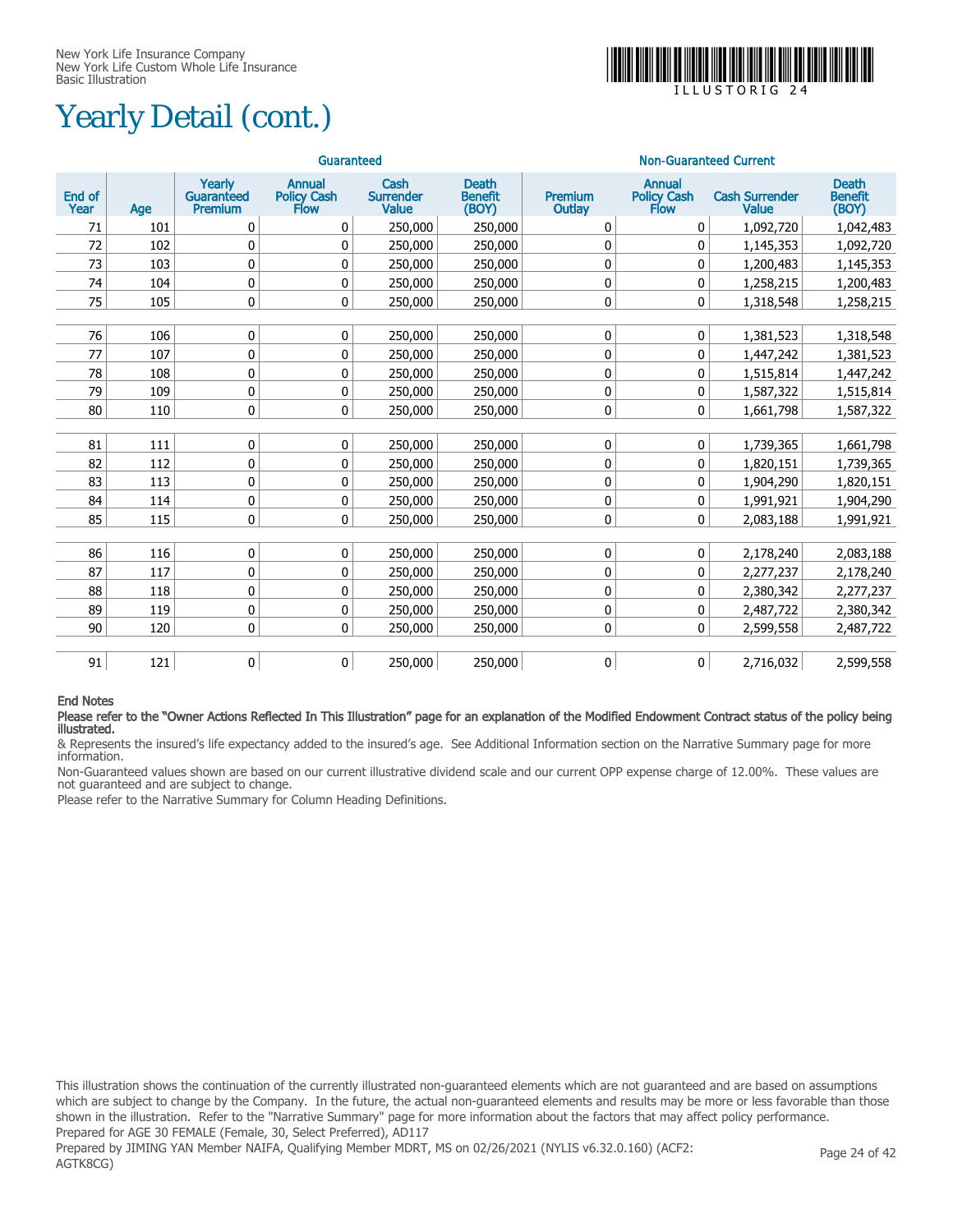

 $\sqcup$  L  $\sqcup$  S T O R I G

### Owner Actions Reflected in This Illustration

The following illustrated transactions do not occur automatically. For these transactions to happen, New York Life must receive a request from the policyowner:

| <b>Policy Year</b> | Age   | <b>Illustrated Transaction</b> | <b>Explanation</b>                                                                                                                                                                                                                                           |
|--------------------|-------|--------------------------------|--------------------------------------------------------------------------------------------------------------------------------------------------------------------------------------------------------------------------------------------------------------|
| $35*$              | $65*$ | Withdrawals                    | You can surrender your Paid-Up Additional Death Benefit for its cash value<br>at any time. You should request an inforce illustration at the time you<br>surrender PUAs to see how your policy's illustrated values are affected from<br>that point forward. |
| $40*$              | $70*$ | Policy Loan                    | You can exercise a policy loan whenever you need to access your policy's<br>cash value. It is important to understand that outstanding policy loans<br>accrue interest and reduce the policy's cash value and death benefit.                                 |
| 51                 | 81    | Chronic Care Rider Benefits    | The Chronic Care Rider utilization shown in this illustration is just one<br>possible scenario. However, as long your policy is in force you can utilize<br>CCR benefits by filing a claim at any age.                                                       |

\*This transaction occurs more than once. This is the first year in which it is illustrated.

This chart does not necessarily reflect all possible illustrated transactions that require action from the policyowner. There may be charges associated with some of the illustrated transactions.

This illustration shows the continuation of the currently illustrated non-guaranteed elements which are not guaranteed and are based on assumptions which are subject to change by the Company. In the future, the actual non-guaranteed elements and results may be more or less favorable than those shown in the illustration. Refer to the "Narrative Summary" page for more information about the factors that may affect policy performance. Prepared for AGE 30 FEMALE (Female, 30, Select Preferred), AD117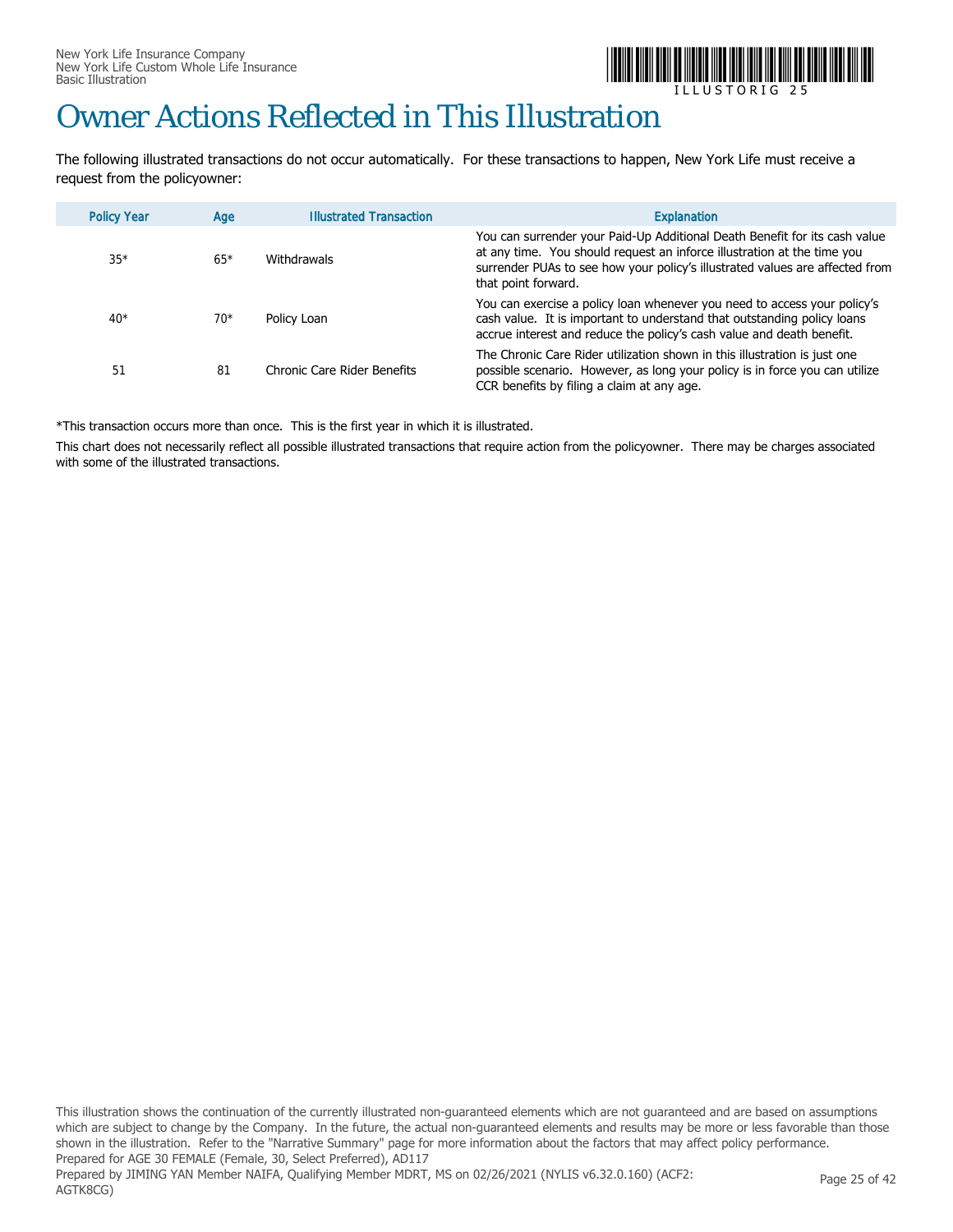

# Owner Actions Reflected in This Illustration(cont.)

#### Important Information About the Modified Endowment Status of Your Policy

This illustration shows two different cash flow scenarios. One is a "full pay" scenario, which assumes that you pay the Yearly Guaranteed Premium at the beginning of each Year from out-of-pocket funds when it is due, that no policy loans are taken or repaid, and that no withdrawals are taken.

The following pages of this illustration assume a "full pay" scenario:

- Illustration Summary *Yearly Detail*
- 

The second cash flow scenario assumes that you take distributions from the policy at some point in the form of policy loans, or withdrawals. Such distributions may lower your out of pocket cost in some years or provide income to meet a need, but they will result in lower cash value and death benefit and may result in tax consequences to you.\*

The following pages of this illustration assume that you take distributions from your policy, and demonstrate the impact on your policy:

- Extended Illustration Summary
- Supplemental Illustration of Cash Flows
- Variable Loan Interest Rate Effect on Policy Performance
- Chronic Care Rider
- Internal Rate of Return Summary Year by Year
- Supplemental Life Insurance for Retirement Income Supplemental Illustration

The evaluation of the Modified Endowment Contract (MEC) status of this illustration is based on the assumed premium funding and distributions shown in the Supplemental Illustration of Cash Flows. Based on the scenario shown in the Supplemental Illustration of Cash Flows, this policy will not become a MEC in any year.

It is important for you to know that actual premium payments into, or distributions from your policy that differ from those shown in the Supplemental Illustration of Cash Flows – including those shown in the "full pay" scenario" described above – may result in a different MEC evaluation. For more information about Modified Endowment Contracts please refer to the Narrative Summary, or speak with your tax advisor.

This illustration shows the continuation of the currently illustrated non-guaranteed elements which are not guaranteed and are based on assumptions which are subject to change by the Company. In the future, the actual non-guaranteed elements and results may be more or less favorable than those shown in the illustration. Refer to the "Narrative Summary" page for more information about the factors that may affect policy performance. Prepared for AGE 30 FEMALE (Female, 30, Select Preferred), AD117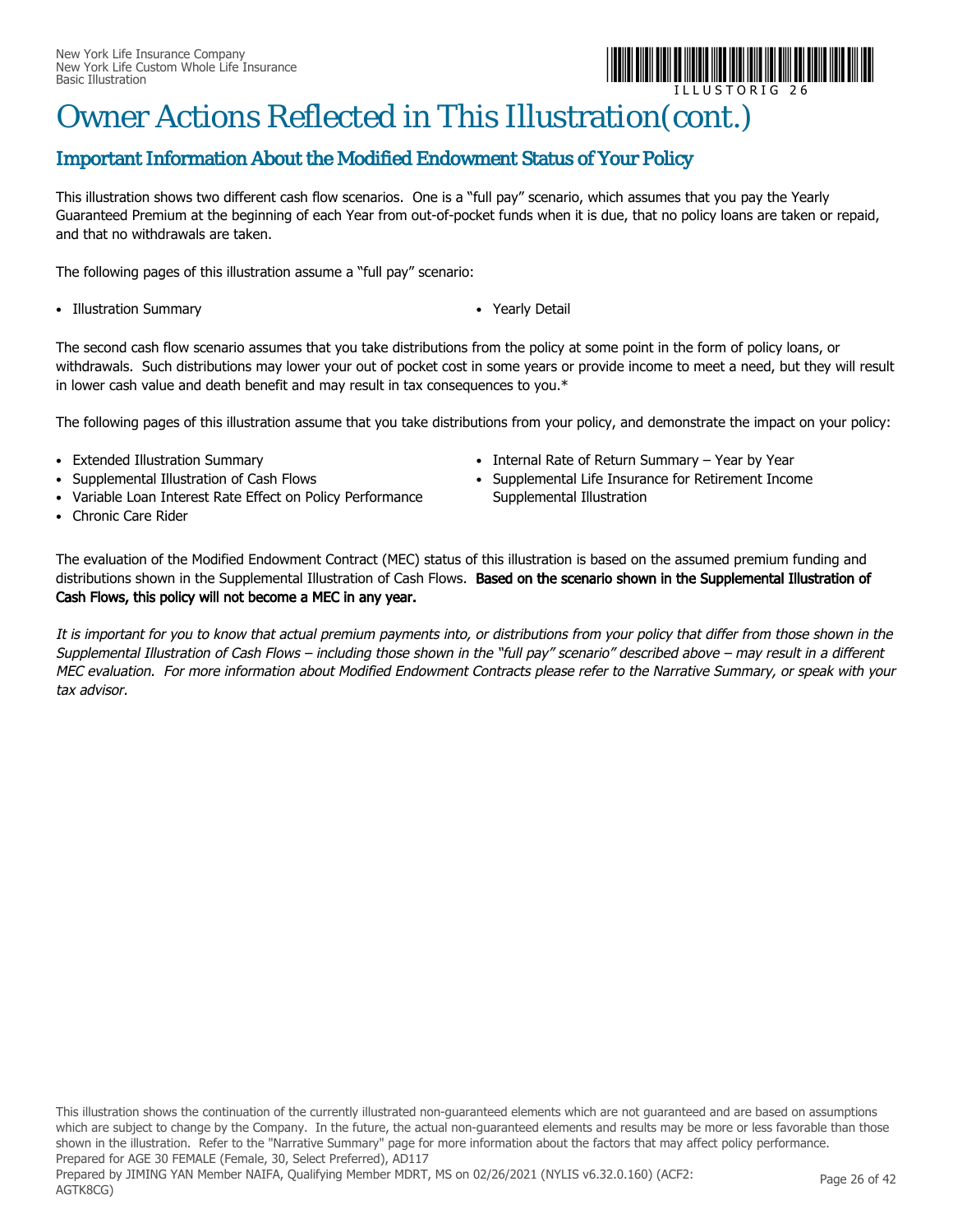

### Supplemental Illustration of Cash Flows

#### Base Policy Face Amount: \$250,000 **Premium Mode:** Check-O-Matic Initial Death Benefit Amount: \$250,000 Dividend Option: Paid-Up Additions Premium Paying Period: 20 years

Your Custom Whole Life policy provides more than just valuable death benefit protection. The table below illustrates how you can access your policy's living benefits via loans and/or withdrawals. It is divided into two sections: Policy Cash Flows and Policy Cash Surrender Value and Death Benefit. Policy Cash Flows illustrates money (premium, withdrawals, loans, loan interest, and loan repayments) coming into and out of your policy. The Policy Cash Surrender Value and Death Benefit columns show the resulting effect of the illustrated cash flows.

|                |     |                                             |                                          | <b>Policy Cash Flows</b>              |                                         | <b>Policy Cash Surrender Value and Death Benefit</b> |                                          |                                          |                                         |                                          |  |
|----------------|-----|---------------------------------------------|------------------------------------------|---------------------------------------|-----------------------------------------|------------------------------------------------------|------------------------------------------|------------------------------------------|-----------------------------------------|------------------------------------------|--|
| End of<br>Year | Age | <b>Annual</b><br><b>Policy Cash</b><br>Flow | <b>Cumulative</b><br>Policy Cash<br>Flow | <b>Net Annual</b><br><b>Surrender</b> | <b>Net Annual</b><br><b>Policy Loan</b> | Cash<br><b>Surrender</b><br>Value of<br><b>PUAs</b>  | <b>Cumulative</b><br>Outstanding<br>Loan | Cash<br><b>Surrender</b><br><b>Value</b> | <b>Death</b><br><b>Benefit</b><br>(BOY) | <b>Annual</b><br>Tax &<br><b>Penalty</b> |  |
| 1              | 31  | 4,108                                       | 4,108                                    | 0                                     | 0                                       | 0                                                    | 0                                        | 0                                        | 250,000                                 | 0                                        |  |
| 2              | 32  | 4,108                                       | 8,217                                    | 0                                     | 0                                       | 8                                                    | 0                                        | 8                                        | 250,000                                 | 0                                        |  |
| 3              | 33  | 4,108                                       | 12,325                                   | 0                                     | 0                                       | 108                                                  | 0                                        | 2,785                                    | 250,049                                 | 0                                        |  |
| 4              | 34  | 4,108                                       | 16,433                                   | 0                                     | 0                                       | 356                                                  | 0                                        | 6,311                                    | 250,682                                 | $\pmb{0}$                                |  |
| 5              | 35  | 4,108                                       | 20,542                                   | 0                                     | 0                                       | 754                                                  | 0                                        | 10,089                                   | 252,171                                 | $\pmb{0}$                                |  |
|                |     |                                             |                                          |                                       |                                         |                                                      |                                          |                                          |                                         |                                          |  |
| 6              | 36  | 4,108                                       | 24,650                                   | 0                                     | 0                                       | 1,312                                                | 0                                        | 14,139                                   | 254,438                                 | 0                                        |  |
| $\overline{7}$ | 37  | 4,108                                       | 28,758                                   | $\pmb{0}$                             | 0                                       | 2,071                                                | 0                                        | 18,501                                   | 257,453                                 | $\pmb{0}$                                |  |
| 8              | 38  | 4,108                                       | 32,867                                   | $\pmb{0}$                             | 0                                       | 3,040                                                | 0                                        | 23,185                                   | 261,353                                 | $\pmb{0}$                                |  |
| 9              | 39  | 4,108                                       | 36,975                                   | 0                                     | 0                                       | 4,221                                                | 0                                        | 28,199                                   | 266,092                                 | 0                                        |  |
| 10             | 40  | 4,108                                       | 41,083                                   | 0                                     | 0                                       | 5,489                                                | 0                                        | 33,429                                   | 271,574                                 | 0                                        |  |
|                |     |                                             |                                          |                                       |                                         |                                                      |                                          |                                          |                                         |                                          |  |
| 11             | 41  | 4,108                                       | 45,192                                   | $\pmb{0}$                             | 0                                       | 6,976                                                | 0                                        | 38,594                                   | 277,093                                 | 0                                        |  |
| 12             | 42  | 4,108                                       | 49,300                                   | 0                                     | 0                                       | 8,687                                                | 0                                        | 44,122                                   | 283,252                                 | 0                                        |  |
| 13             | 43  | 4,108                                       | 53,408                                   | 0                                     | 0                                       | 10,624                                               | 0                                        | 50,027                                   | 289,992                                 | 0                                        |  |
| 14             | 44  | 4,108                                       | 57,516                                   | 0                                     | 0                                       | 12,793                                               | 0                                        | 56,315                                   | 297,233                                 | 0                                        |  |
| 15             | 45  | 4,108                                       | 61,625                                   | 0                                     | 0                                       | 15,202                                               | 0                                        | 63,004                                   | 304,924                                 | 0                                        |  |
|                |     |                                             |                                          |                                       |                                         |                                                      |                                          |                                          |                                         |                                          |  |
| $16\,$         | 46  | 4,108                                       | 65,733                                   | 0                                     | 0                                       | 17,863                                               | 0                                        | 70,113                                   | 313,026                                 | 0                                        |  |
| 17             | 47  | 4,108                                       | 69,841                                   | 0                                     | 0                                       | 20,797                                               | 0                                        | 77,657                                   | 321,516                                 | 0                                        |  |
| 18             | 48  | 4,108                                       | 73,950                                   | 0                                     | 0                                       | 24,007                                               | 0                                        | 85,647                                   | 330,407                                 | 0                                        |  |
| 19             | 49  | 4,108                                       | 78,058                                   | $\pmb{0}$                             | 0                                       | 27,506                                               | 0                                        | 94,101                                   | 339,652                                 | 0                                        |  |
| 20             | 50  | 4,108                                       | 82,166                                   | 0                                     | 0                                       | 31,550                                               | 0                                        | 103,282                                  | 349,226                                 | 0                                        |  |
|                |     |                                             |                                          |                                       |                                         |                                                      |                                          |                                          |                                         |                                          |  |
| 21             | 51  | 0                                           | 82,166                                   | 0                                     | 0                                       | 35,790                                               | 0                                        | 110,025                                  | 359,956                                 | $\pmb{0}$                                |  |
| 22             | 52  | 0                                           | 82,166                                   | 0                                     | 0                                       | 40,238                                               | 0                                        | 117,053                                  | 370,531                                 | 0                                        |  |
| 23             | 53  | 0                                           | 82,166                                   | 0                                     | 0                                       | 44,903                                               | 0                                        | 124,373                                  | 380,959                                 | 0                                        |  |
| 24             | 54  | 0                                           | 82,166                                   | 0                                     | 0                                       | 49,793                                               | 0                                        | 131,995                                  | 391,257                                 | 0                                        |  |
| 25             | 55  | 0                                           | 82,166                                   | 0                                     | 0                                       | 54,915                                               | 0                                        | 139,925                                  | 401,433                                 | $\pmb{0}$                                |  |
|                |     |                                             |                                          |                                       |                                         |                                                      |                                          |                                          |                                         |                                          |  |
| 26             | 56  | 0                                           | 82,166                                   | 0                                     | 0                                       | 60,282                                               | 0                                        | 148,177                                  | 411,495                                 | 0                                        |  |
| 27             | 57  | 0                                           | 82,166                                   | 0                                     | 0                                       | 65,904                                               | 0                                        | 156,762                                  | 421,460                                 | 0                                        |  |

Reflects non-guaranteed values and benefits which are based on assumptions that are subject to change by the insurer; therefore, actual results may be more or less favorable.

This is a supplemental illustration which is not valid without the attached basic illustration. Refer to the basic illustration for guaranteed values and benefits and other important information.

#### Please see the End Notes at the end of this ledger for important information.

This illustration shows the continuation of the currently illustrated non-guaranteed elements which are not guaranteed and are based on assumptions which are subject to change by the Company. In the future, the actual non-guaranteed elements and results may be more or less favorable than those shown in the illustration. Refer to the "Narrative Summary" page for more information about the factors that may affect policy performance. Prepared for AGE 30 FEMALE (Female, 30, Select Preferred), AD117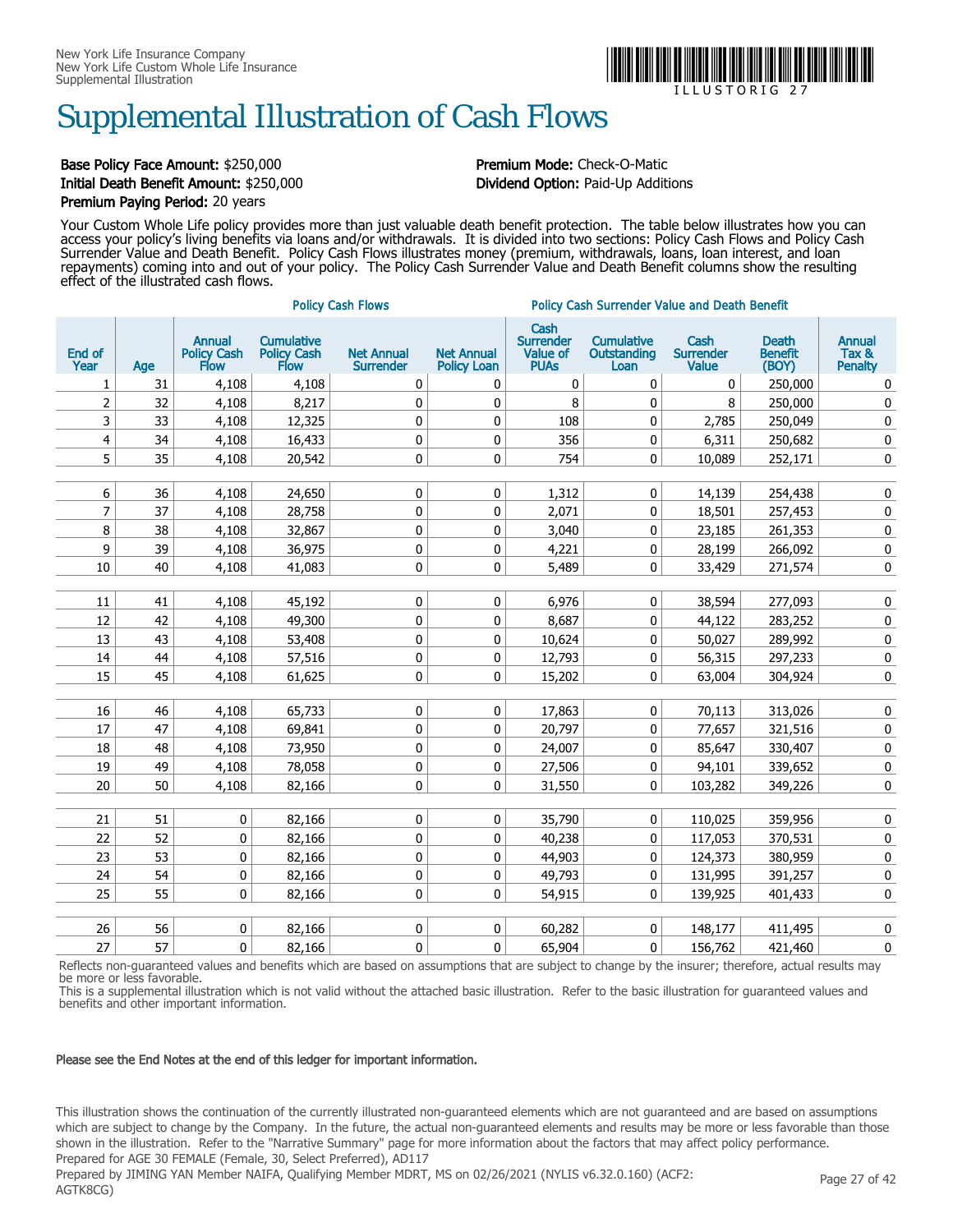

# Supplemental Illustration of Cash Flows (cont.)

| Cash<br><b>Annual</b><br><b>Cumulative</b><br><b>Surrender</b><br><b>Cumulative</b><br>Cash<br><b>Death</b><br><b>Annual</b><br><b>End of</b><br><b>Policy Cash</b><br><b>Policy Cash</b><br><b>Net Annual</b><br><b>Value of</b><br>Tax &<br><b>Net Annual</b><br><b>Outstanding</b><br><b>Surrender</b><br><b>Benefit</b><br><b>Flow</b><br><b>Flow</b><br><b>PUAS</b><br>Value<br>Year<br>Age<br><b>Surrender</b><br><b>Policy Loan</b><br>Loan<br>(BOY)<br><b>Penalty</b><br>0<br>0<br>28<br>58<br>82,166<br>0<br>0<br>71,793<br>165,690<br>431,340<br>0<br>29<br>59<br>$\mathbf 0$<br>82,166<br>0<br>0<br>77,958<br>0<br>174,973<br>441,147<br>0<br>60<br>30<br>0<br>82,166<br>0<br>0<br>84,408<br>0<br>184,613<br>450,892<br>0<br>31<br>61<br>0<br>82,166<br>0<br>$\mathbf 0$<br>91,158<br>0<br>194,625<br>0<br>460,588<br>62<br>32<br>$\pmb{0}$<br>0<br>$\pmb{0}$<br>98,216<br>0<br>205,013<br>470,257<br>$\pmb{0}$<br>82,166<br>33<br>63<br>$\mathbf 0$<br>82,166<br>0<br>0<br>105,592<br>0<br>215,785<br>479,911<br>0<br>64<br>$\Omega$<br>0<br>0<br>0<br>226,995<br>489,563<br>0<br>34<br>82,166<br>113,345<br>35<br>65<br>$-15,091$<br>15,091<br>0<br>0<br>67,076<br>105,744<br>222,912<br>466,134<br>0<br>66<br>$\mathbf 0$<br>$\mathbf 0$<br>36<br>$-15,091$<br>51,985<br>15,091<br>97,873<br>0<br>218,610<br>443,427<br>67<br>0<br>37<br>$-15,091$<br>36,894<br>15,091<br>0<br>89,728<br>214,088<br>421,409<br>0<br>68<br>15,091<br>$\mathbf 0$<br>0<br>209,336<br>0<br>38<br>$-15,091$<br>21,803<br>81,303<br>400,042<br>39<br>69<br>$-15,091$<br>6,712<br>15,091<br>0<br>72,585<br>0<br>204,333<br>379,288<br>0<br>40<br>70<br>$-8,379$<br>8,379<br>72,338<br>8,379<br>199,045<br>366,621<br>0<br>$-15,091$<br>6,712<br>71<br>$-15,091$<br>$-23,470$<br>0<br>15,510<br>79,202<br>23,889<br>193,419<br>359,570<br>$\pmb{0}$<br>41<br>42<br>72<br>$-15,091$<br>$-38,561$<br>$\pmb{0}$<br>16,285<br>351,969<br>$\pmb{0}$<br>86,480<br>40,174<br>187,432<br>73<br>$\pmb{0}$<br>43<br>$-15,091$<br>$-53,652$<br>0<br>17,100<br>94,183<br>57,274<br>181,053<br>343,772<br>74<br>0<br>17,955<br>174,252<br>$\pmb{0}$<br>44<br>$-15,091$<br>$-68,743$<br>102,327<br>75,228<br>334,940<br>75<br>45<br>$-15,091$<br>$-83,833$<br>0<br>18,852<br>94,081<br>166,977<br>325,430<br>0<br>110,911<br>76<br>0<br>46<br>$-15,091$<br>-98,924<br>0<br>19,795<br>119,970<br>113,876<br>159,208<br>315,187<br>77<br>47<br>$-15,091$<br>$-114,015$<br>0<br>20,785<br>129,461<br>134,660<br>150,850<br>304,200<br>0<br>78<br>$-15,091$<br>$-129,106$<br>0<br>21,824<br>139,391<br>156,484<br>141,842<br>292,342<br>0<br>48<br>79<br>$-144,197$<br>$\pmb{0}$<br>22,915<br>149,761<br>179,399<br>132,129<br>$\pmb{0}$<br>49<br>$-15,091$<br>279,570<br>80<br>0<br>265,825<br>0<br>50<br>$-15,091$<br>$-159,288$<br>24,061<br>160,569<br>203,460<br>121,639<br>81<br>0<br>25,264<br>171,814<br>$\pmb{0}$<br>51<br>$-15,091$<br>$-174,379$<br>228,724<br>110,301<br>251,052<br>52<br>82<br>$-15,091$<br>0<br>183,515<br>255,251<br>235,186<br>$\pmb{0}$<br>$-189,470$<br>26,527<br>98,044<br>83<br>195,670<br>218,227<br>$\pmb{0}$<br>53<br>$-15,091$<br>$-204,561$<br>0<br>27,853<br>283,105<br>84,783<br>54<br>84<br>$-15,091$<br>$-219,652$<br>0<br>29,246<br>208,277<br>312,351<br>70,438<br>200,121<br>0<br>55<br>85<br>0<br>$-219,652$<br>0<br>15,618<br>221,332<br>327,968<br>70,755<br>195,893<br>0<br>86<br>$\pmb{0}$<br>0<br>0<br>56<br>$-219,652$<br>16,398<br>234,837<br>344,367<br>70,587<br>191,164<br>87<br>57<br>0<br>$-219,652$<br>0<br>248,783<br>361,585<br>69,864<br>185,925<br>0<br>17,218<br>88<br>$\pmb{0}$<br>$\pmb{0}$<br>58<br>0<br>18,079<br>68,520<br>$-219,652$<br>263,143<br>379,664<br>180,161<br>59<br>89<br>$\pmb{0}$<br>0<br>$\pmb{0}$<br>$-219,652$<br>18,983<br>277,895<br>398,648<br>66,490<br>173,792<br>0<br>0<br>60<br>90&<br>$\Omega$<br>$-219,652$<br>19,932<br>293,049<br>418,580<br>63,740<br>166,758 |  |  | <b>Policy Cash Flows</b> | Policy Cash Surrender Value and Death Benefit |  |  |  |  |
|-----------------------------------------------------------------------------------------------------------------------------------------------------------------------------------------------------------------------------------------------------------------------------------------------------------------------------------------------------------------------------------------------------------------------------------------------------------------------------------------------------------------------------------------------------------------------------------------------------------------------------------------------------------------------------------------------------------------------------------------------------------------------------------------------------------------------------------------------------------------------------------------------------------------------------------------------------------------------------------------------------------------------------------------------------------------------------------------------------------------------------------------------------------------------------------------------------------------------------------------------------------------------------------------------------------------------------------------------------------------------------------------------------------------------------------------------------------------------------------------------------------------------------------------------------------------------------------------------------------------------------------------------------------------------------------------------------------------------------------------------------------------------------------------------------------------------------------------------------------------------------------------------------------------------------------------------------------------------------------------------------------------------------------------------------------------------------------------------------------------------------------------------------------------------------------------------------------------------------------------------------------------------------------------------------------------------------------------------------------------------------------------------------------------------------------------------------------------------------------------------------------------------------------------------------------------------------------------------------------------------------------------------------------------------------------------------------------------------------------------------------------------------------------------------------------------------------------------------------------------------------------------------------------------------------------------------------------------------------------------------------------------------------------------------------------------------------------------------------------------------------------------------------------------------------------------------------------------------------------------------------------------------------------------------------------------------------------------------------------------------------------------------------------------------------------------------------------------------------------------------------------------------------------------------------------------------------------------------------------------------------------------------------------------------------------------------------------------------------------------------------------------------------------------------------------------------------------------------------------------------------------------------------------------------------------------|--|--|--------------------------|-----------------------------------------------|--|--|--|--|
|                                                                                                                                                                                                                                                                                                                                                                                                                                                                                                                                                                                                                                                                                                                                                                                                                                                                                                                                                                                                                                                                                                                                                                                                                                                                                                                                                                                                                                                                                                                                                                                                                                                                                                                                                                                                                                                                                                                                                                                                                                                                                                                                                                                                                                                                                                                                                                                                                                                                                                                                                                                                                                                                                                                                                                                                                                                                                                                                                                                                                                                                                                                                                                                                                                                                                                                                                                                                                                                                                                                                                                                                                                                                                                                                                                                                                                                                                                                                         |  |  |                          |                                               |  |  |  |  |
|                                                                                                                                                                                                                                                                                                                                                                                                                                                                                                                                                                                                                                                                                                                                                                                                                                                                                                                                                                                                                                                                                                                                                                                                                                                                                                                                                                                                                                                                                                                                                                                                                                                                                                                                                                                                                                                                                                                                                                                                                                                                                                                                                                                                                                                                                                                                                                                                                                                                                                                                                                                                                                                                                                                                                                                                                                                                                                                                                                                                                                                                                                                                                                                                                                                                                                                                                                                                                                                                                                                                                                                                                                                                                                                                                                                                                                                                                                                                         |  |  |                          |                                               |  |  |  |  |
|                                                                                                                                                                                                                                                                                                                                                                                                                                                                                                                                                                                                                                                                                                                                                                                                                                                                                                                                                                                                                                                                                                                                                                                                                                                                                                                                                                                                                                                                                                                                                                                                                                                                                                                                                                                                                                                                                                                                                                                                                                                                                                                                                                                                                                                                                                                                                                                                                                                                                                                                                                                                                                                                                                                                                                                                                                                                                                                                                                                                                                                                                                                                                                                                                                                                                                                                                                                                                                                                                                                                                                                                                                                                                                                                                                                                                                                                                                                                         |  |  |                          |                                               |  |  |  |  |
|                                                                                                                                                                                                                                                                                                                                                                                                                                                                                                                                                                                                                                                                                                                                                                                                                                                                                                                                                                                                                                                                                                                                                                                                                                                                                                                                                                                                                                                                                                                                                                                                                                                                                                                                                                                                                                                                                                                                                                                                                                                                                                                                                                                                                                                                                                                                                                                                                                                                                                                                                                                                                                                                                                                                                                                                                                                                                                                                                                                                                                                                                                                                                                                                                                                                                                                                                                                                                                                                                                                                                                                                                                                                                                                                                                                                                                                                                                                                         |  |  |                          |                                               |  |  |  |  |
|                                                                                                                                                                                                                                                                                                                                                                                                                                                                                                                                                                                                                                                                                                                                                                                                                                                                                                                                                                                                                                                                                                                                                                                                                                                                                                                                                                                                                                                                                                                                                                                                                                                                                                                                                                                                                                                                                                                                                                                                                                                                                                                                                                                                                                                                                                                                                                                                                                                                                                                                                                                                                                                                                                                                                                                                                                                                                                                                                                                                                                                                                                                                                                                                                                                                                                                                                                                                                                                                                                                                                                                                                                                                                                                                                                                                                                                                                                                                         |  |  |                          |                                               |  |  |  |  |
|                                                                                                                                                                                                                                                                                                                                                                                                                                                                                                                                                                                                                                                                                                                                                                                                                                                                                                                                                                                                                                                                                                                                                                                                                                                                                                                                                                                                                                                                                                                                                                                                                                                                                                                                                                                                                                                                                                                                                                                                                                                                                                                                                                                                                                                                                                                                                                                                                                                                                                                                                                                                                                                                                                                                                                                                                                                                                                                                                                                                                                                                                                                                                                                                                                                                                                                                                                                                                                                                                                                                                                                                                                                                                                                                                                                                                                                                                                                                         |  |  |                          |                                               |  |  |  |  |
|                                                                                                                                                                                                                                                                                                                                                                                                                                                                                                                                                                                                                                                                                                                                                                                                                                                                                                                                                                                                                                                                                                                                                                                                                                                                                                                                                                                                                                                                                                                                                                                                                                                                                                                                                                                                                                                                                                                                                                                                                                                                                                                                                                                                                                                                                                                                                                                                                                                                                                                                                                                                                                                                                                                                                                                                                                                                                                                                                                                                                                                                                                                                                                                                                                                                                                                                                                                                                                                                                                                                                                                                                                                                                                                                                                                                                                                                                                                                         |  |  |                          |                                               |  |  |  |  |
|                                                                                                                                                                                                                                                                                                                                                                                                                                                                                                                                                                                                                                                                                                                                                                                                                                                                                                                                                                                                                                                                                                                                                                                                                                                                                                                                                                                                                                                                                                                                                                                                                                                                                                                                                                                                                                                                                                                                                                                                                                                                                                                                                                                                                                                                                                                                                                                                                                                                                                                                                                                                                                                                                                                                                                                                                                                                                                                                                                                                                                                                                                                                                                                                                                                                                                                                                                                                                                                                                                                                                                                                                                                                                                                                                                                                                                                                                                                                         |  |  |                          |                                               |  |  |  |  |
|                                                                                                                                                                                                                                                                                                                                                                                                                                                                                                                                                                                                                                                                                                                                                                                                                                                                                                                                                                                                                                                                                                                                                                                                                                                                                                                                                                                                                                                                                                                                                                                                                                                                                                                                                                                                                                                                                                                                                                                                                                                                                                                                                                                                                                                                                                                                                                                                                                                                                                                                                                                                                                                                                                                                                                                                                                                                                                                                                                                                                                                                                                                                                                                                                                                                                                                                                                                                                                                                                                                                                                                                                                                                                                                                                                                                                                                                                                                                         |  |  |                          |                                               |  |  |  |  |
|                                                                                                                                                                                                                                                                                                                                                                                                                                                                                                                                                                                                                                                                                                                                                                                                                                                                                                                                                                                                                                                                                                                                                                                                                                                                                                                                                                                                                                                                                                                                                                                                                                                                                                                                                                                                                                                                                                                                                                                                                                                                                                                                                                                                                                                                                                                                                                                                                                                                                                                                                                                                                                                                                                                                                                                                                                                                                                                                                                                                                                                                                                                                                                                                                                                                                                                                                                                                                                                                                                                                                                                                                                                                                                                                                                                                                                                                                                                                         |  |  |                          |                                               |  |  |  |  |
|                                                                                                                                                                                                                                                                                                                                                                                                                                                                                                                                                                                                                                                                                                                                                                                                                                                                                                                                                                                                                                                                                                                                                                                                                                                                                                                                                                                                                                                                                                                                                                                                                                                                                                                                                                                                                                                                                                                                                                                                                                                                                                                                                                                                                                                                                                                                                                                                                                                                                                                                                                                                                                                                                                                                                                                                                                                                                                                                                                                                                                                                                                                                                                                                                                                                                                                                                                                                                                                                                                                                                                                                                                                                                                                                                                                                                                                                                                                                         |  |  |                          |                                               |  |  |  |  |
|                                                                                                                                                                                                                                                                                                                                                                                                                                                                                                                                                                                                                                                                                                                                                                                                                                                                                                                                                                                                                                                                                                                                                                                                                                                                                                                                                                                                                                                                                                                                                                                                                                                                                                                                                                                                                                                                                                                                                                                                                                                                                                                                                                                                                                                                                                                                                                                                                                                                                                                                                                                                                                                                                                                                                                                                                                                                                                                                                                                                                                                                                                                                                                                                                                                                                                                                                                                                                                                                                                                                                                                                                                                                                                                                                                                                                                                                                                                                         |  |  |                          |                                               |  |  |  |  |
|                                                                                                                                                                                                                                                                                                                                                                                                                                                                                                                                                                                                                                                                                                                                                                                                                                                                                                                                                                                                                                                                                                                                                                                                                                                                                                                                                                                                                                                                                                                                                                                                                                                                                                                                                                                                                                                                                                                                                                                                                                                                                                                                                                                                                                                                                                                                                                                                                                                                                                                                                                                                                                                                                                                                                                                                                                                                                                                                                                                                                                                                                                                                                                                                                                                                                                                                                                                                                                                                                                                                                                                                                                                                                                                                                                                                                                                                                                                                         |  |  |                          |                                               |  |  |  |  |
|                                                                                                                                                                                                                                                                                                                                                                                                                                                                                                                                                                                                                                                                                                                                                                                                                                                                                                                                                                                                                                                                                                                                                                                                                                                                                                                                                                                                                                                                                                                                                                                                                                                                                                                                                                                                                                                                                                                                                                                                                                                                                                                                                                                                                                                                                                                                                                                                                                                                                                                                                                                                                                                                                                                                                                                                                                                                                                                                                                                                                                                                                                                                                                                                                                                                                                                                                                                                                                                                                                                                                                                                                                                                                                                                                                                                                                                                                                                                         |  |  |                          |                                               |  |  |  |  |
|                                                                                                                                                                                                                                                                                                                                                                                                                                                                                                                                                                                                                                                                                                                                                                                                                                                                                                                                                                                                                                                                                                                                                                                                                                                                                                                                                                                                                                                                                                                                                                                                                                                                                                                                                                                                                                                                                                                                                                                                                                                                                                                                                                                                                                                                                                                                                                                                                                                                                                                                                                                                                                                                                                                                                                                                                                                                                                                                                                                                                                                                                                                                                                                                                                                                                                                                                                                                                                                                                                                                                                                                                                                                                                                                                                                                                                                                                                                                         |  |  |                          |                                               |  |  |  |  |
|                                                                                                                                                                                                                                                                                                                                                                                                                                                                                                                                                                                                                                                                                                                                                                                                                                                                                                                                                                                                                                                                                                                                                                                                                                                                                                                                                                                                                                                                                                                                                                                                                                                                                                                                                                                                                                                                                                                                                                                                                                                                                                                                                                                                                                                                                                                                                                                                                                                                                                                                                                                                                                                                                                                                                                                                                                                                                                                                                                                                                                                                                                                                                                                                                                                                                                                                                                                                                                                                                                                                                                                                                                                                                                                                                                                                                                                                                                                                         |  |  |                          |                                               |  |  |  |  |
|                                                                                                                                                                                                                                                                                                                                                                                                                                                                                                                                                                                                                                                                                                                                                                                                                                                                                                                                                                                                                                                                                                                                                                                                                                                                                                                                                                                                                                                                                                                                                                                                                                                                                                                                                                                                                                                                                                                                                                                                                                                                                                                                                                                                                                                                                                                                                                                                                                                                                                                                                                                                                                                                                                                                                                                                                                                                                                                                                                                                                                                                                                                                                                                                                                                                                                                                                                                                                                                                                                                                                                                                                                                                                                                                                                                                                                                                                                                                         |  |  |                          |                                               |  |  |  |  |
|                                                                                                                                                                                                                                                                                                                                                                                                                                                                                                                                                                                                                                                                                                                                                                                                                                                                                                                                                                                                                                                                                                                                                                                                                                                                                                                                                                                                                                                                                                                                                                                                                                                                                                                                                                                                                                                                                                                                                                                                                                                                                                                                                                                                                                                                                                                                                                                                                                                                                                                                                                                                                                                                                                                                                                                                                                                                                                                                                                                                                                                                                                                                                                                                                                                                                                                                                                                                                                                                                                                                                                                                                                                                                                                                                                                                                                                                                                                                         |  |  |                          |                                               |  |  |  |  |
|                                                                                                                                                                                                                                                                                                                                                                                                                                                                                                                                                                                                                                                                                                                                                                                                                                                                                                                                                                                                                                                                                                                                                                                                                                                                                                                                                                                                                                                                                                                                                                                                                                                                                                                                                                                                                                                                                                                                                                                                                                                                                                                                                                                                                                                                                                                                                                                                                                                                                                                                                                                                                                                                                                                                                                                                                                                                                                                                                                                                                                                                                                                                                                                                                                                                                                                                                                                                                                                                                                                                                                                                                                                                                                                                                                                                                                                                                                                                         |  |  |                          |                                               |  |  |  |  |
|                                                                                                                                                                                                                                                                                                                                                                                                                                                                                                                                                                                                                                                                                                                                                                                                                                                                                                                                                                                                                                                                                                                                                                                                                                                                                                                                                                                                                                                                                                                                                                                                                                                                                                                                                                                                                                                                                                                                                                                                                                                                                                                                                                                                                                                                                                                                                                                                                                                                                                                                                                                                                                                                                                                                                                                                                                                                                                                                                                                                                                                                                                                                                                                                                                                                                                                                                                                                                                                                                                                                                                                                                                                                                                                                                                                                                                                                                                                                         |  |  |                          |                                               |  |  |  |  |
|                                                                                                                                                                                                                                                                                                                                                                                                                                                                                                                                                                                                                                                                                                                                                                                                                                                                                                                                                                                                                                                                                                                                                                                                                                                                                                                                                                                                                                                                                                                                                                                                                                                                                                                                                                                                                                                                                                                                                                                                                                                                                                                                                                                                                                                                                                                                                                                                                                                                                                                                                                                                                                                                                                                                                                                                                                                                                                                                                                                                                                                                                                                                                                                                                                                                                                                                                                                                                                                                                                                                                                                                                                                                                                                                                                                                                                                                                                                                         |  |  |                          |                                               |  |  |  |  |
|                                                                                                                                                                                                                                                                                                                                                                                                                                                                                                                                                                                                                                                                                                                                                                                                                                                                                                                                                                                                                                                                                                                                                                                                                                                                                                                                                                                                                                                                                                                                                                                                                                                                                                                                                                                                                                                                                                                                                                                                                                                                                                                                                                                                                                                                                                                                                                                                                                                                                                                                                                                                                                                                                                                                                                                                                                                                                                                                                                                                                                                                                                                                                                                                                                                                                                                                                                                                                                                                                                                                                                                                                                                                                                                                                                                                                                                                                                                                         |  |  |                          |                                               |  |  |  |  |
|                                                                                                                                                                                                                                                                                                                                                                                                                                                                                                                                                                                                                                                                                                                                                                                                                                                                                                                                                                                                                                                                                                                                                                                                                                                                                                                                                                                                                                                                                                                                                                                                                                                                                                                                                                                                                                                                                                                                                                                                                                                                                                                                                                                                                                                                                                                                                                                                                                                                                                                                                                                                                                                                                                                                                                                                                                                                                                                                                                                                                                                                                                                                                                                                                                                                                                                                                                                                                                                                                                                                                                                                                                                                                                                                                                                                                                                                                                                                         |  |  |                          |                                               |  |  |  |  |
|                                                                                                                                                                                                                                                                                                                                                                                                                                                                                                                                                                                                                                                                                                                                                                                                                                                                                                                                                                                                                                                                                                                                                                                                                                                                                                                                                                                                                                                                                                                                                                                                                                                                                                                                                                                                                                                                                                                                                                                                                                                                                                                                                                                                                                                                                                                                                                                                                                                                                                                                                                                                                                                                                                                                                                                                                                                                                                                                                                                                                                                                                                                                                                                                                                                                                                                                                                                                                                                                                                                                                                                                                                                                                                                                                                                                                                                                                                                                         |  |  |                          |                                               |  |  |  |  |
|                                                                                                                                                                                                                                                                                                                                                                                                                                                                                                                                                                                                                                                                                                                                                                                                                                                                                                                                                                                                                                                                                                                                                                                                                                                                                                                                                                                                                                                                                                                                                                                                                                                                                                                                                                                                                                                                                                                                                                                                                                                                                                                                                                                                                                                                                                                                                                                                                                                                                                                                                                                                                                                                                                                                                                                                                                                                                                                                                                                                                                                                                                                                                                                                                                                                                                                                                                                                                                                                                                                                                                                                                                                                                                                                                                                                                                                                                                                                         |  |  |                          |                                               |  |  |  |  |
|                                                                                                                                                                                                                                                                                                                                                                                                                                                                                                                                                                                                                                                                                                                                                                                                                                                                                                                                                                                                                                                                                                                                                                                                                                                                                                                                                                                                                                                                                                                                                                                                                                                                                                                                                                                                                                                                                                                                                                                                                                                                                                                                                                                                                                                                                                                                                                                                                                                                                                                                                                                                                                                                                                                                                                                                                                                                                                                                                                                                                                                                                                                                                                                                                                                                                                                                                                                                                                                                                                                                                                                                                                                                                                                                                                                                                                                                                                                                         |  |  |                          |                                               |  |  |  |  |
|                                                                                                                                                                                                                                                                                                                                                                                                                                                                                                                                                                                                                                                                                                                                                                                                                                                                                                                                                                                                                                                                                                                                                                                                                                                                                                                                                                                                                                                                                                                                                                                                                                                                                                                                                                                                                                                                                                                                                                                                                                                                                                                                                                                                                                                                                                                                                                                                                                                                                                                                                                                                                                                                                                                                                                                                                                                                                                                                                                                                                                                                                                                                                                                                                                                                                                                                                                                                                                                                                                                                                                                                                                                                                                                                                                                                                                                                                                                                         |  |  |                          |                                               |  |  |  |  |
|                                                                                                                                                                                                                                                                                                                                                                                                                                                                                                                                                                                                                                                                                                                                                                                                                                                                                                                                                                                                                                                                                                                                                                                                                                                                                                                                                                                                                                                                                                                                                                                                                                                                                                                                                                                                                                                                                                                                                                                                                                                                                                                                                                                                                                                                                                                                                                                                                                                                                                                                                                                                                                                                                                                                                                                                                                                                                                                                                                                                                                                                                                                                                                                                                                                                                                                                                                                                                                                                                                                                                                                                                                                                                                                                                                                                                                                                                                                                         |  |  |                          |                                               |  |  |  |  |
|                                                                                                                                                                                                                                                                                                                                                                                                                                                                                                                                                                                                                                                                                                                                                                                                                                                                                                                                                                                                                                                                                                                                                                                                                                                                                                                                                                                                                                                                                                                                                                                                                                                                                                                                                                                                                                                                                                                                                                                                                                                                                                                                                                                                                                                                                                                                                                                                                                                                                                                                                                                                                                                                                                                                                                                                                                                                                                                                                                                                                                                                                                                                                                                                                                                                                                                                                                                                                                                                                                                                                                                                                                                                                                                                                                                                                                                                                                                                         |  |  |                          |                                               |  |  |  |  |
|                                                                                                                                                                                                                                                                                                                                                                                                                                                                                                                                                                                                                                                                                                                                                                                                                                                                                                                                                                                                                                                                                                                                                                                                                                                                                                                                                                                                                                                                                                                                                                                                                                                                                                                                                                                                                                                                                                                                                                                                                                                                                                                                                                                                                                                                                                                                                                                                                                                                                                                                                                                                                                                                                                                                                                                                                                                                                                                                                                                                                                                                                                                                                                                                                                                                                                                                                                                                                                                                                                                                                                                                                                                                                                                                                                                                                                                                                                                                         |  |  |                          |                                               |  |  |  |  |
|                                                                                                                                                                                                                                                                                                                                                                                                                                                                                                                                                                                                                                                                                                                                                                                                                                                                                                                                                                                                                                                                                                                                                                                                                                                                                                                                                                                                                                                                                                                                                                                                                                                                                                                                                                                                                                                                                                                                                                                                                                                                                                                                                                                                                                                                                                                                                                                                                                                                                                                                                                                                                                                                                                                                                                                                                                                                                                                                                                                                                                                                                                                                                                                                                                                                                                                                                                                                                                                                                                                                                                                                                                                                                                                                                                                                                                                                                                                                         |  |  |                          |                                               |  |  |  |  |
|                                                                                                                                                                                                                                                                                                                                                                                                                                                                                                                                                                                                                                                                                                                                                                                                                                                                                                                                                                                                                                                                                                                                                                                                                                                                                                                                                                                                                                                                                                                                                                                                                                                                                                                                                                                                                                                                                                                                                                                                                                                                                                                                                                                                                                                                                                                                                                                                                                                                                                                                                                                                                                                                                                                                                                                                                                                                                                                                                                                                                                                                                                                                                                                                                                                                                                                                                                                                                                                                                                                                                                                                                                                                                                                                                                                                                                                                                                                                         |  |  |                          |                                               |  |  |  |  |
|                                                                                                                                                                                                                                                                                                                                                                                                                                                                                                                                                                                                                                                                                                                                                                                                                                                                                                                                                                                                                                                                                                                                                                                                                                                                                                                                                                                                                                                                                                                                                                                                                                                                                                                                                                                                                                                                                                                                                                                                                                                                                                                                                                                                                                                                                                                                                                                                                                                                                                                                                                                                                                                                                                                                                                                                                                                                                                                                                                                                                                                                                                                                                                                                                                                                                                                                                                                                                                                                                                                                                                                                                                                                                                                                                                                                                                                                                                                                         |  |  |                          |                                               |  |  |  |  |
|                                                                                                                                                                                                                                                                                                                                                                                                                                                                                                                                                                                                                                                                                                                                                                                                                                                                                                                                                                                                                                                                                                                                                                                                                                                                                                                                                                                                                                                                                                                                                                                                                                                                                                                                                                                                                                                                                                                                                                                                                                                                                                                                                                                                                                                                                                                                                                                                                                                                                                                                                                                                                                                                                                                                                                                                                                                                                                                                                                                                                                                                                                                                                                                                                                                                                                                                                                                                                                                                                                                                                                                                                                                                                                                                                                                                                                                                                                                                         |  |  |                          |                                               |  |  |  |  |
|                                                                                                                                                                                                                                                                                                                                                                                                                                                                                                                                                                                                                                                                                                                                                                                                                                                                                                                                                                                                                                                                                                                                                                                                                                                                                                                                                                                                                                                                                                                                                                                                                                                                                                                                                                                                                                                                                                                                                                                                                                                                                                                                                                                                                                                                                                                                                                                                                                                                                                                                                                                                                                                                                                                                                                                                                                                                                                                                                                                                                                                                                                                                                                                                                                                                                                                                                                                                                                                                                                                                                                                                                                                                                                                                                                                                                                                                                                                                         |  |  |                          |                                               |  |  |  |  |
|                                                                                                                                                                                                                                                                                                                                                                                                                                                                                                                                                                                                                                                                                                                                                                                                                                                                                                                                                                                                                                                                                                                                                                                                                                                                                                                                                                                                                                                                                                                                                                                                                                                                                                                                                                                                                                                                                                                                                                                                                                                                                                                                                                                                                                                                                                                                                                                                                                                                                                                                                                                                                                                                                                                                                                                                                                                                                                                                                                                                                                                                                                                                                                                                                                                                                                                                                                                                                                                                                                                                                                                                                                                                                                                                                                                                                                                                                                                                         |  |  |                          |                                               |  |  |  |  |
|                                                                                                                                                                                                                                                                                                                                                                                                                                                                                                                                                                                                                                                                                                                                                                                                                                                                                                                                                                                                                                                                                                                                                                                                                                                                                                                                                                                                                                                                                                                                                                                                                                                                                                                                                                                                                                                                                                                                                                                                                                                                                                                                                                                                                                                                                                                                                                                                                                                                                                                                                                                                                                                                                                                                                                                                                                                                                                                                                                                                                                                                                                                                                                                                                                                                                                                                                                                                                                                                                                                                                                                                                                                                                                                                                                                                                                                                                                                                         |  |  |                          |                                               |  |  |  |  |
|                                                                                                                                                                                                                                                                                                                                                                                                                                                                                                                                                                                                                                                                                                                                                                                                                                                                                                                                                                                                                                                                                                                                                                                                                                                                                                                                                                                                                                                                                                                                                                                                                                                                                                                                                                                                                                                                                                                                                                                                                                                                                                                                                                                                                                                                                                                                                                                                                                                                                                                                                                                                                                                                                                                                                                                                                                                                                                                                                                                                                                                                                                                                                                                                                                                                                                                                                                                                                                                                                                                                                                                                                                                                                                                                                                                                                                                                                                                                         |  |  |                          |                                               |  |  |  |  |

Reflects non-guaranteed values and benefits which are based on assumptions that are subject to change by the insurer; therefore, actual results may be more or less favorable.

This is a supplemental illustration which is not valid without the attached basic illustration. Refer to the basic illustration for guaranteed values and benefits and other important information.

#### Please see the End Notes at the end of this ledger for important information.

This illustration shows the continuation of the currently illustrated non-guaranteed elements which are not guaranteed and are based on assumptions which are subject to change by the Company. In the future, the actual non-guaranteed elements and results may be more or less favorable than those shown in the illustration. Refer to the "Narrative Summary" page for more information about the factors that may affect policy performance. Prepared for AGE 30 FEMALE (Female, 30, Select Preferred), AD117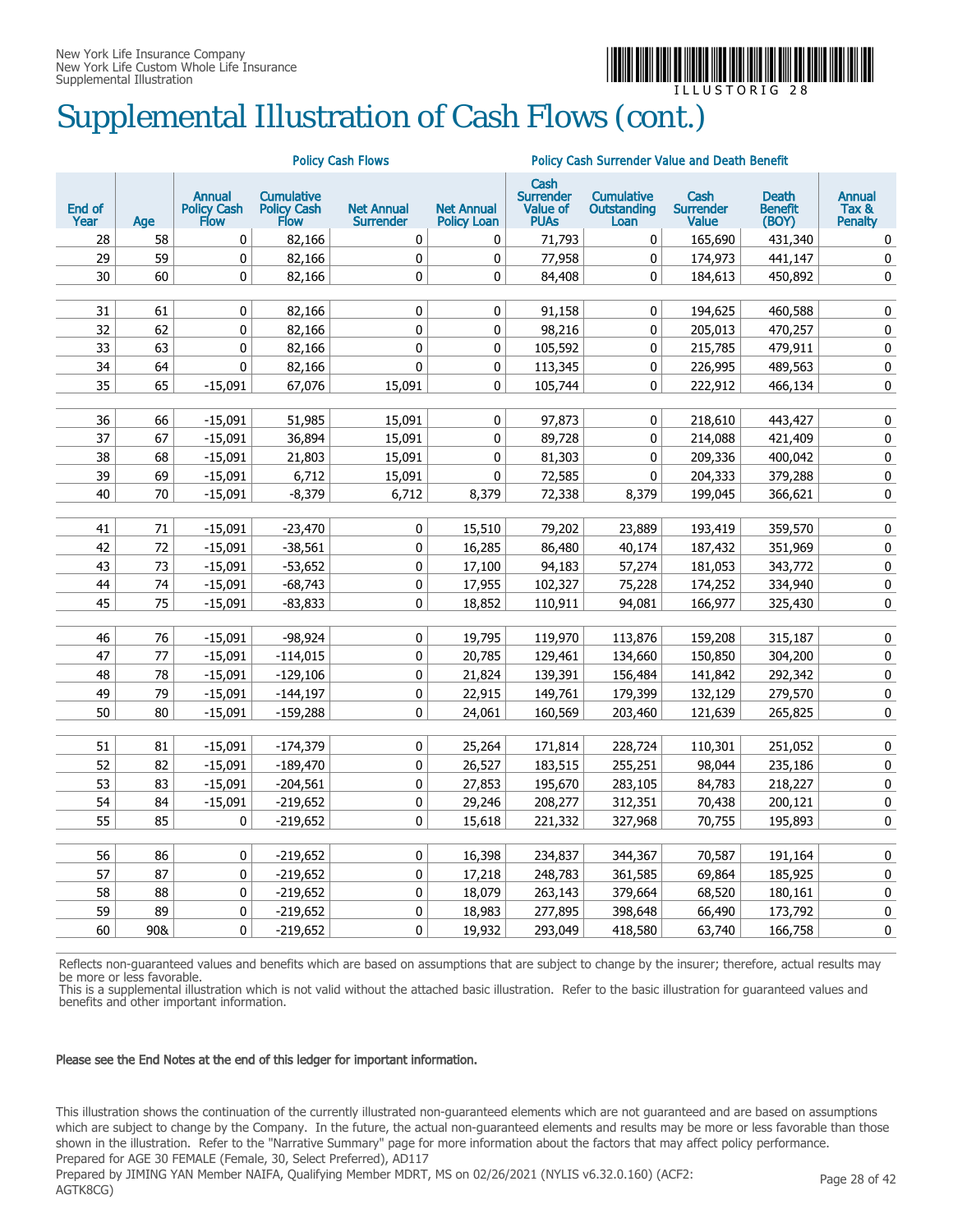

# Supplemental Illustration of Cash Flows (cont.)

|                |     |                                                    |                                                        | <b>Policy Cash Flows</b>              |                                         | <b>Policy Cash Surrender Value and Death Benefit</b>       |                                                 |                                          |                                  |                                          |
|----------------|-----|----------------------------------------------------|--------------------------------------------------------|---------------------------------------|-----------------------------------------|------------------------------------------------------------|-------------------------------------------------|------------------------------------------|----------------------------------|------------------------------------------|
| End of<br>Year | Age | <b>Annual</b><br><b>Policy Cash</b><br><b>Flow</b> | <b>Cumulative</b><br><b>Policy Cash</b><br><b>Flow</b> | <b>Net Annual</b><br><b>Surrender</b> | <b>Net Annual</b><br><b>Policy Loan</b> | Cash<br><b>Surrender</b><br><b>Value of</b><br><b>PUAS</b> | <b>Cumulative</b><br><b>Outstanding</b><br>Loan | Cash<br><b>Surrender</b><br><b>Value</b> | Death<br><b>Benefit</b><br>(BOY) | <b>Annual</b><br>Tax &<br><b>Penalty</b> |
| 61             | 91  | 0                                                  | $-219,652$                                             | 0                                     | 20,929                                  | 308,623                                                    | 439,509                                         | 60,253                                   | 159,026                          | 0                                        |
| 62             | 92  | 0                                                  | $-219,652$                                             | 0                                     | 21,975                                  | 324,662                                                    | 461,484                                         | 56,063                                   | 150,554                          | $\pmb{0}$                                |
| 63             | 93  | 0                                                  | $-219,652$                                             | 0                                     | 23,074                                  | 341,262                                                    | 484,559                                         | 51,248                                   | 141,277                          | 0                                        |
| 64             | 94  | 0                                                  | $-219,652$                                             | 0                                     | 24,228                                  | 358,524                                                    | 508,787                                         | 45,908                                   | 131,186                          | $\pmb{0}$                                |
| 65             | 95  | 0                                                  | $-219,652$                                             | 0                                     | 25,439                                  | 376,625                                                    | 534,226                                         | 40,295                                   | 120,227                          | 0                                        |
|                |     |                                                    |                                                        |                                       |                                         |                                                            |                                                 |                                          |                                  |                                          |
| 66             | 96  | $\pmb{0}$                                          | $-219,652$                                             | 0                                     | 26,711                                  | 395,892                                                    | 560,937                                         | 34,806                                   | 108,267                          | $\pmb{0}$                                |
| 67             | 97  | 0                                                  | $-219,652$                                             | 0                                     | 28,047                                  | 416,768                                                    | 588,984                                         | 29,942                                   | 95,304                           | 0                                        |
| 68             | 98  | 0                                                  | $-219,652$                                             | 0                                     | 29,449                                  | 439,981                                                    | 618,433                                         | 26,688                                   | 81,431                           | 0                                        |
| 69             | 99  | 0                                                  | $-219,652$                                             | 0                                     | 30,922                                  | 466,169                                                    | 649,355                                         | 26,189                                   | 66,603                           | 0                                        |
| 70             | 100 | 0                                                  | $-219,652$                                             | 0                                     | 32,468                                  | 498,265                                                    | 681,823                                         | 32,351                                   | 50,070                           | 0                                        |
| $71\,$         | 101 | 0                                                  | $-219,652$                                             | 0                                     | 34,091                                  | 536,301                                                    | 715,914                                         | 41,750                                   | 32,351                           | $\pmb{0}$                                |
| 72             | 102 | 0                                                  | $-219,652$                                             | 0                                     | 28,637                                  | 576,226                                                    | 744,550                                         | 51,894                                   | 41,751                           | 0                                        |
| 73             | 103 | 0                                                  | $-219,652$                                             | 0                                     | 29,782                                  | 618,122                                                    | 774,332                                         | 62,816                                   | 51,894                           | 0                                        |
| 74             | 104 | 0                                                  | $-219,652$                                             | 0                                     | 30,973                                  | 662,071                                                    | 805,306                                         | 74,553                                   | 62,816                           | 0                                        |
| 75             | 105 | 0                                                  | $-219,652$                                             | 0                                     | 32,212                                  | 708,050                                                    | 837,518                                         | 87,031                                   | 74,553                           | $\pmb{0}$                                |
|                |     |                                                    |                                                        |                                       |                                         |                                                            |                                                 |                                          |                                  |                                          |
| 76             | 106 | 0                                                  | $-219,652$                                             | 0                                     | 33,501                                  | 756,075                                                    | 871,019                                         | 100,216                                  | 87,031                           | $\pmb{0}$                                |
| 77             | 107 | 0                                                  | $-219,652$                                             | 0                                     | 34,841                                  | 806,224                                                    | 905,859                                         | 114,131                                  | 100,216                          | 0                                        |
| 78             | 108 | 0                                                  | $-219,652$                                             | 0                                     | 36,234                                  | 858,581                                                    | 942,094                                         | 128,803                                  | 114,130                          | 0                                        |
| 79             | 109 | 0                                                  | $-219,652$                                             | 0                                     | 37,684                                  | 913,201                                                    | 979,778                                         | 144,233                                  | 128,803                          | 0                                        |
| 80             | 110 | 0                                                  | $-219,652$                                             | 0                                     | 39,191                                  | 970,089                                                    | 1,018,969                                       | 160,362                                  | 144,232                          | 0                                        |
|                |     |                                                    |                                                        |                                       |                                         |                                                            |                                                 |                                          |                                  |                                          |
| 81             | 111 | 0                                                  | $-219,652$                                             | 0                                     | 40,759                                  | 1,029,339                                                  | 1,059,727                                       | 177,222                                  | 160,362                          | 0                                        |
| 82             | 112 | 0                                                  | $-219,652$                                             | 0                                     | 42,389                                  | 1,091,048                                                  | 1,102,117                                       | 194,847                                  | 177,222                          | 0                                        |
| 83             | 113 | $\mathbf 0$                                        | $-219,652$                                             | 0                                     | 44,085                                  | 1,155,319                                                  | 1,146,201                                       | 213,270                                  | 194,847                          | $\pmb{0}$                                |
| 84             | 114 | 0                                                  | $-219,652$                                             | 0                                     | 45,848                                  | 1,222,258                                                  | 1,192,049                                       | 232,526                                  | 213,270                          | $\pmb{0}$                                |
| 85             | 115 | 0                                                  | $-219,652$                                             | 0                                     | 47,682                                  | 1,291,975                                                  | 1,239,731                                       | 252,655                                  | 232,527                          | 0                                        |
|                |     |                                                    |                                                        |                                       |                                         |                                                            |                                                 |                                          |                                  |                                          |
| 86             | 116 | 0                                                  | $-219,652$                                             | 0                                     | 49,589                                  | 1,364,583                                                  | 1,289,320                                       | 273,690                                  | 252,655                          | 0                                        |
| 87             | 117 | $\mathbf 0$                                        | $-219,652$                                             | 0                                     | 51,573                                  | 1,440,205                                                  | 1,340,893                                       | 295,676                                  | 273,690                          | 0                                        |
| 88             | 118 | 0                                                  | $-219,652$                                             | 0                                     | 53,636                                  | 1,518,965                                                  | 1,394,529                                       | 318,655                                  | 295,676                          | 0                                        |
| 89             | 119 | 0                                                  | $-219,652$                                             | 0                                     | 55,781                                  | 1,600,991                                                  | 1,450,310                                       | 342,669                                  | 318,655                          | 0                                        |
| 90             | 120 | 0                                                  | $-219,652$                                             | 0                                     | 58,012                                  | 1,686,422                                                  | 1,508,323                                       | 367,766                                  | 342,668                          | 0                                        |
| 91             | 121 | 0                                                  | -219,652                                               | 0                                     | 60,333                                  | 1,775,395                                                  | 1,568,655                                       | 393.994                                  | 367,767                          | 0                                        |

Reflects non-guaranteed values and benefits which are based on assumptions that are subject to change by the insurer; therefore, actual results may be more or less favorable.

This is a supplemental illustration which is not valid without the attached basic illustration. Refer to the basic illustration for guaranteed values and benefits and other important information.

This illustration shows the continuation of the currently illustrated non-guaranteed elements which are not guaranteed and are based on assumptions which are subject to change by the Company. In the future, the actual non-guaranteed elements and results may be more or less favorable than those shown in the illustration. Refer to the "Narrative Summary" page for more information about the factors that may affect policy performance. Prepared for AGE 30 FEMALE (Female, 30, Select Preferred), AD117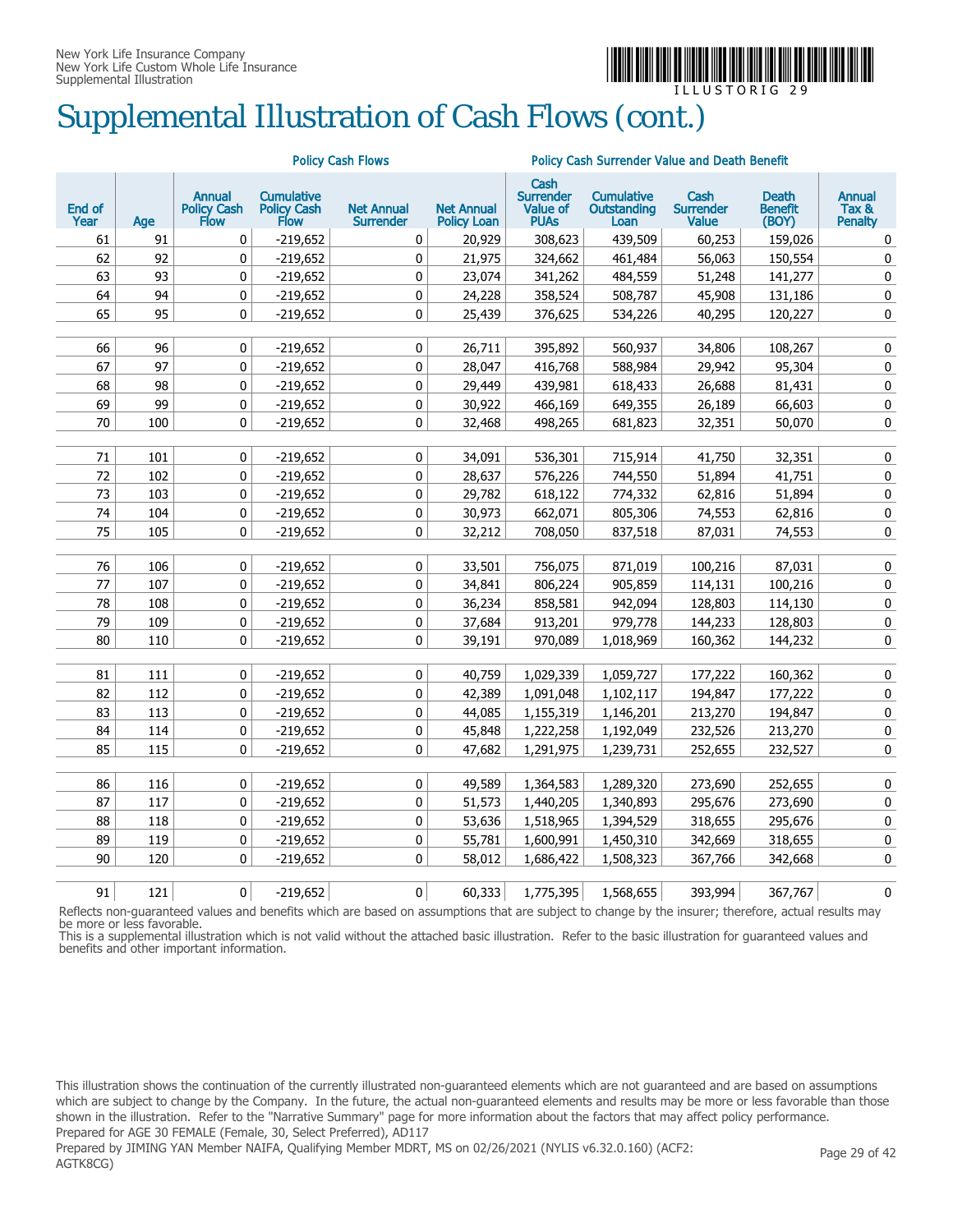

## Supplemental Illustration of Cash Flows (cont.)

#### End Notes

#### Please refer to the "Owner Actions Reflected In This Illustration" page for an explanation of the Modified Endowment Contract status of the policy being illustrated.

& Represents the insured's life expectancy added to the insured's age. See Additional Information section on the Narrative Summary page for more information.

Loan interest accrues at a variable rate, which is currently 5.00%, up until the policy anniversary on which the insured reaches age 100. Thereafter, interest accrues at a fixed rate of 4.00% per year.

Unless noted above, values shown are based on our current illustrative dividend scale and our current OPP expense charge of 12.00%. Please refer to the Narrative Summary for Column Heading Definitions.

This illustration shows the continuation of the currently illustrated non-guaranteed elements which are not guaranteed and are based on assumptions which are subject to change by the Company. In the future, the actual non-guaranteed elements and results may be more or less favorable than those shown in the illustration. Refer to the "Narrative Summary" page for more information about the factors that may affect policy performance. Prepared for AGE 30 FEMALE (Female, 30, Select Preferred), AD117 Prepared by JIMING YAN Member NAIFA, Qualifying Member MDRT, MS on 02/26/2021 (NYLIS v6.32.0.160) (ACF2: AGTK8CG) Page 30 of 42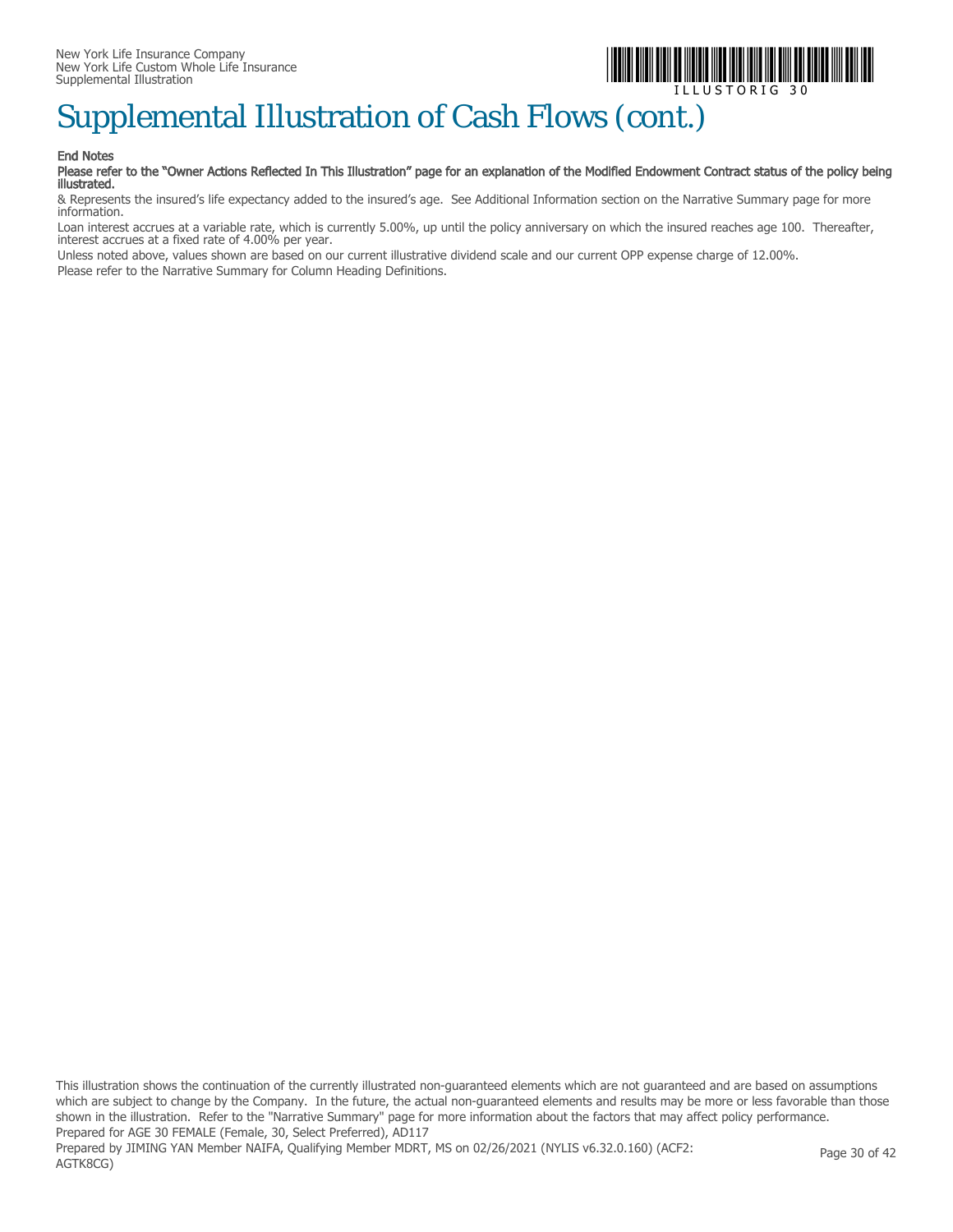# Variable Loan Interest Rate Effect on Policy Performance

#### Base Policy Face Amount: \$250,000 **Premium Mode:** Check-O-Matic Initial Death Benefit Amount: \$250,000 Dividend Option: Paid-Up Additions Premium Paying Period: 20 years

When you take a policy loan, your policy's cash value and death benefit are impacted by the size of the loan and the loan interest rate. It is important for you to be aware that your policy has a variable loan interest rate that can increase or decrease over time, and that different rates can affect your policy's performance.

The ledger below shows the same withdrawals and policy loans demonstrated in the Supplemental Illustration of Cash Flows under three different loan interest rate scenarios: the current loan interest rate of 5.00% in all years; a rate of 7.00% in all years, and a rate of 9.00% in all years. For each scenario, the resulting policy values after the withdrawal and loan is made are shown in the "Cash Surrender Value" and "Death Benefit" columns. Each scenario assumes the current non-guaranteed dividend scale continues in all years.

While you are not required to repay a policy loan with out-of-pocket funds, doing so restores your policy's benefits and cash value. Please refer to the Narrative Summary pages of this illustration for important information about policy loans.

|                |     | Loan Interest Rate of 9.00%                        |                                   |                                         |                                      | Loan Interest Rate of 7.00%              |                                         | Loan Interest Rate of 5.00%          |                                          |                                         |
|----------------|-----|----------------------------------------------------|-----------------------------------|-----------------------------------------|--------------------------------------|------------------------------------------|-----------------------------------------|--------------------------------------|------------------------------------------|-----------------------------------------|
| End of<br>Year | Age | <b>Annual</b><br><b>Policy Cash</b><br><b>Flow</b> | Cash<br><b>Surrender</b><br>Value | <b>Death</b><br><b>Benefit</b><br>(BOY) | <b>Annual</b><br>Policy Cash<br>Flow | Cash<br><b>Surrender</b><br><b>Value</b> | <b>Death</b><br><b>Benefit</b><br>(BOY) | <b>Annual</b><br>Policy Cash<br>Flow | Cash<br><b>Surrender</b><br><b>Value</b> | <b>Death</b><br><b>Benefit</b><br>(BOY) |
| 1              | 31  | 4,108                                              | 0                                 | 250,000                                 | 4,108                                | 0                                        | 250,000                                 | 4,108                                | 0                                        | 250,000                                 |
| 2              | 32  | 4,108                                              | 8                                 | 250,000                                 | 4,108                                | 8                                        | 250,000                                 | 4,108                                | 8                                        | 250,000                                 |
| 3              | 33  | 4,108                                              | 2,785                             | 250,049                                 | 4,108                                | 2,785                                    | 250,049                                 | 4,108                                | 2,785                                    | 250,049                                 |
| 4              | 34  | 4,108                                              | 6,311                             | 250,682                                 | 4,108                                | 6,311                                    | 250,682                                 | 4,108                                | 6,311                                    | 250,682                                 |
| 5              | 35  | 4,108                                              | 10,089                            | 252,171                                 | 4,108                                | 10,089                                   | 252,171                                 | 4,108                                | 10,089                                   | 252,171                                 |
|                |     |                                                    |                                   |                                         |                                      |                                          |                                         |                                      |                                          |                                         |
| 6              | 36  | 4,108                                              | 14,139                            | 254,438                                 | 4,108                                | 14,139                                   | 254,438                                 | 4,108                                | 14,139                                   | 254,438                                 |
| 7              | 37  | 4,108                                              | 18,501                            | 257,453                                 | 4,108                                | 18,501                                   | 257,453                                 | 4,108                                | 18,501                                   | 257,453                                 |
| 8              | 38  | 4,108                                              | 23,185                            | 261,353                                 | 4,108                                | 23,185                                   | 261,353                                 | 4,108                                | 23,185                                   | 261,353                                 |
| 9              | 39  | 4,108                                              | 28,199                            | 266,092                                 | 4,108                                | 28,199                                   | 266,092                                 | 4,108                                | 28,199                                   | 266,092                                 |
| 10             | 40  | 4,108                                              | 33,429                            | 271,574                                 | 4,108                                | 33,429                                   | 271,574                                 | 4,108                                | 33,429                                   | 271,574                                 |
|                |     |                                                    |                                   |                                         |                                      |                                          |                                         |                                      |                                          |                                         |
| 11             | 41  | 4,108                                              | 38,594                            | 277,093                                 | 4,108                                | 38,594                                   | 277,093                                 | 4,108                                | 38,594                                   | 277,093                                 |
| 12             | 42  | 4,108                                              | 44,122                            | 283,252                                 | 4,108                                | 44,122                                   | 283,252                                 | 4,108                                | 44,122                                   | 283,252                                 |
| 13             | 43  | 4,108                                              | 50,027                            | 289,992                                 | 4,108                                | 50,027                                   | 289,992                                 | 4,108                                | 50,027                                   | 289,992                                 |
| 14             | 44  | 4,108                                              | 56,315                            | 297,233                                 | 4,108                                | 56,315                                   | 297,233                                 | 4,108                                | 56,315                                   | 297,233                                 |
| 15             | 45  | 4,108                                              | 63,004                            | 304,924                                 | 4,108                                | 63,004                                   | 304,924                                 | 4,108                                | 63,004                                   | 304,924                                 |
|                |     |                                                    |                                   |                                         |                                      |                                          |                                         |                                      |                                          |                                         |
| 16             | 46  | 4,108                                              | 70,113                            | 313,026                                 | 4,108                                | 70,113                                   | 313,026                                 | 4,108                                | 70,113                                   | 313,026                                 |
| 17             | 47  | 4,108                                              | 77,657                            | 321,516                                 | 4,108                                | 77,657                                   | 321,516                                 | 4,108                                | 77,657                                   | 321,516                                 |
| 18             | 48  | 4,108                                              | 85,647                            | 330,407                                 | 4,108                                | 85,647                                   | 330,407                                 | 4,108                                | 85,647                                   | 330,407                                 |
| 19             | 49  | 4,108                                              | 94,101                            | 339,652                                 | 4,108                                | 94,101                                   | 339,652                                 | 4,108                                | 94,101                                   | 339,652                                 |
| 20             | 50  | 4,108                                              | 103,282                           | 349,226                                 | 4,108                                | 103,282                                  | 349,226                                 | 4,108                                | 103,282                                  | 349,226                                 |
|                |     |                                                    |                                   |                                         |                                      |                                          |                                         |                                      |                                          |                                         |
| 21             | 51  | $\mathbf{0}$                                       | 110,025                           | 359,956                                 | 0                                    | 110,025                                  | 359,956                                 | 0                                    | 110,025                                  | 359,956                                 |
| 22             | 52  | 0                                                  | 117,053                           | 370,531                                 | 0                                    | 117,053                                  | 370,531                                 | 0                                    | 117,053                                  | 370,531                                 |
| 23             | 53  | 0                                                  | 124,373                           | 380,959                                 | 0                                    | 124,373                                  | 380,959                                 | 0                                    | 124,373                                  | 380,959                                 |
| 24             | 54  | 0                                                  | 131,995                           | 391,257                                 | $\pmb{0}$                            | 131,995                                  | 391,257                                 | 0                                    | 131,995                                  | 391,257                                 |

Reflects non-guaranteed values and benefits which are based on assumptions that are subject to change by the insurer; therefore, actual results may be more or less favorable.

This is a supplemental illustration which is not valid without the attached basic illustration. Refer to the basic illustration for guaranteed values and benefits and other important information.

#### Please see the End Notes at the end of this ledger for important information.

This illustration shows the continuation of the currently illustrated non-guaranteed elements which are not guaranteed and are based on assumptions which are subject to change by the Company. In the future, the actual non-guaranteed elements and results may be more or less favorable than those shown in the illustration. Refer to the "Narrative Summary" page for more information about the factors that may affect policy performance. Prepared for AGE 30 FEMALE (Female, 30, Select Preferred), AD117

Prepared by JIMING YAN Member NAIFA, Qualifying Member MDRT, MS on 02/26/2021 (NYLIS v6.32.0.160) (ACF2: AGTK8CG)



I L L U S T O R I G 3 1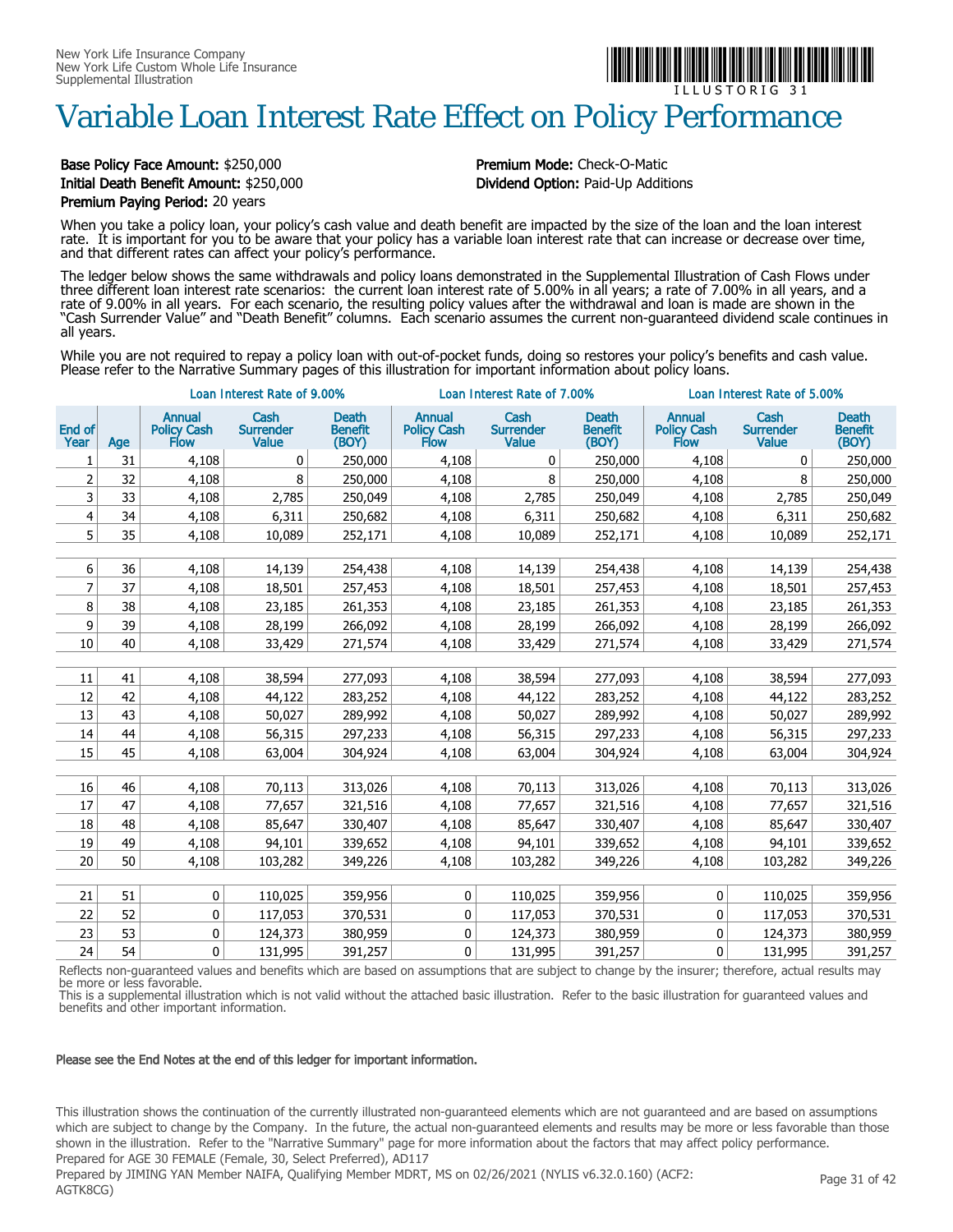

### Variable Loan Interest Rate Effect on Policy Performance (cont.)

|                |          |                                             | Loan Interest Rate of 9.00%              |                                         |                               | Loan Interest Rate of 7.00%              |                                  |                               | Loan Interest Rate of 5.00%              |                                  |
|----------------|----------|---------------------------------------------|------------------------------------------|-----------------------------------------|-------------------------------|------------------------------------------|----------------------------------|-------------------------------|------------------------------------------|----------------------------------|
| End of<br>Year | Age      | Annual<br><b>Policy Cash</b><br><b>Flow</b> | Cash<br><b>Surrender</b><br><b>Value</b> | <b>Death</b><br><b>Benefit</b><br>(BOY) | Annual<br>Policy Cash<br>Flow | Cash<br><b>Surrender</b><br><b>Value</b> | Death<br><b>Benefit</b><br>(BOY) | Annual<br>Policy Cash<br>Flow | Cash<br><b>Surrender</b><br><b>Value</b> | Death<br><b>Benefit</b><br>(BOY) |
| 25             | 55       | 0                                           | 139,925                                  | 401,433                                 | 0                             | 139,925                                  | 401,433                          | 0                             | 139,925                                  | 401,433                          |
|                |          |                                             |                                          |                                         |                               |                                          |                                  |                               |                                          |                                  |
| 26<br>27       | 56<br>57 | 0                                           | 148,177<br>156,762                       | 411,495<br>421,460                      | 0                             | 148,177<br>156,762                       | 411,495<br>421,460               | 0<br>0                        | 148,177<br>156,762                       | 411,495<br>421,460               |
| 28             | 58       | 0<br>0                                      | 165,690                                  | 431,340                                 | 0<br>0                        | 165,690                                  | 431,340                          | $\mathbf 0$                   | 165,690                                  | 431,340                          |
| 29             | 59       | 0                                           | 174,973                                  | 441,147                                 | 0                             | 174,973                                  | 441,147                          | 0                             | 174,973                                  | 441,147                          |
| 30             | 60       | 0                                           | 184,613                                  | 450,892                                 | 0                             | 184,613                                  | 450,892                          | 0                             | 184,613                                  | 450,892                          |
|                |          |                                             |                                          |                                         |                               |                                          |                                  |                               |                                          |                                  |
| 31             | 61       | 0                                           | 194,625                                  | 460,588                                 | 0                             | 194,625                                  | 460,588                          | 0                             | 194,625                                  | 460,588                          |
| 32             | 62       | 0                                           | 205,013                                  | 470,257                                 | 0                             | 205,013                                  | 470,257                          | 0                             | 205,013                                  | 470,257                          |
| 33             | 63       | $\pmb{0}$                                   | 215,785                                  | 479,911                                 | 0                             | 215,785                                  | 479,911                          | 0                             | 215,785                                  | 479,911                          |
| 34             | 64       | 0                                           | 226,995                                  | 489,563                                 | 0                             | 226,995                                  | 489,563                          | 0                             | 226,995                                  | 489,563                          |
| 35             | 65       | $-15,091$                                   | 222,912                                  | 466,134                                 | $-15,091$                     | 222,912                                  | 466,134                          | $-15,091$                     | 222,912                                  | 466,134                          |
|                |          |                                             |                                          |                                         |                               |                                          |                                  |                               |                                          |                                  |
| 36             | 66       | $-15,091$                                   | 218,610                                  | 443,427                                 | $-15,091$                     | 218,610                                  | 443,427                          | $-15,091$                     | 218,610                                  | 443,427                          |
| 37             | 67       | $-15,091$                                   | 214,088                                  | 421,409                                 | $-15,091$                     | 214,088                                  | 421,409                          | $-15,091$                     | 214,088                                  | 421,409                          |
| 38             | 68       | $-15,091$                                   | 209,336                                  | 400,042                                 | $-15,091$                     | 209,336                                  | 400,042                          | $-15,091$                     | 209,336                                  | 400,042                          |
| 39             | 69       | $-15,091$                                   | 204,333                                  | 379,288                                 | $-15,091$                     | 204,333                                  | 379,288                          | $-15,091$                     | 204,333                                  | 379,288                          |
| 40             | 70       | $-15,091$                                   | 198,709                                  | 366,621                                 | $-15,091$                     | 198,877                                  | 366,621                          | $-15,091$                     | 199,045                                  | 366,621                          |
| 41             | 71       | $-15,091$                                   | 192,098                                  | 359,235                                 | $-15,091$                     | 192,762                                  | 359,403                          | $-15,091$                     | 193,419                                  | 359,570                          |
| 42             | 72       | $-15,091$                                   | 184,385                                  | 350,648                                 | $-15,091$                     | 185,925                                  | 351,312                          | $-15,091$                     | 187,432                                  | 351,969                          |
| 43             | 73       | $-15,091$                                   | 175,441                                  | 340,725                                 | $-15,091$                     | 178,296                                  | 342,266                          | $-15,091$                     | 181,053                                  | 343,772                          |
| 44             | 74       | $-15,091$                                   | 165,126                                  | 329,328                                 | $-15,091$                     | 169,797                                  | 332,182                          | $-15,091$                     | 174,252                                  | 334,940                          |
| 45             | 75       | $-15,091$                                   | 153,266                                  | 316,304                                 | $-15,091$                     | 160,328                                  | 320,975                          | $-15,091$                     | 166,977                                  | 325,430                          |
|                |          |                                             |                                          |                                         |                               |                                          |                                  |                               |                                          |                                  |
| 46             | 76       | $-15,091$                                   | 139,708                                  | 301,477                                 | $-15,091$                     | 149,816                                  | 308,539                          | $-15,091$                     | 159,208                                  | 315,187                          |
| 47             | 77       | $-15,091$                                   | 124,209                                  | 284,700                                 | $-15,091$                     | 138,108                                  | 294,808                          | $-15,091$                     | 150,850                                  | 304,200                          |
| 48             | 78       | $-15,091$                                   | 106,544                                  | 265,701                                 | $-15,091$                     | 125,078                                  | 279,600                          | $-15,091$                     | 141,842                                  | 292,342                          |
| 49             | 79       | $-15,091$                                   | 86,478                                   | 244,272                                 | $-15,091$                     | 110,604                                  | 262,806                          | $-15,091$                     | 132,129                                  | 279,570                          |
| 50             | 80       | $-15,091$                                   | 63,741                                   | 220,174                                 | $-15,091$                     | 94,538                                   | 244,300                          | $-15,091$                     | 121,639                                  | 265,825                          |
|                |          |                                             |                                          |                                         |                               |                                          |                                  |                               |                                          |                                  |
| 51             | 81       | $-15,091$                                   | 38,043                                   | 193,154                                 | $-15,091$                     | 76,728                                   | 223,951                          | $-15,091$                     | 110,301                                  | 251,052                          |
| 52             | 82       | $-12,679$                                   | 11,701                                   | 165,340                                 | $-15,091$                     | 57,016                                   | 201,613                          | $-15,091$                     | 98,044                                   | 235,186                          |
| 53             | 83       | 15,010                                      | 12,155                                   | 161,986                                 | $-15,091$                     | 35,221                                   | 177,199                          | $-15,091$                     | 84,783                                   | 218,227                          |
| 54             | 84       | 15,942                                      | 12,607                                   | 158,527                                 | $-13,739$                     | 12,607                                   | 151,911                          | $-15,091$                     | 70,438                                   | 200,121                          |
| 55             | 85       | 16,932                                      | 13,055                                   | 154,993                                 | 10,037                        | 13,055                                   | 148,098                          | 0                             | 70,755                                   | 195,893                          |
| 56             | 86       | 17,969                                      | 13,505                                   | 151,433                                 | 10,789                        | 13,505                                   | 144,254                          | $\mathbf{0}$                  | 70,587                                   | 191,164                          |

Reflects non-guaranteed values and benefits which are based on assumptions that are subject to change by the insurer; therefore, actual results may be more or less favorable.

This is a supplemental illustration which is not valid without the attached basic illustration. Refer to the basic illustration for guaranteed values and benefits and other important information.

#### Please see the End Notes at the end of this ledger for important information.

This illustration shows the continuation of the currently illustrated non-guaranteed elements which are not guaranteed and are based on assumptions which are subject to change by the Company. In the future, the actual non-guaranteed elements and results may be more or less favorable than those shown in the illustration. Refer to the "Narrative Summary" page for more information about the factors that may affect policy performance. Prepared for AGE 30 FEMALE (Female, 30, Select Preferred), AD117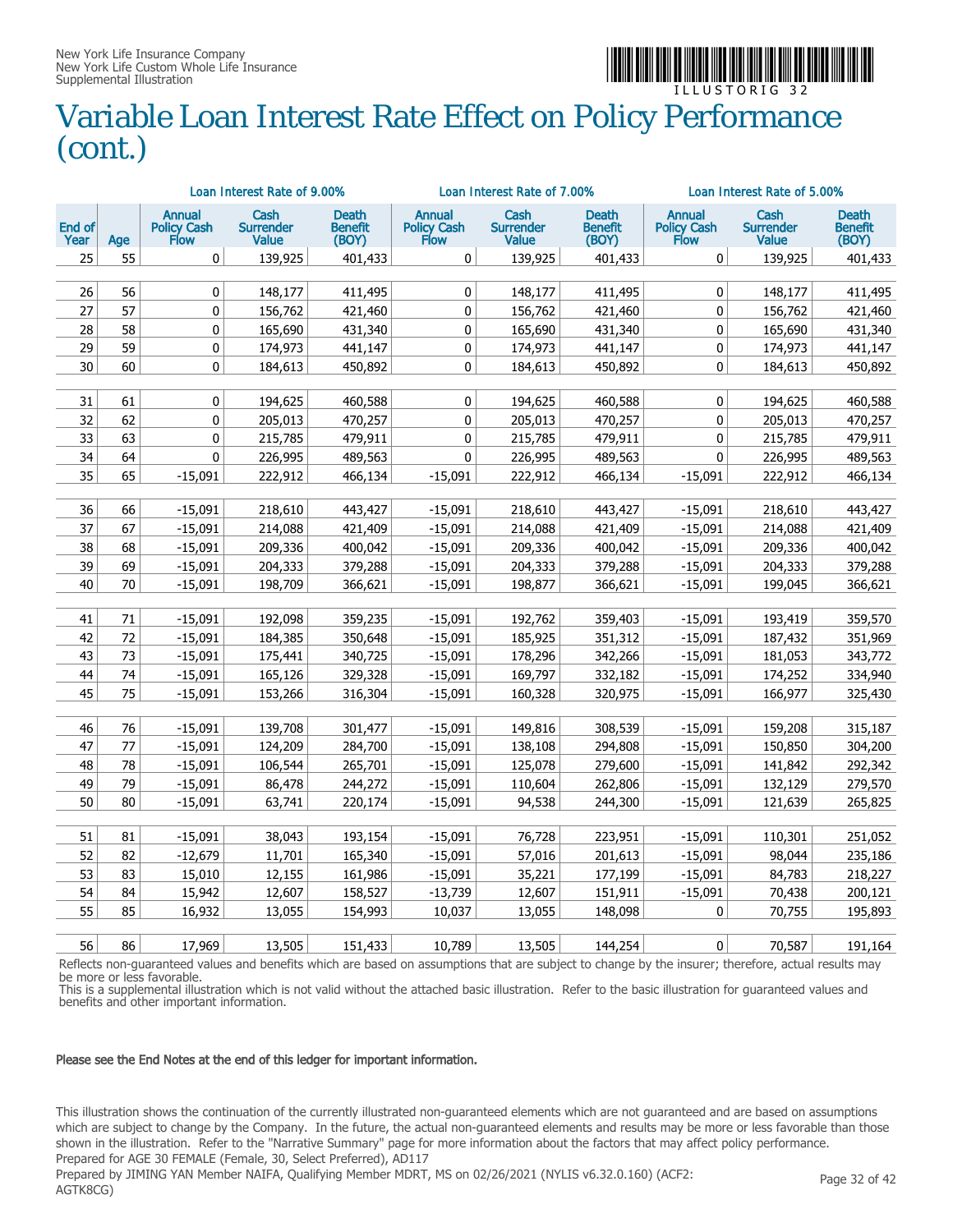

### Variable Loan Interest Rate Effect on Policy Performance (cont.)

|                |     |                                      | Loan Interest Rate of 9.00%              |                                  |                                      | Loan Interest Rate of 7.00%              |                                  | Loan Interest Rate of 5.00%   |                                          |                                  |
|----------------|-----|--------------------------------------|------------------------------------------|----------------------------------|--------------------------------------|------------------------------------------|----------------------------------|-------------------------------|------------------------------------------|----------------------------------|
| End of<br>Year | Age | <b>Annual</b><br>Policy Cash<br>Flow | Cash<br><b>Surrender</b><br><b>Value</b> | Death<br><b>Benefit</b><br>(BOY) | <b>Annual</b><br>Policy Cash<br>Flow | Cash<br><b>Surrender</b><br><b>Value</b> | Death<br><b>Benefit</b><br>(BOY) | Annual<br>Policy Cash<br>Flow | Cash<br><b>Surrender</b><br><b>Value</b> | Death<br><b>Benefit</b><br>(BOY) |
| 57             | 87  | 19,051                               | 13,947                                   | 147,894                          | 11,581                               | 13,947                                   | 140,424                          | 0                             | 69,864                                   | 185,925                          |
| 58             | 88  | 20,161                               | 14,360                                   | 144,404                          | 12,396                               | 14,360                                   | 136,640                          | $\mathbf 0$                   | 68,520                                   | 180,161                          |
| 59             | 89  | 21,324                               | 14,752                                   | 140,956                          | 13,259                               | 14,752                                   | 132,890                          | $\mathbf 0$                   | 66,490                                   | 173,792                          |
| 60             | 90& | 22,525                               | 15,154                                   | 137,545                          | 14,155                               | 15,154                                   | 129,175                          | 0                             | 63,740                                   | 166,758                          |
|                |     |                                      |                                          |                                  |                                      |                                          |                                  |                               |                                          |                                  |
| 61             | 91  | 23,725                               | 15,574                                   | 134,165                          | 15,045                               | 15,574                                   | 125,485                          | $\mathbf 0$                   | 60,253                                   | 159,026                          |
| 62             | 92  | 24,895                               | 16,039                                   | 130,769                          | 15,899                               | 16,039                                   | 121,774                          | $\pmb{0}$                     | 56,063                                   | 150,554                          |
| 63             | 93  | 26,019                               | 16,600                                   | 127,272                          | 16,700                               | 16,600                                   | 117,953                          | $\mathbf 0$                   | 51,248                                   | 141,277                          |
| 64             | 94  | 27,038                               | 17,262                                   | 123,577                          | 17,386                               | 17,262                                   | 113,925                          | $\mathbf 0$                   | 45,908                                   | 131,186                          |
| 65             | 95  | 27,889                               | 18,102                                   | 119,470                          | 17,889                               | 18,102                                   | 109,471                          | $\mathbf 0$                   | 40,295                                   | 120,227                          |
|                |     |                                      |                                          |                                  |                                      |                                          |                                  |                               |                                          |                                  |
| 66             | 96  | 28,523                               | 19,267                                   | 114,596                          | 18,157                               | 19,267                                   | 104,230                          | 0                             | 34,806                                   | 108,267                          |
| 67             | 97  | 28,835                               | 20,875                                   | 108,600                          | 18,074                               | 20,875                                   | 97,839                           | 0                             | 29,942                                   | 95,304                           |
| 68             | 98  | 28,573                               | 23,213                                   | 100,937                          | 17,378                               | 23,213                                   | 89,742                           | $\pmb{0}$                     | 26,688                                   | 81,431                           |
| 69             | 99  | 27,304                               | 26,188                                   | 90,432                           | 15,612                               | 26,188                                   | 78,740                           | $\pmb{0}$                     | 26,189                                   | 66,603                           |
| 70             | 100 | 24,787                               | 32,096                                   | 74,857                           | 12,506                               | 32,096                                   | 62,576                           | 0                             | 32,351                                   | 50,070                           |
|                |     |                                      |                                          |                                  |                                      |                                          |                                  |                               |                                          |                                  |
| 71             | 101 | 0                                    | 41,485                                   | 32,096                           | 0                                    | 41,485                                   | 32,096                           | 0                             | 41,750                                   | 32,351                           |
| 72             | 102 | $\mathbf 0$                          | 51,618                                   | 41,485                           | 0                                    | 51,618                                   | 41,485                           | $\mathbf 0$                   | 51,894                                   | 41,751                           |
| 73             | 103 | 0                                    | 62,529                                   | 51,618                           | 0                                    | 62,529                                   | 51,618                           | $\pmb{0}$                     | 62,816                                   | 51,894                           |
| 74             | 104 | $\pmb{0}$                            | 74,254                                   | 62,529                           | 0                                    | 74,254                                   | 62,529                           | $\mathbf 0$                   | 74,553                                   | 62,816                           |
| 75             | 105 | $\mathbf 0$                          | 86,720                                   | 74,255                           | 0                                    | 86,720                                   | 74,255                           | $\mathbf 0$                   | 87,031                                   | 74,553                           |
|                |     |                                      |                                          |                                  |                                      |                                          |                                  |                               |                                          |                                  |
| 76             | 106 | 0                                    | 99,893                                   | 86,721                           | 0                                    | 99,893                                   | 86,721                           | 0                             | 100,216                                  | 87,031                           |
| 77             | 107 | 0                                    | 113,795                                  | 99,893                           | 0                                    | 113,795                                  | 99.893                           | $\mathbf 0$                   | 114,131                                  | 100,216                          |
| 78             | 108 | 0                                    | 128,454                                  | 113,794                          | 0                                    | 128,454                                  | 113,794                          | 0                             | 128,803                                  | 114,130                          |
| 79             | 109 | $\bf{0}$                             | 143,870                                  | 128,454                          | 0                                    | 143,870                                  | 128,454                          | $\pmb{0}$                     | 144,233                                  | 128,803                          |
| 80             | 110 | 0                                    | 159,984                                  | 143,869                          | 0                                    | 159,984                                  | 143,869                          | 0                             | 160,362                                  | 144,232                          |
|                |     |                                      |                                          |                                  |                                      |                                          |                                  |                               |                                          |                                  |
| 81             | 111 | 0                                    | 176,829                                  | 159,984                          | 0                                    | 176,829                                  | 159,984                          | 0                             | 177,222                                  | 160,362                          |
| 82             | 112 | 0                                    | 194,439                                  | 176,830                          | 0                                    | 194,439                                  | 176,830                          | $\mathbf 0$                   | 194,847                                  | 177,222                          |
| 83             | 113 | 0                                    | 212,845                                  | 194,438                          | 0                                    | 212,845                                  | 194,438                          | 0                             | 213,270                                  | 194,847                          |
| 84             | 114 | 0                                    | 232,085                                  | 212,845                          | 0                                    | 232,085                                  | 212,845                          | 0                             | 232,526                                  | 213,270                          |
| 85             | 115 | 0                                    | 252,195                                  | 232,085                          | 0                                    | 252,195                                  | 232,085                          | 0                             | 252,655                                  | 232,527                          |
|                |     |                                      |                                          |                                  |                                      |                                          |                                  |                               |                                          |                                  |
| 86             | 116 | 0                                    | 273,212                                  | 252,195                          | 0                                    | 273,212                                  | 252,195                          | 0                             | 273,690                                  | 252,655                          |
| 87             | 117 | 0                                    | 295,179                                  | 273,212                          | 0                                    | 295,179                                  | 273,212                          | $\pmb{0}$                     | 295,676                                  | 273,690                          |
| 88             | 118 | 0                                    | 318,138                                  | 295,179                          | 0                                    | 318,138                                  | 295,179                          | 0                             | 318,655                                  | 295,676                          |
| 89             | 119 | $\mathbf{0}$                         | 342,131                                  | 318,138                          | 0                                    | 342,131                                  | 318,138                          | $\mathbf{0}$                  | 342,669                                  | 318,655                          |

Reflects non-guaranteed values and benefits which are based on assumptions that are subject to change by the insurer; therefore, actual results may be more or less favorable.

This is a supplemental illustration which is not valid without the attached basic illustration. Refer to the basic illustration for guaranteed values and benefits and other important information.

#### Please see the End Notes at the end of this ledger for important information.

This illustration shows the continuation of the currently illustrated non-guaranteed elements which are not guaranteed and are based on assumptions which are subject to change by the Company. In the future, the actual non-guaranteed elements and results may be more or less favorable than those shown in the illustration. Refer to the "Narrative Summary" page for more information about the factors that may affect policy performance. Prepared for AGE 30 FEMALE (Female, 30, Select Preferred), AD117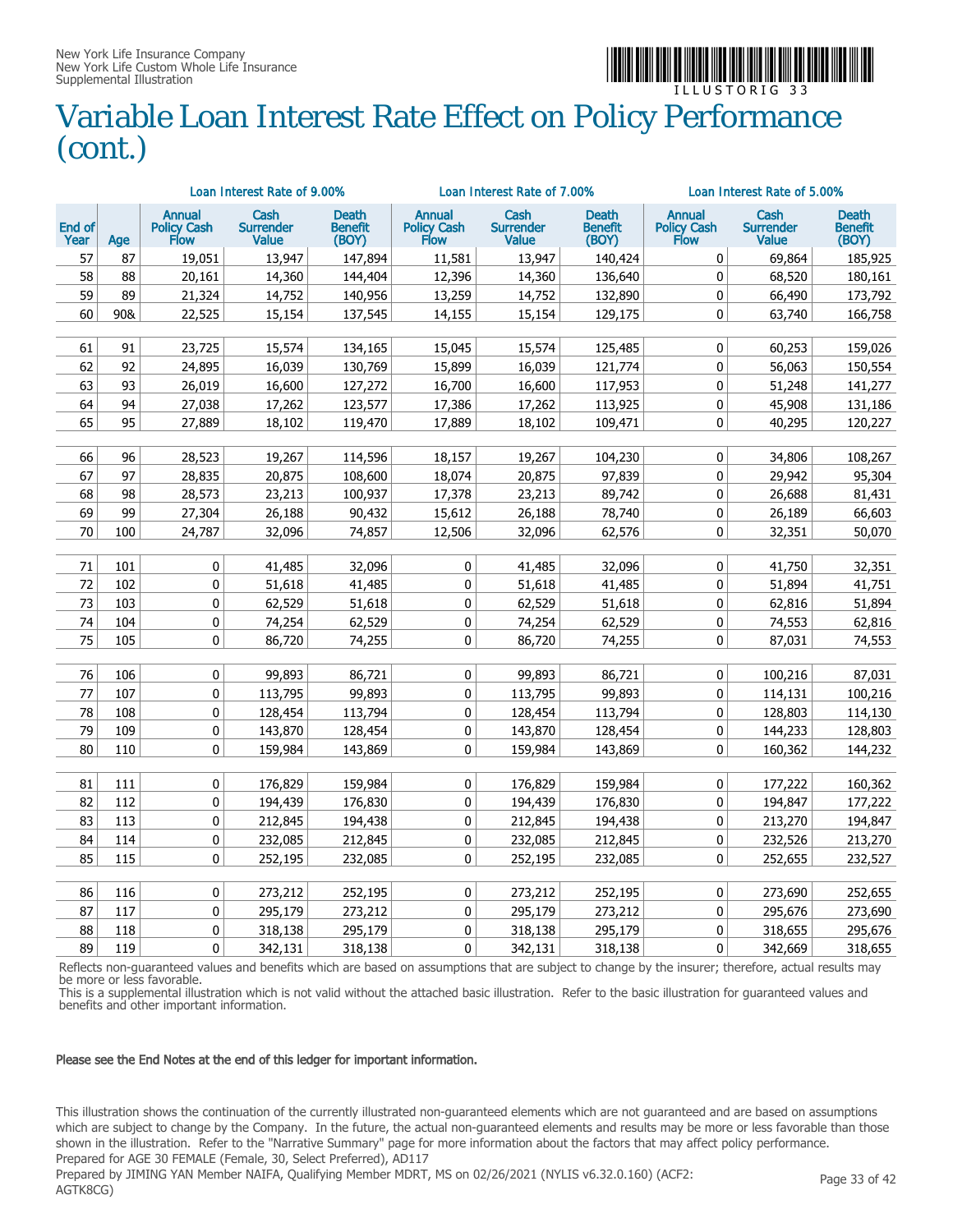

### I L L U S T O R I G 3 4 Variable Loan Interest Rate Effect on Policy Performance (cont.)

|                |     |                                             | Loan Interest Rate of 9.00%       |                                         |                                                    | Loan Interest Rate of 7,00%       |                                         | Loan Interest Rate of 5,00%                 |                                   |                                  |  |
|----------------|-----|---------------------------------------------|-----------------------------------|-----------------------------------------|----------------------------------------------------|-----------------------------------|-----------------------------------------|---------------------------------------------|-----------------------------------|----------------------------------|--|
| End of<br>Year | Age | <b>Annual</b><br><b>Policy Cash</b><br>Flow | Cash<br><b>Surrender</b><br>Value | <b>Death</b><br><b>Benefit</b><br>(BOY) | <b>Annual</b><br><b>Policy Cash</b><br><b>Flow</b> | Cash<br>Surrender<br><b>Value</b> | <b>Death</b><br><b>Benefit</b><br>(BOY) | Annual<br><b>Policy Cash</b><br><b>Flow</b> | Cash<br><b>Surrender</b><br>Value | Death<br><b>Benefit</b><br>(BOY) |  |
| 90             | 120 |                                             | 367,207                           | 342,131                                 |                                                    | 367,207                           | 342,131                                 |                                             | 367,766                           | 342,668                          |  |
| 91             | 121 |                                             | 393,412                           | 367,208                                 | 0                                                  | 393,412                           | 367,208                                 |                                             | 393,994                           | 367,767                          |  |

Reflects non-guaranteed values and benefits which are based on assumptions that are subject to change by the insurer; therefore, actual results may be more or less favorable.

This is a supplemental illustration which is not valid without the attached basic illustration. Refer to the basic illustration for guaranteed values and benefits and other important information.

#### End Notes

#### Please refer to the "Owner Actions Reflected In This Illustration" page for an explanation of the Modified Endowment Contract status of the policy being illustrated.

& Represents the insured's life expectancy added to the insured's age. See Additional Information section on the Narrative Summary page for more information.

Loan interest accrues at the variable rates shown in the ledger up until the policy anniversary on which the insured reaches age 100. Thereafter, interest accrues at a fixed rate of 4.00% per year.

Unless noted above, values shown are based on our current illustrative dividend scale and our current OPP expense charge of 12.00%. Please refer to the Narrative Summary for Column Heading Definitions.

This illustration shows the continuation of the currently illustrated non-guaranteed elements which are not guaranteed and are based on assumptions which are subject to change by the Company. In the future, the actual non-guaranteed elements and results may be more or less favorable than those shown in the illustration. Refer to the "Narrative Summary" page for more information about the factors that may affect policy performance. Prepared for AGE 30 FEMALE (Female, 30, Select Preferred), AD117 Prepared by JIMING YAN Member NAIFA, Qualifying Member MDRT, MS on 02/26/2021 (NYLIS v6.32.0.160) (ACF2: AGTK8CG) Page 34 of 42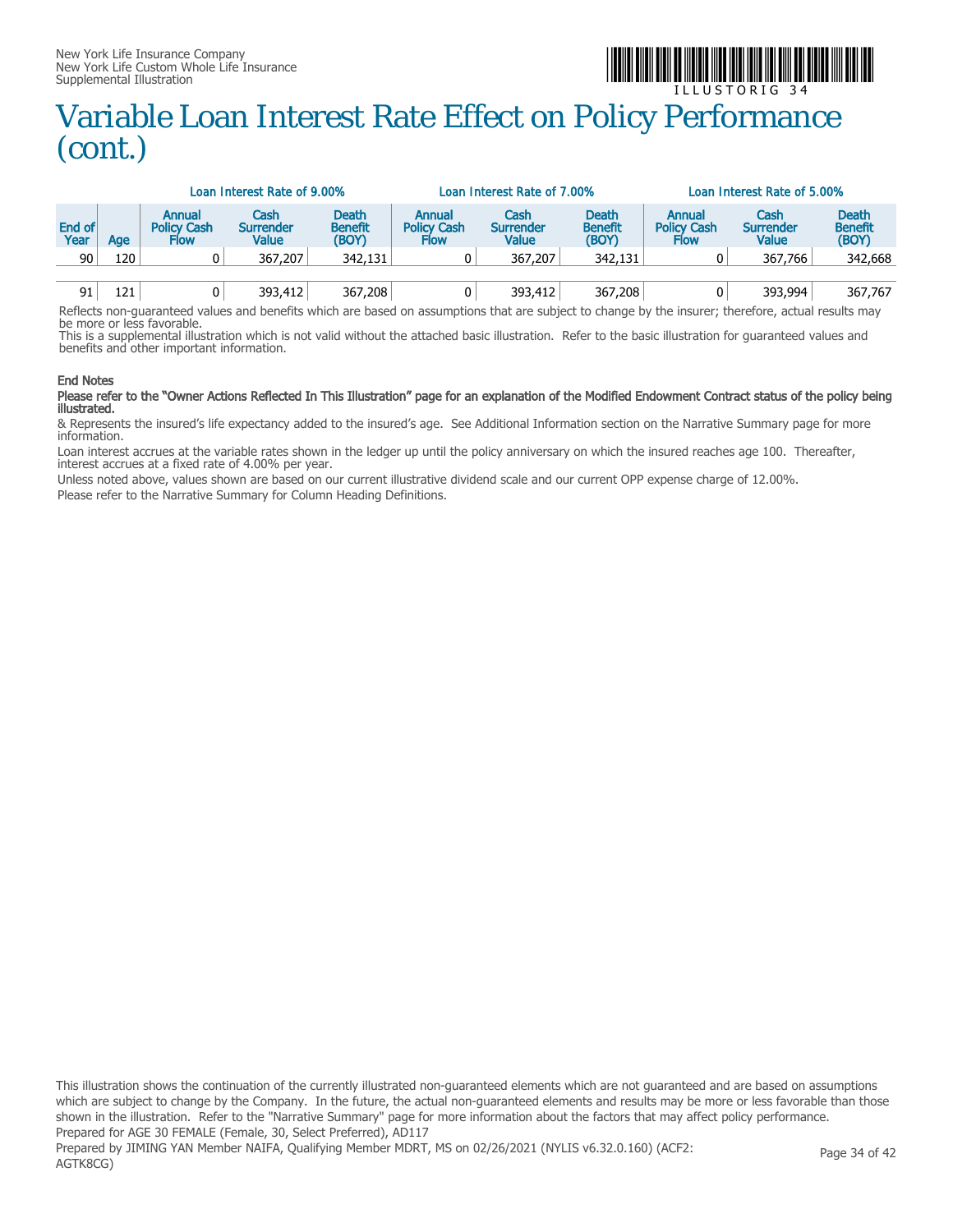

## Chronic Care Rider (CCR)

In the event the insured is certified as chronically ill, the Chronic Care Rider lets you turn your life insurance policy into a valuable living benefit by allowing you to accelerate the death benefit on a tax-free basis. The CCR is not long term care insurance, but it can help offset the costs of long term care if the insured cannot perform 2 of 6 Activities of Daily Living (eating, bathing, dressing, toileting, transferring, continence) or requires substantial supervision due to severe cognitive impairment. In order to receive payments under this rider, the insured must be chronically ill (as defined in the rider form) for at least 90 days, and annual recertification that the insured remains chronically ill is required.

Before a claim is approved, New York Life reserves the right to have the Insured examined by a Licensed Health Care Practitioner the company designates, at the company's expense. Verification may include a review of the medical facts to substantiate the certification, copies of the daily notes of care (including notes made by any Licensed Health Care Practitioner) and/or copies of itemized bills for the Insured's care and services. New York Life will only use these to determine eligibility at the start of a claim or at recertification. They will not be used to determine the benefit amount.

The policy owner needs to allocate a minimum of \$90,000 and cannot allocate more than \$1,000,000 for their Chronic Care Rider Benefit Pool across all New York Life policies with the Chronic Care Rider. The policy owner also needs to ensure that at least a \$10,000 death benefit will remain after CCR benefits are paid. Paid-Up additions, term riders, and the Accelerated Death Benefit rider are not eligible to be accelerated. Once the insured is certified as chronically ill as described in the policy, and meets the 90 day elimination period, the policy owner will begin receiving an unrestricted cash benefit, with no receipts or plan of care needed. The primary purpose of life insurance policies is death benefit protection and cash value accumulation, with certain riders available at a cost that provide the client with additional policy features, such as additional protection for future chronic illness expenses. This rider should be used for the primary purpose of accelerating a portion of the policy base face amount in case the insured becomes chronically ill.

#### This is a life insurance rider providing for an accelerated payment of the base policy face amount in the event that you are certified chronically ill as described in the policy.

This rider is not intended to be a federally tax-qualified long-term care insurance contract under Internal Revenue Code (IRC) Section 7702B. Therefore, the premiums payable for this rider do not qualify as long-term care insurance premiums and are not deductible from gross income for federal income tax purposes. This rider, however, is subject to the federal per diem limits set forth in IRC Section 7702B. Under this rider, New York Life will not pay clients more than the federal per diem limits. If the benefit option elected exceeds the current IRC per diem limits, the benefit period will be extended accordingly. Assuming the amount you receive in the aggregate from all applicable policies does not exceed the federal per diem limits set forth in IRC Section 7702B, the benefits provided by the Chronic Care Rider are intended to be excludable from federal gross income under Section 101 (g) of the IRC.

Receipt of an accelerated death benefit may affect client eligibility for Medicaid or other government benefits or entitlements and may have income tax consequences. Accelerating benefits before applying for these programs, or while you are receiving government benefits, may affect your initial or continued eligibility. Clients can contact the appropriate social service agency (e.g., the Medicaid Unit of your local Department of Public Welfare or the Social Security Administration Office) for more information.

This illustration shows the continuation of the currently illustrated non-guaranteed elements which are not guaranteed and are based on assumptions which are subject to change by the Company. In the future, the actual non-guaranteed elements and results may be more or less favorable than those shown in the illustration. Refer to the "Narrative Summary" page for more information about the factors that may affect policy performance. Prepared for AGE 30 FEMALE (Female, 30, Select Preferred), AD117 Prepared by JIMING YAN Member NAIFA, Qualifying Member MDRT, MS on 02/26/2021 (NYLIS v6.32.0.160) (ACF2: AGTK8CG) Page 35 of 42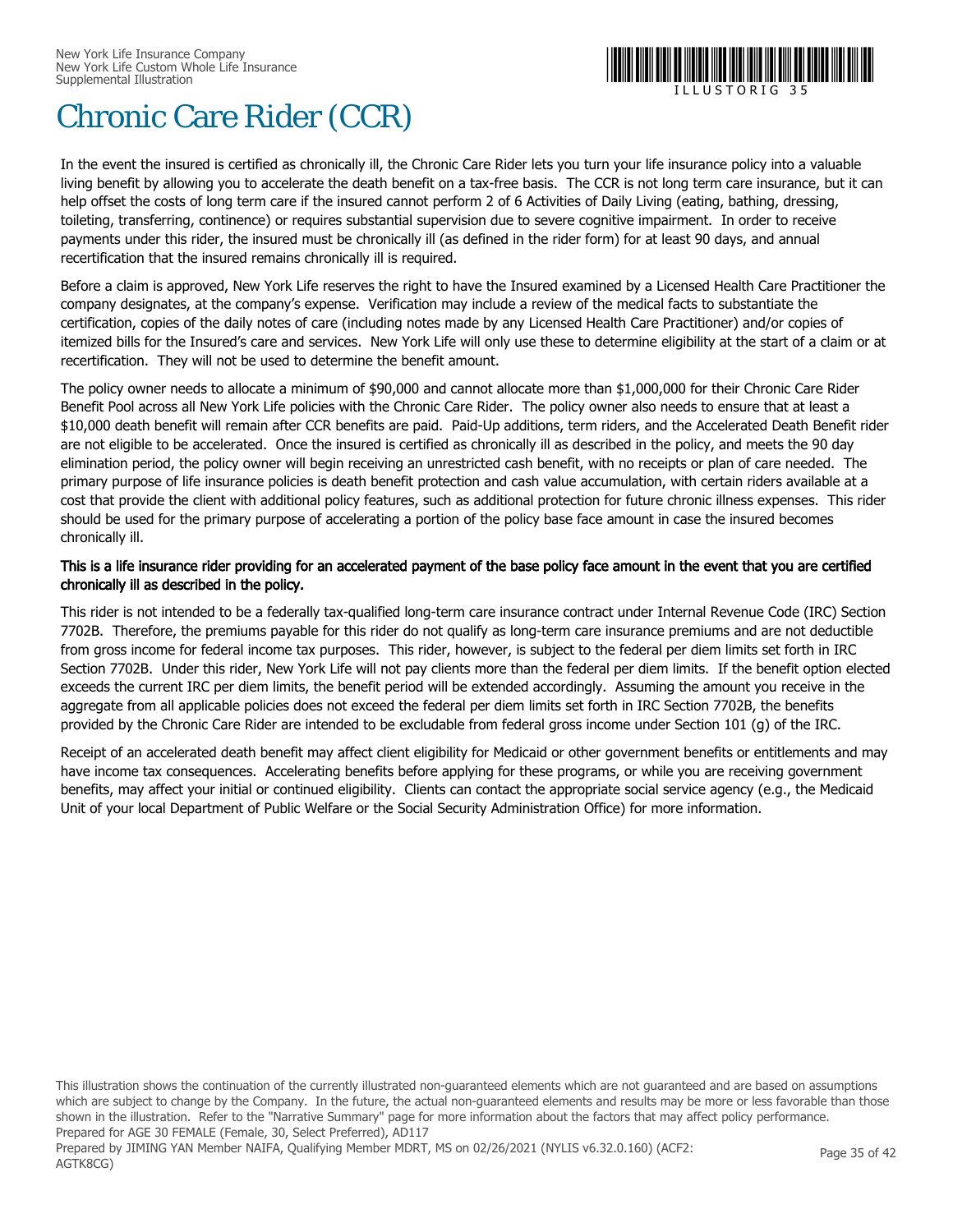

# Chronic Care Rider (CCR)(cont.)

#### Base Policy Face Amount: \$250,000 Premium Mode: Check-O-Matic Initial Death Benefit Amount: \$250,000 Dividend Option: Paid-Up Additions Premium Paying Period: 20 years Monthly CCR Benefit Payout: \$1,800 CCR Claim Duration (Months): 50

# CCR Benefit Pool: \$90,000 **Age CCR Benefit Acceleration Illustrated to Start: 80**

This supplemental illustration shows how receiving the accelerated death benefit payments under the rider may change the cash value accumulation and death benefit of the policy when CCR payments are illustrated to begin at age 80.

| End of<br>Year | Age      | Yearly<br><b>Guaranteed</b><br>Premium | <b>CCR</b><br>Premium | <b>CCR</b><br><b>Benefit</b><br><b>Payment</b> | <b>CCR Benefit</b><br>Pool | <b>Months</b><br><b>Remaining</b> | <b>CCR Benefit Cumulative</b><br>Outstanding<br>Loan | <b>Total</b><br><b>Annual</b><br><b>Dividend</b> | <b>Base Policy</b><br>Guaranteed<br>Cash<br>Surrender<br><b>Value</b> | Cash<br><b>Surrender</b><br>Value | <b>Death</b><br><b>Benefit</b><br>(BOY) |
|----------------|----------|----------------------------------------|-----------------------|------------------------------------------------|----------------------------|-----------------------------------|------------------------------------------------------|--------------------------------------------------|-----------------------------------------------------------------------|-----------------------------------|-----------------------------------------|
| 1              | 31       | 4,108                                  | 131                   | 0                                              | 90,000                     | 50                                | 0                                                    | 0                                                | 0                                                                     | 0                                 | 250,000                                 |
| $\overline{2}$ | 32       | 4,108                                  | 131                   | 0                                              | 90,000                     | 50                                | 0                                                    | 8                                                | $\mathbf{0}$                                                          | 8                                 | 250,000                                 |
| 3              | 33       | 4,108                                  | 131                   | 0                                              | 90,000                     | 50                                | 0                                                    | 100                                              | 2,678                                                                 | 2,785                             | 250,049                                 |
| 4              | 34       | 4,108                                  | 131                   | 0                                              | 90,000                     | 50                                | 0                                                    | 244                                              | 5,955                                                                 | 6,311                             | 250,682                                 |
| 5              | 35       | 4,108                                  | 131                   | 0                                              | 90,000                     | 50                                | 0                                                    | 385                                              | 9,335                                                                 | 10,089                            | 252,171                                 |
|                |          |                                        |                       |                                                |                            |                                   |                                                      |                                                  |                                                                       |                                   |                                         |
| 6              | 36       | 4,108                                  | 131                   | 0                                              | 90,000                     | 50                                | 0                                                    | 531                                              | 12,828                                                                | 14,139                            | 254,438                                 |
| $\overline{7}$ | 37       | 4,108                                  | 131                   | 0                                              | 90,000                     | 50                                | 0                                                    | 711                                              | 16,430                                                                | 18,501                            | 257,453                                 |
| 8              | 38       | 4,108                                  | 131                   | 0                                              | 90,000                     | 50                                | 0                                                    | 895                                              | 20,145                                                                | 23,185                            | 261,353                                 |
| 9              | 39       | 4,108                                  | 131                   | 0                                              | 90,000                     | 50                                | 0                                                    | 1,073                                            | 23,978                                                                | 28,199                            | 266,092                                 |
| 10             | 40       | 4,108                                  | 131                   | 0                                              | 90,000                     | 50                                | 0                                                    | 1,118                                            | 27,940                                                                | 33,429                            | 271,574                                 |
|                |          |                                        |                       |                                                |                            |                                   |                                                      |                                                  |                                                                       |                                   |                                         |
| 11             | 41       | 4,108                                  | 131                   | 0                                              | 90,000                     | 50                                | 0                                                    | 1,292                                            | 31,618                                                                | 38,594                            | 277,093                                 |
| 12             | 42       | 4,108                                  | 131                   | 0                                              | 90,000                     | 50                                | 0                                                    | 1,464                                            | 35,435                                                                | 44,122                            | 283,252                                 |
| 13             | 43       | 4,108                                  | 131                   | 0                                              | 90,000                     | 50                                | 0                                                    | 1,629                                            | 39,403                                                                | 50,027                            | 289,992                                 |
| 14             | 44       | 4,108                                  | 131                   | 0                                              | 90,000                     | 50                                | 0                                                    | 1,791                                            | 43,523                                                                | 56,315                            | 297,233                                 |
| 15             | 45       | 4,108                                  | 131                   | 0                                              | 90,000                     | 50                                | 0                                                    | 1,954                                            | 47,803                                                                | 63,004                            | 304,924                                 |
|                |          |                                        |                       |                                                |                            |                                   |                                                      |                                                  |                                                                       |                                   |                                         |
| 16<br>17       | 46<br>47 | 4,108                                  | 131<br>131            | 0<br>0                                         | 90,000<br>90.000           | 50                                | 0<br>0                                               | 2,121                                            | 52,250                                                                | 70,113                            | 313,026                                 |
|                |          | 4,108                                  |                       |                                                |                            | 50                                |                                                      | 2,300                                            | 56,860                                                                | 77,657                            | 321,516                                 |
| 18<br>19       | 48       | 4,108<br>4,108                         | 131                   | 0                                              | 90,000                     | 50                                | 0                                                    | 2,476                                            | 61,640                                                                | 85,647                            | 330,407                                 |
| 20             | 49<br>50 | 4,108                                  | 131<br>131            | 0<br>0                                         | 90,000<br>90,000           | 50<br>50                          | 0<br>0                                               | 2,654<br>3,079                                   | 66,595<br>71,733                                                      | 94,101<br>103,282                 | 339,652<br>349,226                      |
|                |          |                                        |                       |                                                |                            |                                   |                                                      |                                                  |                                                                       |                                   |                                         |
| 21             | 51       | 0                                      | 0                     | 0                                              | 90,000                     | 50                                | 0                                                    | 3,140                                            | 74,235                                                                | 110,025                           | 359,956                                 |
| 22             | 52       | 0                                      | 0                     | 0                                              | 90,000                     | 50                                | 0                                                    | 3,204                                            | 76,815                                                                | 117,053                           | 370,531                                 |
| 23             | 53       | 0                                      | 0                     | 0                                              | 90,000                     | 50                                | 0                                                    | 3,273                                            | 79,470                                                                | 124,373                           | 380,959                                 |
| 24             | 54       | 0                                      | 0                     | 0                                              | 90,000                     | 50                                | 0                                                    | 3,346                                            | 82,203                                                                | 131,995                           | 391,257                                 |
| 25             | 55       | 0                                      | 0                     | 0                                              | 90,000                     | 50                                | 0                                                    | 3,422                                            | 85,010                                                                | 139,925                           | 401,433                                 |
|                |          |                                        |                       |                                                |                            |                                   |                                                      |                                                  |                                                                       |                                   |                                         |
| 26             | 56       | 0                                      | 0                     | 0                                              | 90,000                     | 50                                | 0                                                    | 3,503                                            | 87,895                                                                | 148,177                           | 411,495                                 |
| 27             | 57       | 0                                      | 0                     | 0                                              | 90,000                     | 50                                | 0                                                    | 3,591                                            | 90,858                                                                | 156,762                           | 421,460                                 |
| 28             | 58       | 0                                      | 0                     | $\mathbf{0}$                                   | 90,000                     | 50                                | 0                                                    | 3,683                                            | 93,898                                                                | 165,690                           | 431,340                                 |

#### Please see the End Notes at the end of this ledger for important information.

This illustration shows the continuation of the currently illustrated non-guaranteed elements which are not guaranteed and are based on assumptions which are subject to change by the Company. In the future, the actual non-guaranteed elements and results may be more or less favorable than those shown in the illustration. Refer to the "Narrative Summary" page for more information about the factors that may affect policy performance. Prepared for AGE 30 FEMALE (Female, 30, Select Preferred), AD117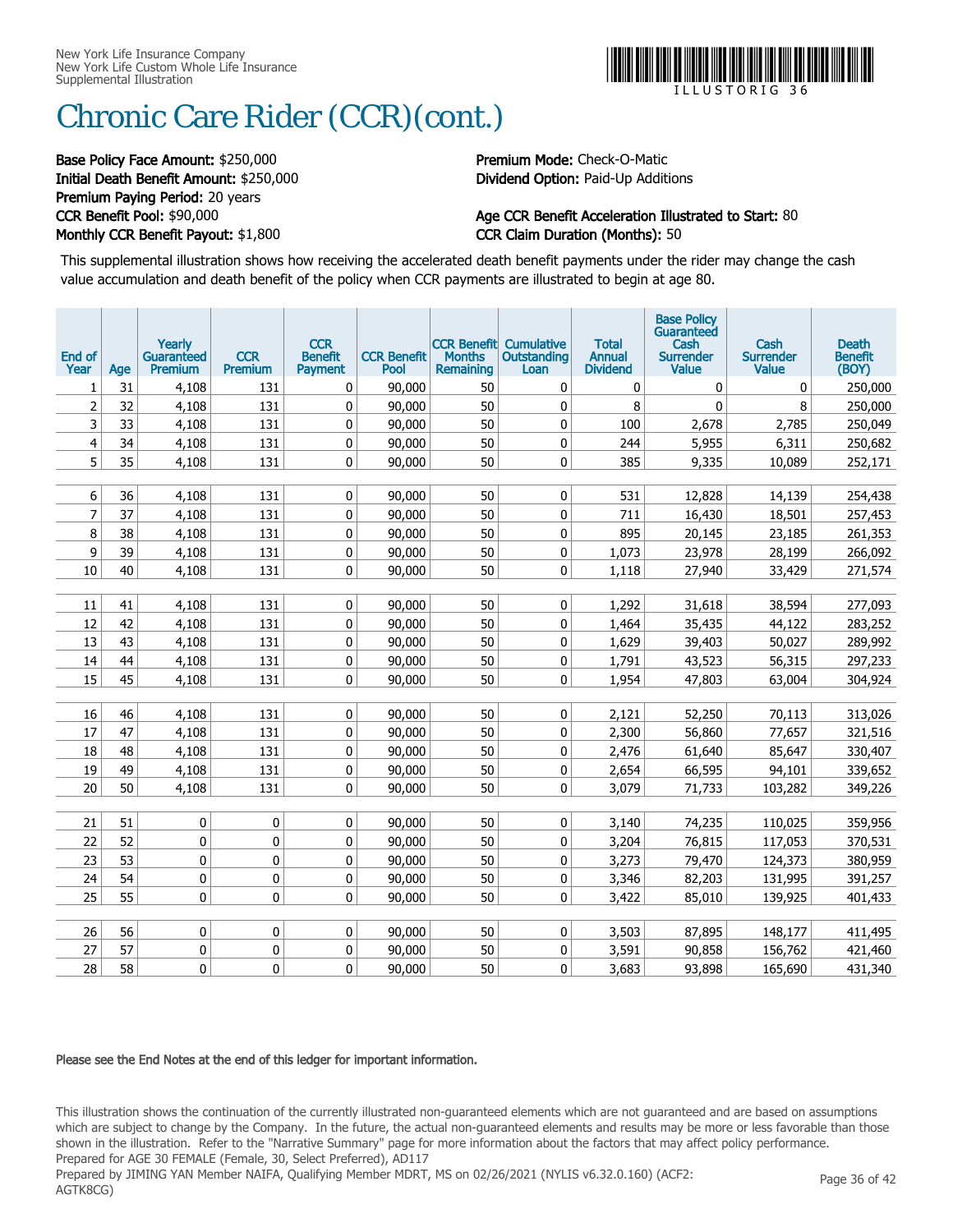

# Chronic Care Rider (CCR)(cont.)

| End of<br>Year | Age | Yearly<br>Guaranteed<br><b>Premium</b> | <b>CCR</b><br><b>Premium</b> | <b>CCR</b><br><b>Benefit</b><br><b>Payment</b> | <b>CCR Benefit</b><br>Pool | <b>Months</b><br>Remaining | <b>CCR Benefit Cumulative</b><br>Outstanding<br>Loan | <b>Total</b><br><b>Annual</b><br><b>Dividend</b> | <b>Base Policy</b><br>Guaranteed<br>Cash<br><b>Surrender</b><br><b>Value</b> | Cash<br><b>Surrender</b><br><b>Value</b> | <b>Death</b><br><b>Benefit</b><br>(BOY) |
|----------------|-----|----------------------------------------|------------------------------|------------------------------------------------|----------------------------|----------------------------|------------------------------------------------------|--------------------------------------------------|------------------------------------------------------------------------------|------------------------------------------|-----------------------------------------|
| 29             | 59  | 0                                      | 0                            | 0                                              | 90,000                     | 50                         | 0                                                    | 3,782                                            | 97,015                                                                       | 174,973                                  | 441,147                                 |
| 30             | 60  | 0                                      | $\mathbf 0$                  | $\mathbf 0$                                    | 90,000                     | 50                         | 0                                                    | 3,886                                            | 100,205                                                                      | 184,613                                  | 450,892                                 |
|                |     |                                        |                              |                                                |                            |                            |                                                      |                                                  |                                                                              |                                          |                                         |
| 31             | 61  | 0                                      | 0                            | 0                                              | 90,000                     | 50                         | 0                                                    | 4,002                                            | 103,468                                                                      | 194,625                                  | 460,588                                 |
| 32             | 62  | 0                                      | 0                            | 0                                              | 90,000                     | 50                         | 0                                                    | 4,124                                            | 106,798                                                                      | 205,013                                  | 470,257                                 |
| 33             | 63  | 0                                      | 0                            | 0                                              | 90,000                     | 50                         | 0                                                    | 4,254                                            | 110,193                                                                      | 215,785                                  | 479,911                                 |
| 34             | 64  | 0                                      | 0                            | 0                                              | 90,000                     | 50                         | 0                                                    | 4,440                                            | 113,650                                                                      | 226,995                                  | 489,563                                 |
| 35             | 65  | 0                                      | 0                            | 0                                              | 90,000                     | 50                         | 0                                                    | 4,449                                            | 117,168                                                                      | 222,912                                  | 466,134                                 |
|                |     |                                        |                              |                                                |                            |                            |                                                      |                                                  |                                                                              |                                          |                                         |
| 36             | 66  | 0                                      | 0                            | 0                                              | 90,000                     | 50                         | 0                                                    | 4,457                                            | 120,738                                                                      | 218,610                                  | 443,427                                 |
| 37             | 67  | 0                                      | 0                            | 0                                              | 90,000                     | 50                         | 0                                                    | 4,462                                            | 124,360                                                                      | 214,088                                  | 421,409                                 |
| 38             | 68  | 0                                      | 0                            | 0                                              | 90,000                     | 50                         | 0                                                    | 4,462                                            | 128,033                                                                      | 209,336                                  | 400,042                                 |
| 39             | 69  | 0                                      | 0                            | 0                                              | 90,000                     | 50                         | 0                                                    | 4,452                                            | 131,748                                                                      | 204,333                                  | 379,288                                 |
| 40             | 70  | 0                                      | 0                            | 0                                              | 90,000                     | 50                         | 8,379                                                | 4,585                                            | 135,505                                                                      | 199,045                                  | 366,621                                 |
|                |     |                                        |                              |                                                |                            |                            |                                                      |                                                  |                                                                              |                                          |                                         |
| 41             | 71  | 0                                      | $\mathbf 0$                  | $\mathbf 0$                                    | 90,000                     | 50                         | 23,889                                               | 4,839                                            | 139,300                                                                      | 193,419                                  | 359,570                                 |
| 42             | 72  | 0                                      | 0                            | 0                                              | 90,000                     | 50                         | 40,174                                               | 5,097                                            | 143,135                                                                      | 187,432                                  | 351,969                                 |
| 43             | 73  | 0                                      | 0                            | 0                                              | 90,000                     | 50                         | 57,274                                               | 5,364                                            | 147,008                                                                      | 181,053                                  | 343,772                                 |
| 44             | 74  | 0                                      | 0                            | 0                                              | 90,000                     | 50                         | 75,228                                               | 5,640                                            | 150,915                                                                      | 174,252                                  | 334,940                                 |
| 45             | 75  | 0                                      | $\mathbf 0$                  | 0                                              | 90,000                     | 50                         | 94,081                                               | 5,916                                            | 154,850                                                                      | 166,977                                  | 325,430                                 |
| 46             | 76  | 0                                      | 0                            | 0                                              | 90,000                     | 50                         | 113,876                                              | 6,223                                            | 158,808                                                                      | 159,208                                  | 315,187                                 |
| 47             | 77  | 0                                      | 0                            | 0                                              | 90,000                     | 50                         | 134,660                                              | 6,489                                            | 162,783                                                                      | 150,850                                  | 304,200                                 |
| 48             | 78  | 0                                      | 0                            | 0                                              | 90,000                     | 50                         | 156,484                                              | 6,766                                            | 166,760                                                                      | 141,842                                  | 292,342                                 |
| 49             | 79  | 0                                      | 0                            | 0                                              | 90,000                     | 50                         | 179,399                                              | 7,045                                            | 170,738                                                                      | 132,129                                  | 279,570                                 |
| 50             | 80  | 0                                      | 0                            | 0                                              | 90,000                     | 50                         | 203,460                                              | 7,331                                            | 174,703                                                                      | 121,639                                  | 265,825                                 |
|                |     |                                        |                              |                                                |                            |                            |                                                      |                                                  |                                                                              |                                          |                                         |
| 51             | 81  | 0                                      | 0                            | 0                                              | 90,000                     | 50                         | 207,124                                              | 7,205                                            | 163,212                                                                      | 116,633                                  | 251,052                                 |
| 52             | 82  | 0                                      | 0                            | 0                                              | 68,400                     | 38                         | 211,471                                              | 7,095                                            | 150,999                                                                      | 110,687                                  | 235,187                                 |
| 53             | 83  | 0                                      | 0                            | 0                                              | 46,800                     | 26                         | 216,034                                              | 6,961                                            | 138,065                                                                      | 103,745                                  | 218,740                                 |
| 54             | 84  | 0                                      | 0                            | 0                                              | 25,200                     | 14                         | 220,826                                              | 6,796                                            | 124,421                                                                      | 95,757                                   | 201,685                                 |
| 55             | 85  | 0                                      | $\mathbf 0$                  | 0                                              | 3,600                      | $\overline{2}$             | 228,767                                              | 7,005                                            | 124,026                                                                      | 98,442                                   | 199,080                                 |
|                |     |                                        |                              |                                                |                            |                            |                                                      |                                                  |                                                                              |                                          |                                         |
| 56             | 86  | 0                                      | 0                            | 0                                              | 0                          | 0                          | 240,213                                              | 7,306                                            | 126,294                                                                      | 99,932                                   | 196,671                                 |
| 57             | 87  | 0                                      | $\pmb{0}$                    | $\pmb{0}$                                      | $\pmb{0}$                  | $\bf{0}$                   | 252,224                                              | 7,621                                            | 128,477                                                                      | 101,027                                  | 193,915                                 |
| 58             | 88  | 0                                      | 0                            | $\mathbf 0$                                    | 0                          | 0                          | 264,835                                              | 7,911                                            | 130,576                                                                      | 101,674                                  | 190,795                                 |
| 59             | 89  | $\pmb{0}$                              | $\pmb{0}$                    | $\pmb{0}$                                      | 0                          | $\pmb{0}$                  | 278,077                                              | 8,185                                            | 132,592                                                                      | 101,817                                  | 187,246                                 |
| 60             | 90& | 0                                      | $\pmb{0}$                    | $\pmb{0}$                                      | 0                          | $\mathbf 0$                | 291,981                                              | 8,468                                            | 134,528                                                                      | 101,436                                  | 183,220                                 |
|                |     |                                        |                              |                                                |                            |                            |                                                      |                                                  |                                                                              |                                          |                                         |
| 61             | 91  | 0                                      | 0                            | $\pmb{0}$                                      | 0                          | $\pmb{0}$                  | 306,580                                              | 8,755                                            | 136,394                                                                      | 100,520                                  | 178,691                                 |
| 62             | 92  | 0                                      | 0                            | $\pmb{0}$                                      | 0                          | $\pmb{0}$                  | 321,909                                              | 9,038                                            | 138,214                                                                      | 99,102                                   | 173,632                                 |
| 63             | 93  | 0                                      | $\pmb{0}$                    | $\pmb{0}$                                      | 0                          | 0 <sup>1</sup>             | 338,004                                              | 9,350                                            | 140,014                                                                      | 97,245                                   | 168,000                                 |

#### Please see the End Notes at the end of this ledger for important information.

This illustration shows the continuation of the currently illustrated non-guaranteed elements which are not guaranteed and are based on assumptions which are subject to change by the Company. In the future, the actual non-guaranteed elements and results may be more or less favorable than those shown in the illustration. Refer to the "Narrative Summary" page for more information about the factors that may affect policy performance. Prepared for AGE 30 FEMALE (Female, 30, Select Preferred), AD117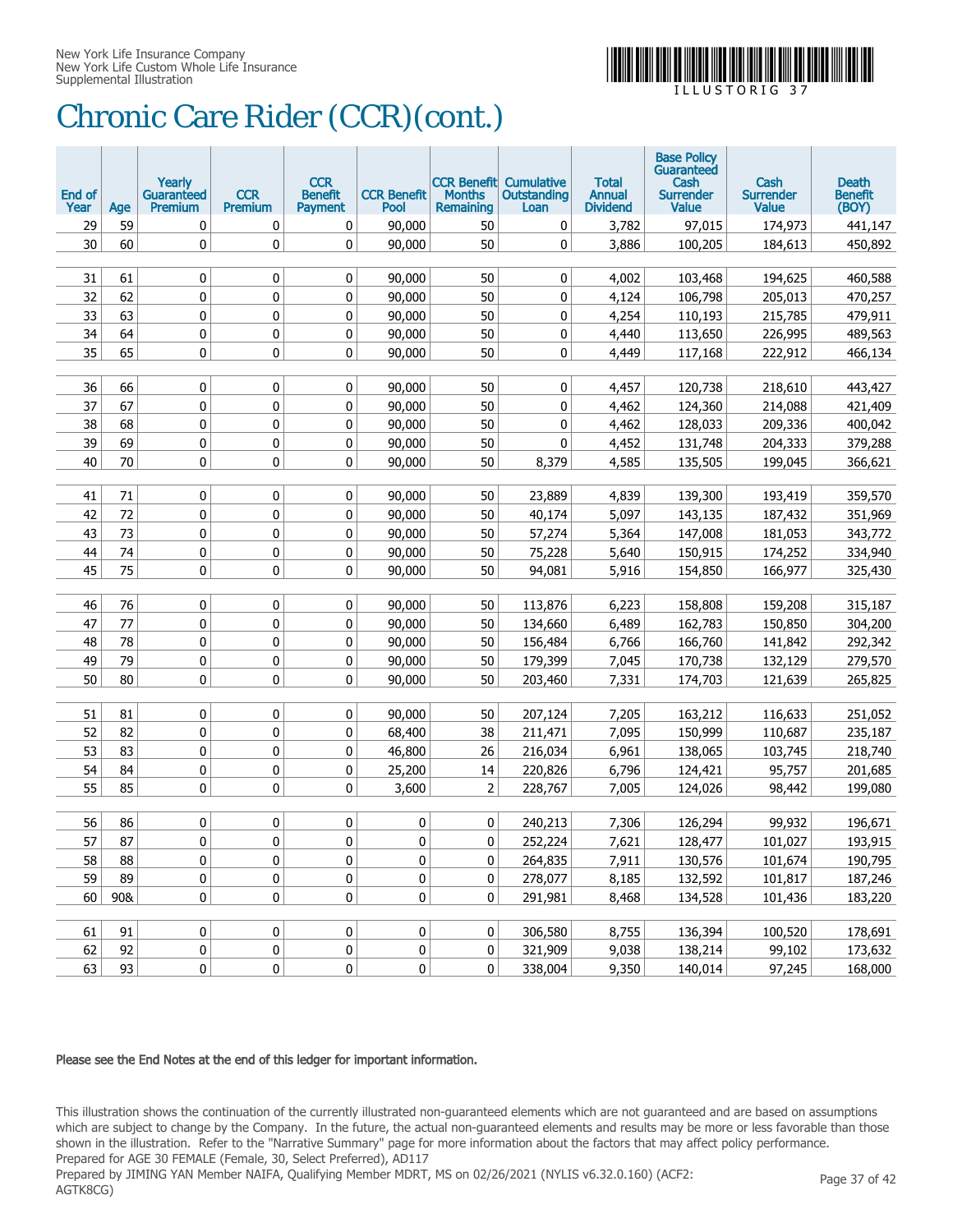

# Chronic Care Rider (CCR)(cont.)

| End of<br>Year | Age | Yearly<br><b>Guaranteed</b><br><b>Premium</b> | <b>CCR</b><br><b>Premium</b> | <b>CCR</b><br><b>Benefit</b><br><b>Payment</b> | <b>CCR Benefit</b><br>Pool | <b>CCR Benefit</b><br><b>Months</b><br>Remaining | Cumulative<br><b>Outstanding</b><br>Loan | <b>Total</b><br><b>Annual</b><br><b>Dividend</b> | <b>Base Policy</b><br>Guaranteed<br>Cash<br><b>Surrender</b><br>Value | Cash<br><b>Surrender</b><br><b>Value</b> | <b>Death</b><br><b>Benefit</b><br>(BOY) |
|----------------|-----|-----------------------------------------------|------------------------------|------------------------------------------------|----------------------------|--------------------------------------------------|------------------------------------------|--------------------------------------------------|-----------------------------------------------------------------------|------------------------------------------|-----------------------------------------|
| 64             | 94  | 0                                             | 0                            | 0                                              | 0                          | 0                                                | 354,904                                  | 9,669                                            | 141,830                                                               | 95,034                                   | 161,785                                 |
| 65             | 95  | 0                                             | 0                            | $\mathbf 0$                                    | 0                          | $\mathbf{0}$                                     | 372,649                                  | 9,958                                            | 143,749                                                               | 92,686                                   | 154,948                                 |
|                |     |                                               |                              |                                                |                            |                                                  |                                          |                                                  |                                                                       |                                          |                                         |
| 66             | 96  | 0                                             | 0                            | $\mathbf 0$                                    | $\mathbf 0$                | 0                                                | 391,282                                  | 10,299                                           | 145,854                                                               | 90,510                                   | 147,399                                 |
| 67             | 97  | 0                                             | 0                            | 0                                              | $\mathbf 0$                | 0                                                | 410,846                                  | 10,757                                           | 148,229                                                               | 88,886                                   | 139,133                                 |
| 68             | 98  | 0                                             | 0                            | 0                                              | $\mathbf 0$                | 0                                                | 431,388                                  | 11,270                                           | 151,080                                                               | 88,593                                   | 130,202                                 |
| 69             | 99  | 0                                             | 0                            | $\pmb{0}$                                      | $\pmb{0}$                  | 0                                                | 452,958                                  | 11,432                                           | 154,779                                                               | 90,637                                   | 120,567                                 |
| 70             | 100 | 0                                             | 0                            | 0                                              | 0                          | $\mathbf{0}$                                     | 475,606                                  | 12,066                                           | 160,000                                                               | 98,022                                   | 109,737                                 |
|                |     |                                               |                              |                                                |                            |                                                  |                                          |                                                  |                                                                       |                                          |                                         |
| 71             | 101 | 0                                             | 0                            | 0                                              | 0                          | 0                                                | 499,386                                  | 29,258                                           | 160,000                                                               | 107,304                                  | 98,022                                  |
| 72             | 102 | 0                                             | 0                            | $\mathbf 0$                                    | 0                          | 0                                                | 519,361                                  | 30,671                                           | 160,000                                                               | 117,201                                  | 107,305                                 |
| 73             | 103 | 0                                             | 0                            | 0                                              | 0                          | 0                                                | 540,136                                  | 32,145                                           | 160,000                                                               | 127,740                                  | 117,201                                 |
| 74             | 104 | 0                                             | 0                            | 0                                              | 0                          | 0                                                | 561,741                                  | 33,679                                           | 160,000                                                               | 138,950                                  | 127,741                                 |
| 75             | 105 | 0                                             | 0                            | $\mathbf 0$                                    | 0                          | 0                                                | 584,211                                  | 35,209                                           | 160,000                                                               | 150,791                                  | 138,950                                 |
|                |     |                                               |                              |                                                |                            |                                                  |                                          |                                                  |                                                                       |                                          |                                         |
| 76             | 106 | 0                                             | 0                            | 0                                              | $\pmb{0}$                  | 0                                                | 607,579                                  | 36,758                                           | 160,000                                                               | 163,246                                  | 150,791                                 |
| 77             | 107 | 0                                             | 0                            | 0                                              | 0                          | 0                                                | 631,882                                  | 38,368                                           | 160,000                                                               | 176,338                                  | 163,246                                 |
| 78             | 108 | 0                                             | 0                            | 0                                              | 0                          | 0                                                | 657,158                                  | 40,040                                           | 160,000                                                               | 190,092                                  | 176,338                                 |
| 79             | 109 | 0                                             | 0                            | 0                                              | 0                          | 0                                                | 683,444                                  | 41,760                                           | 160,000                                                               | 204,514                                  | 190,092                                 |
| 80             | 110 | $\Omega$                                      | $\mathbf{0}$                 | $\mathbf{0}$                                   | $\mathbf{0}$               | $\mathbf{0}$                                     | 710.782                                  | 43,493                                           | 160,000                                                               | 219,576                                  | 204,514                                 |
|                |     |                                               |                              |                                                |                            |                                                  |                                          |                                                  |                                                                       |                                          |                                         |
| 81             | 111 | 0                                             | 0                            | 0                                              | 0                          | 0                                                | 739,213                                  | 45,299                                           | 160,000                                                               | 235,306                                  | 219,576                                 |
| 82             | 112 | 0                                             | 0                            | 0                                              | 0                          | $\mathbf 0$                                      | 768,781                                  | 47,179                                           | 160,000                                                               | 251,734                                  | 235,307                                 |
| 83             | 113 | 0                                             | 0                            | 0                                              | $\mathbf 0$                | 0                                                | 799,533                                  | 49,137                                           | 160,000                                                               | 268,890                                  | 251,734                                 |
| 84             | 114 | 0                                             | 0                            | 0                                              | $\mathbf 0$                | 0                                                | 831,514                                  | 51,176                                           | 160,000                                                               | 286,806                                  | 268,890                                 |
| 85             | 115 | 0                                             | 0                            | 0                                              | 0                          | 0                                                | 864,775                                  | 53,300                                           | 160,000                                                               | 305,514                                  | 286,805                                 |
|                |     |                                               |                              |                                                |                            |                                                  |                                          |                                                  |                                                                       |                                          |                                         |
| 86             | 116 | 0                                             | 0                            | $\pmb{0}$                                      | $\pmb{0}$                  | 0                                                | 899,366                                  | 55,510                                           | 160,000                                                               | 325,050                                  | 305,514                                 |
| 87             | 117 | 0                                             | 0                            | 0                                              | 0                          | $\mathbf 0$                                      | 935,340                                  | 57,814                                           | 160,000                                                               | 345,450                                  | 325,050                                 |
| 88             | 118 | 0                                             | $\mathbf 0$                  | $\mathbf 0$                                    | 0                          | $\mathbf 0$                                      | 972,754                                  | 60,213                                           | 160,000                                                               | 366,753                                  | 345,450                                 |
| 89             | 119 | 0                                             | 0                            | 0                                              | 0                          | $\mathbf{0}$                                     | 1,011,664                                | 62,710                                           | 160,000                                                               | 388,997                                  | 366,753                                 |
| 90             | 120 | 0                                             | 0                            | 0                                              | 0                          | $\mathbf{0}$                                     | 1,052,131                                | 65,312                                           | 160,000                                                               | 412,224                                  | 388,996                                 |
|                |     |                                               |                              |                                                |                            |                                                  |                                          |                                                  |                                                                       |                                          |                                         |
| 91             | 121 | 0                                             | 0                            | 0                                              | 0                          | $\mathbf{0}$                                     | 1,094,216                                | 68,021                                           | 160,000                                                               | 436,475                                  | 412,223                                 |

End Notes

Please refer to the "Owner Actions Reflected In This Illustration" page for an explanation of the Modified Endowment Contract status of the policy being illustrated.

& Represents the insured's life expectancy added to the insured's age. See Additional Information section on the Narrative Summary page for more information.

Unless noted above, values shown are based on our current illustrative dividend scale and our current OPP expense charge of 12.00%. Please refer to the Narrative Summary for Column Heading Definitions.

This illustration shows the continuation of the currently illustrated non-guaranteed elements which are not guaranteed and are based on assumptions which are subject to change by the Company. In the future, the actual non-guaranteed elements and results may be more or less favorable than those shown in the illustration. Refer to the "Narrative Summary" page for more information about the factors that may affect policy performance. Prepared for AGE 30 FEMALE (Female, 30, Select Preferred), AD117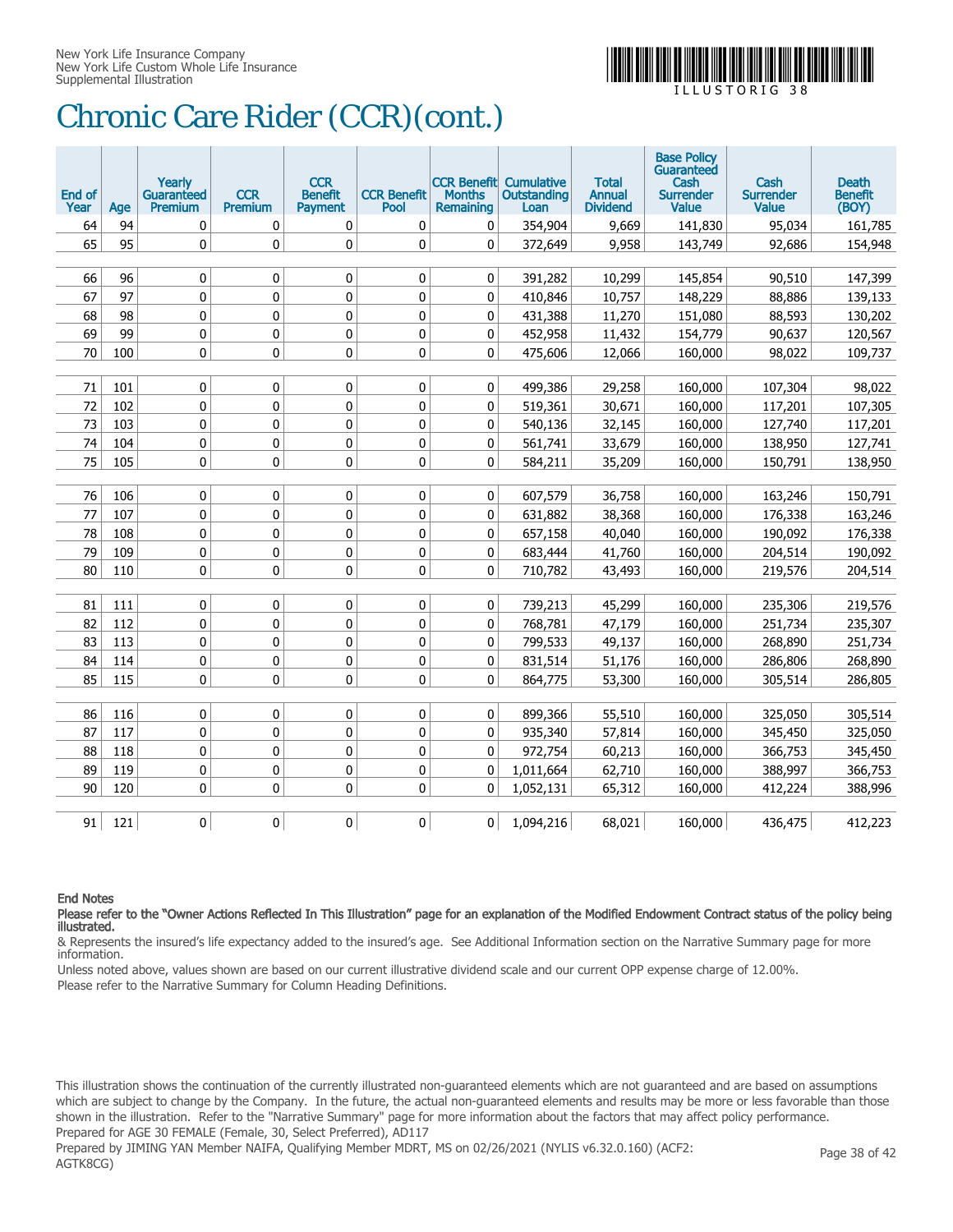### Internal Rate of Return Summary (Including Year by Year Internal Rates of Return)

Base Policy Face Amount: \$250,000 **Premium Mode: Check-O-Matic** Initial Death Benefit Amount: \$250,000 Dividend Option: Paid-Up Additions Premium Paying Period: 20 years

compounded annually.

Life insurance policies provide immediate death benefit protection and long term tax deferred cash value accumulation. The **Cumulative Internal Rate of Return** (IRR) is an important way to measure your Custom Whole Life policy's performance. It is equivalent to the interest rate at which the illustrated Annual Policy Cash Flow would have to be invested outside the policy (ignoring taxes) to arrive at the cash value or death benefit of the policy when non-guaranteed dividends are factored in. The Cumulative IRR is

The Year by Year Internal Rate of Return is the individual return earned within each individual policy year. Each annual return is equivalent to the interest rate at which the cash value at the beginning of the policy year, plus the Policy Cash Flow for that policy year, would have to be invested outside the policy (ignoring taxes) to arrive at the cash value at the end of that policy year.

For both the Cumulative and Year by Year IRR measures, all payments are assumed to be paid at the beginning of each policy year.

|                |     |                                          | <b>Internal Rates of Return</b>       |                                                                 |                               |                                                            |                                                            |                                                                     |
|----------------|-----|------------------------------------------|---------------------------------------|-----------------------------------------------------------------|-------------------------------|------------------------------------------------------------|------------------------------------------------------------|---------------------------------------------------------------------|
| End of<br>Year | Age | <b>Annual Policy</b><br><b>Cash Flow</b> | <b>Cash Surrender</b><br><b>Value</b> | <b>Annual Cash</b><br><b>Surrender Value</b><br><b>Increase</b> | <b>Death Benefit</b><br>(BOY) | <b>Cumulative IRR</b><br>on Cash<br><b>Surrender Value</b> | <b>Cumulative</b><br><b>IRR on Death</b><br><b>Benefit</b> | <b>Year by Year</b><br><b>IRR on Cash</b><br><b>Surrender Value</b> |
| 1              | 31  | 4,108                                    | 0                                     | 0                                                               | 250,000                       | $-100.00\%$                                                | 5,985.21%                                                  | $-100.00\%$                                                         |
| $\overline{2}$ | 32  | 4,108                                    | 8                                     | 8                                                               | 250,000                       | $-99.82%$                                                  | 631.68%                                                    | -99.82%                                                             |
| 3              | 33  | 4,108                                    | 2,785                                 | 2,778                                                           | 250,049                       | $-57.68%$                                                  | 254.94%                                                    | $-32.33%$                                                           |
| 4              | 34  | 4,108                                    | 6,311                                 | 3,525                                                           | 250,682                       | $-34.78%$                                                  | 147.19%                                                    | $-8.46%$                                                            |
| 5              | 35  | 4,108                                    | 10,089                                | 3,778                                                           | 252,171                       | $-22.82%$                                                  | 99.52%                                                     | $-3.17%$                                                            |
|                |     |                                          |                                       |                                                                 |                               |                                                            |                                                            |                                                                     |
| 6              | 36  | 4,108                                    | 14,139                                | 4,051                                                           | 254,438                       | $-15.71%$                                                  | 73.44%                                                     | $-0.41%$                                                            |
| 7              | 37  | 4,108                                    | 18,501                                | 4,361                                                           | 257,453                       | $-11.05%$                                                  | 57.30%                                                     | 1.39%                                                               |
| 8              | 38  | 4,108                                    | 23,185                                | 4,685                                                           | 261,353                       | $-7.82%$                                                   | 46.47%                                                     | 2.55%                                                               |
| 9              | 39  | 4,108                                    | 28,199                                | 5,013                                                           | 266,092                       | $-5.47%$                                                   | 38.78%                                                     | 3.32%                                                               |
| 10             | 40  | 4,108                                    | 33,429                                | 5,230                                                           | 271,574                       | $-3.79%$                                                   | 33.09%                                                     | 3.47%                                                               |
|                |     |                                          |                                       |                                                                 |                               |                                                            |                                                            |                                                                     |
| 11             | 41  | 4,108                                    | 38,594                                | 5,164                                                           | 277,093                       | $-2.65%$                                                   | 28.69%                                                     | 2.81%                                                               |
| 12             | 42  | 4,108                                    | 44,122                                | 5,528                                                           | 283,252                       | $-1.72%$                                                   | 25.24%                                                     | 3.33%                                                               |
| 13             | 43  | 4,108                                    | 50,027                                | 5,905                                                           | 289,992                       | $-0.94%$                                                   | 22.48%                                                     | 3.72%                                                               |
| 14             | 44  | 4,108                                    | 56,315                                | 6,289                                                           | 297,233                       | $-0.28%$                                                   | 20.22%                                                     | 4.03%                                                               |
| 15             | 45  | 4,108                                    | 63,004                                | 6,689                                                           | 304,924                       | 0.28%                                                      | 18.34%                                                     | 4.27%                                                               |
|                |     |                                          |                                       |                                                                 |                               |                                                            |                                                            |                                                                     |
| 16             | 46  | 4,108                                    | 70,113                                | 7,109                                                           | 313,026                       | 0.75%                                                      | 16.76%                                                     | 4.47%                                                               |
| 17             | 47  | 4,108                                    | 77,657                                | 7,543                                                           | 321,516                       | 1.17%                                                      | 15.43%                                                     | 4.63%                                                               |
| 18             | 48  | 4,108                                    | 85,647                                | 7,991                                                           | 330,407                       | 1.52%                                                      | 14.28%                                                     | 4.75%                                                               |
| 19             | 49  | 4,108                                    | 94,101                                | 8,454                                                           | 339,652                       | 1.84%                                                      | 13.28%                                                     | 4.84%                                                               |
| 20             | 50  | 4,108                                    | 103,282                               | 9,181                                                           | 349,226                       | 2.13%                                                      | 12.42%                                                     | 5.17%                                                               |
|                |     |                                          |                                       |                                                                 |                               |                                                            |                                                            |                                                                     |
| 21             | 51  | 0                                        | 110,025                               | 6,743                                                           | 359,956                       | 2.48%                                                      | 11.77%                                                     | 6.53%                                                               |
| 22             | 52  | 0                                        | 117,053                               | 7,028                                                           | 370,531                       | 2.77%                                                      | 11.19%                                                     | 6.39%                                                               |

Reflects non-guaranteed values and benefits which are based on assumptions that are subject to change by the insurer; therefore, actual results may be more or less favorable.

This is a supplemental illustration which is not valid without the attached basic illustration. Refer to the basic illustration for guaranteed values and benefits and other important information.

#### Please see the End Notes at the end of this ledger for important information.

This illustration shows the continuation of the currently illustrated non-guaranteed elements which are not guaranteed and are based on assumptions which are subject to change by the Company. In the future, the actual non-guaranteed elements and results may be more or less favorable than those shown in the illustration. Refer to the "Narrative Summary" page for more information about the factors that may affect policy performance. Prepared for AGE 30 FEMALE (Female, 30, Select Preferred), AD117

Prepared by JIMING YAN Member NAIFA, Qualifying Member MDRT, MS on 02/26/2021 (NYLIS v6.32.0.160) (ACF2: AGTK8CG)



I L L U S T O R I G 3 9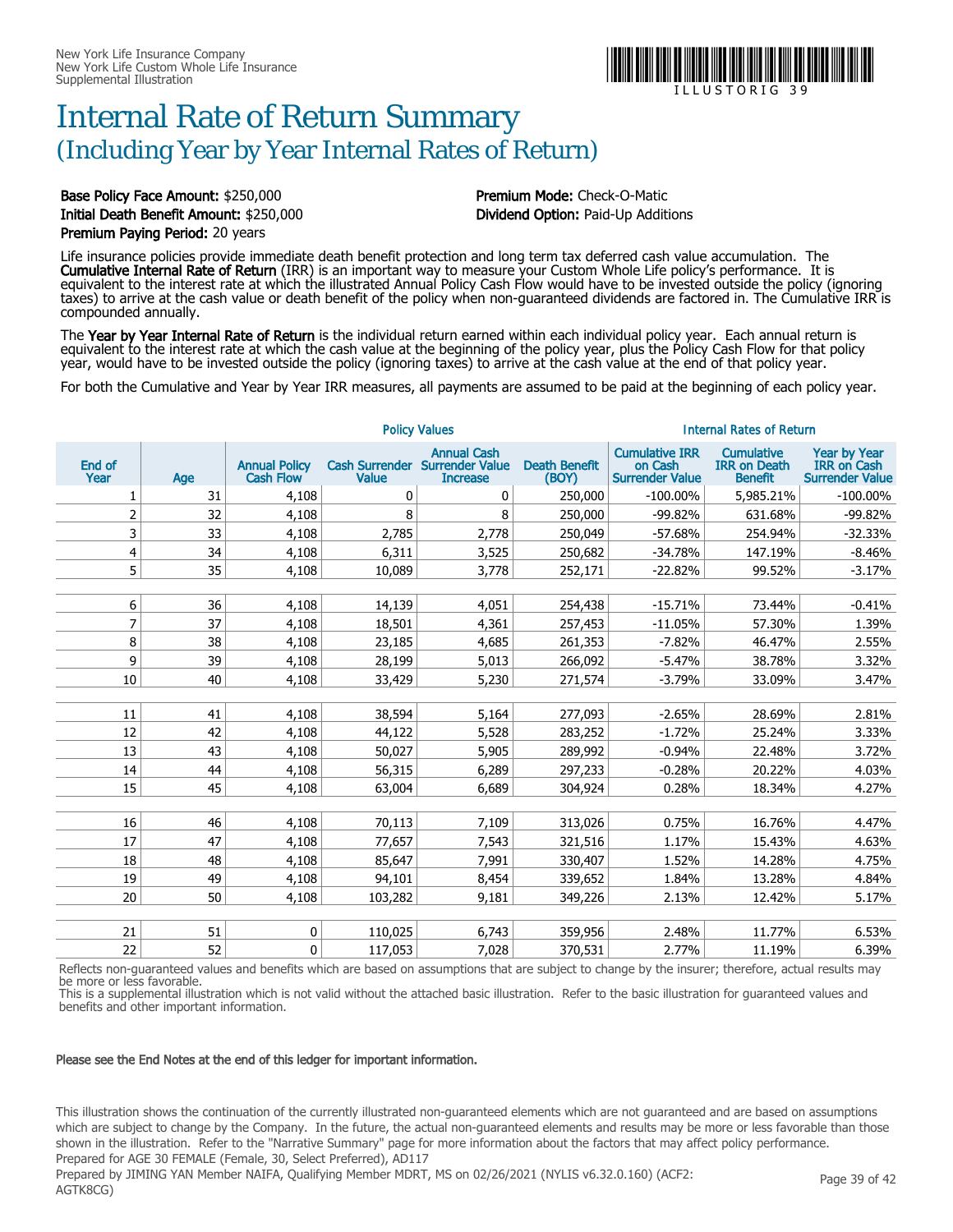

### Internal Rate of Return Summary (cont.) (Including Year by Year Internal Rates of Return)

|                |     | <b>Policy Values</b>                     |              |                                                                         |                               | <b>Internal Rates of Return</b>                            |                                                            |                                                                     |  |
|----------------|-----|------------------------------------------|--------------|-------------------------------------------------------------------------|-------------------------------|------------------------------------------------------------|------------------------------------------------------------|---------------------------------------------------------------------|--|
| End of<br>Year | Age | <b>Annual Policy</b><br><b>Cash Flow</b> | <b>Value</b> | <b>Annual Cash</b><br>Cash Surrender Surrender Value<br><b>Increase</b> | <b>Death Benefit</b><br>(BOY) | <b>Cumulative IRR</b><br>on Cash<br><b>Surrender Value</b> | <b>Cumulative</b><br><b>IRR on Death</b><br><b>Benefit</b> | <b>Year by Year</b><br><b>IRR</b> on Cash<br><b>Surrender Value</b> |  |
| 23             | 53  | 0                                        | 124,373      | 7,319                                                                   | 380,959                       | 3.01%                                                      | 10.67%                                                     | 6.25%                                                               |  |
| 24             | 54  | 0                                        | 131,995      | 7,622                                                                   | 391,257                       | 3.21%                                                      | 10.20%                                                     | 6.13%                                                               |  |
| 25             | 55  | $\mathbf{0}$                             | 139,925      | 7.930                                                                   | 401,433                       | 3.37%                                                      | 9.78%                                                      | 6.01%                                                               |  |
|                |     |                                          |              |                                                                         |                               |                                                            |                                                            |                                                                     |  |
| 26             | 56  | 0                                        | 148,177      | 8,252                                                                   | 411,495                       | 3.51%                                                      | 9.39%                                                      | 5.90%                                                               |  |
| 27             | 57  | 0                                        | 156,762      | 8,585                                                                   | 421,460                       | 3.64%                                                      | 9.03%                                                      | 5.79%                                                               |  |
| 28             | 58  | 0                                        | 165,690      | 8,928                                                                   | 431,340                       | 3.74%                                                      | 8.71%                                                      | 5.70%                                                               |  |
| 29             | 59  | 0                                        | 174,973      | 9,283                                                                   | 441,147                       | 3.83%                                                      | 8.41%                                                      | 5.60%                                                               |  |
| 30             | 60  | 0                                        | 184,613      | 9.640                                                                   | 450.892                       | 3.90%                                                      | 8.13%                                                      | 5.51%                                                               |  |
|                |     |                                          |              |                                                                         |                               |                                                            |                                                            |                                                                     |  |
| 31             | 61  | 0                                        | 194,625      | 10,012                                                                  | 460,588                       | 3.97%                                                      | 7.88%                                                      | 5.42%                                                               |  |
| 32             | 62  | 0                                        | 205,013      | 10,388                                                                  | 470,257                       | 4.03%                                                      | 7.64%                                                      | 5.34%                                                               |  |
| 33             | 63  | 0                                        | 215,785      | 10,771                                                                  | 479,911                       | 4.08%                                                      | 7.42%                                                      | 5.25%                                                               |  |
| 34             | 64  | $\pmb{0}$                                | 226,995      | 11,211                                                                  | 489,563                       | 4.12%                                                      | 7.21%                                                      | 5.20%                                                               |  |
| 35             | 65  | $-15,091$                                | 222,912      | $-4,084$                                                                | 466,134                       | 4.16%                                                      | 6.88%                                                      | 5.19%                                                               |  |
|                |     |                                          |              |                                                                         |                               |                                                            |                                                            |                                                                     |  |
| 36             | 66  | $-15,091$                                | 218,610      | $-4,301$                                                                | 443,427                       | 4.19%                                                      | 6.59%                                                      | 5.19%                                                               |  |
| 37             | 67  | $-15,091$                                | 214,088      | $-4,522$                                                                | 421,409                       | 4.22%                                                      | 6.33%                                                      | 5.19%                                                               |  |
| 38             | 68  | $-15,091$                                | 209,336      | $-4,752$                                                                | 400,042                       | 4.24%                                                      | 6.10%                                                      | 5.20%                                                               |  |
| 39             | 69  | $-15,091$                                | 204,333      | $-5,003$                                                                | 379,288                       | 4.27%                                                      | 5.89%                                                      | 5.19%                                                               |  |
| 40             | 70  | $-15,091$                                | 199,045      | $-5,288$                                                                | 366,621                       | 4.29%                                                      | 5.76%                                                      | 5.18%                                                               |  |
|                |     |                                          |              |                                                                         |                               |                                                            |                                                            |                                                                     |  |
| 41             | 71  | $-15,091$                                | 193,419      | $-5,626$                                                                | 359,570                       | 4.30%                                                      | 5.68%                                                      | 5.15%                                                               |  |
| 42             | 72  | $-15,091$                                | 187,432      | $-5,987$                                                                | 351,969                       | 4.32%                                                      | 5.60%                                                      | 5.11%                                                               |  |
| 43             | 73  | $-15,091$                                | 181,053      | $-6,378$                                                                | 343,772                       | 4.33%                                                      | 5.53%                                                      | 5.06%                                                               |  |
| 44             | 74  | $-15,091$                                | 174,252      | $-6,801$                                                                | 334,940                       | 4.34%                                                      | 5.46%                                                      | 4.99%                                                               |  |
| 45             | 75  | $-15.091$                                | 166,977      | $-7,275$                                                                | 325,430                       | 4.34%                                                      | 5.40%                                                      | 4.91%                                                               |  |
|                |     |                                          |              |                                                                         |                               |                                                            |                                                            |                                                                     |  |
| 46             | 76  | $-15.091$                                | 159,208      | $-7,769$                                                                | 315,187                       | 4.35%                                                      | 5.34%                                                      | 4.82%                                                               |  |
| 47             | 77  | $-15,091$                                | 150,850      | $-8,357$                                                                | 304,200                       | 4.35%                                                      | 5.28%                                                      | 4.67%                                                               |  |
| 48             | 78  | $-15,091$                                | 141,842      | $-9,008$                                                                | 292,342                       | 4.36%                                                      | 5.22%                                                      | 4.48%                                                               |  |
| 49             | 79  | $-15,091$                                | 132,129      | $-9,713$                                                                | 279,570                       | 4.35%                                                      | 5.17%                                                      | 4.24%                                                               |  |
| 50             | 80  | $-15.091$                                | 121,639      | $-10.490$                                                               | 265,825                       | 4.35%                                                      | 5.11%                                                      | 3.93%                                                               |  |
|                |     |                                          |              |                                                                         |                               |                                                            |                                                            |                                                                     |  |
| 51             | 81  | $-15,091$                                | 110,301      | $-11,338$                                                               | 251,052                       | 4.35%                                                      | 5.06%                                                      | 3.52%                                                               |  |
| 52             | 82  | $-15,091$                                | 98,044       | $-12,257$                                                               | 235,186                       | 4.34%                                                      | 5.01%                                                      | 2.98%                                                               |  |
| 53             | 83  | $-15,091$                                | 84,783       | $-13,261$                                                               | 218,227                       | 4.33%                                                      | 4.95%                                                      | 2.21%                                                               |  |
| 54             | 84  | $-15,091$                                | 70,438       | $-14,344$                                                               | 200,121                       | 4.32%                                                      | 4.90%                                                      | 1.07%                                                               |  |
| 55             | 85  | $\mathbf{0}$                             | 70,755       | 317                                                                     | 195,893                       | 4.30%                                                      | 4.85%                                                      | 0.45%                                                               |  |

Reflects non-guaranteed values and benefits which are based on assumptions that are subject to change by the insurer; therefore, actual results may be more or less favorable.

This is a supplemental illustration which is not valid without the attached basic illustration. Refer to the basic illustration for guaranteed values and benefits and other important information.

#### Please see the End Notes at the end of this ledger for important information.

This illustration shows the continuation of the currently illustrated non-guaranteed elements which are not guaranteed and are based on assumptions which are subject to change by the Company. In the future, the actual non-guaranteed elements and results may be more or less favorable than those shown in the illustration. Refer to the "Narrative Summary" page for more information about the factors that may affect policy performance. Prepared for AGE 30 FEMALE (Female, 30, Select Preferred), AD117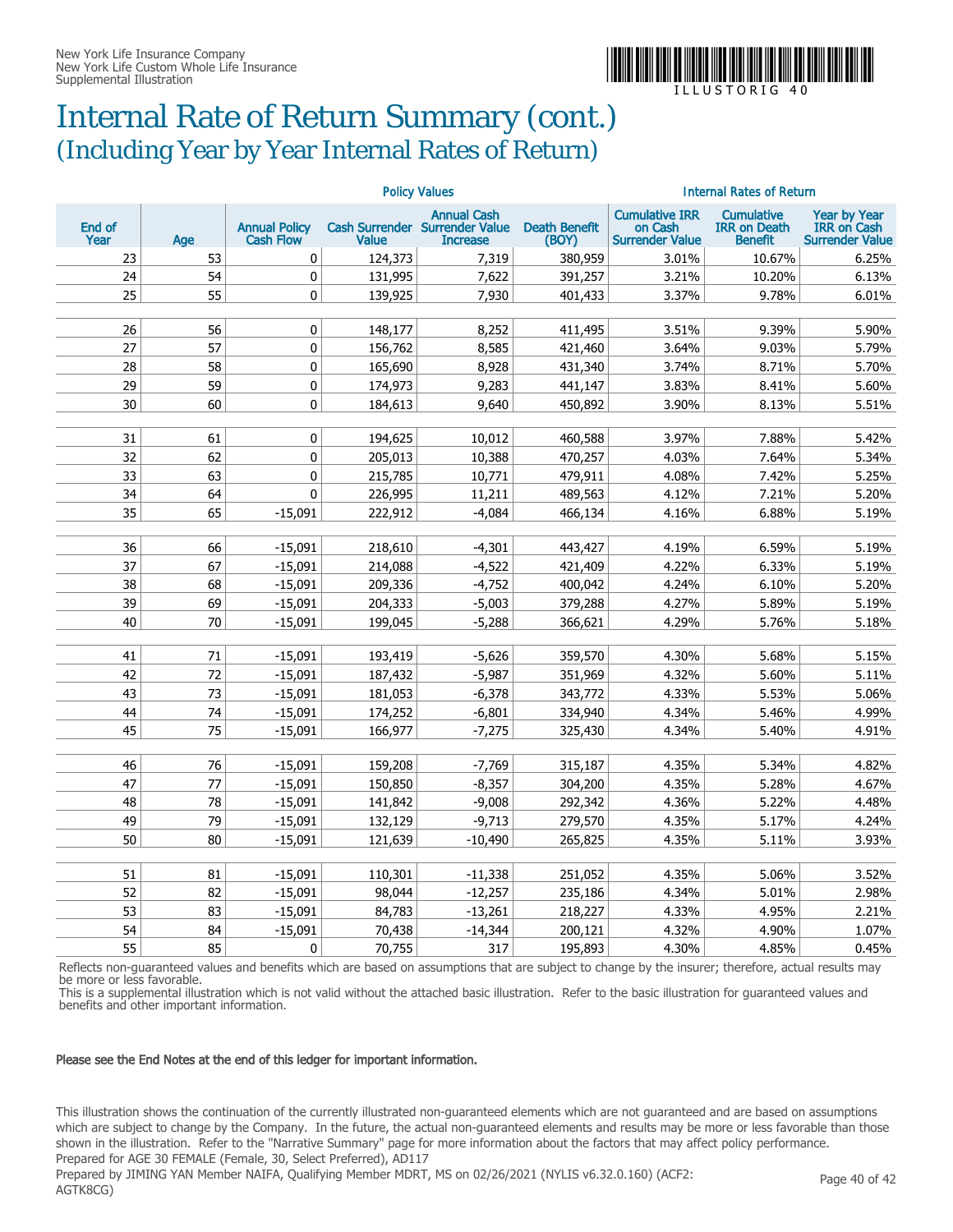

### Internal Rate of Return Summary (cont.) (Including Year by Year Internal Rates of Return)

|                |           | <b>Policy Values</b>                     |                  |                                                                         |                               | <b>Internal Rates of Return</b>                            |                                                            |                                                                     |  |
|----------------|-----------|------------------------------------------|------------------|-------------------------------------------------------------------------|-------------------------------|------------------------------------------------------------|------------------------------------------------------------|---------------------------------------------------------------------|--|
| End of<br>Year | Age       | <b>Annual Policy</b><br><b>Cash Flow</b> | <b>Value</b>     | <b>Annual Cash</b><br>Cash Surrender Surrender Value<br><b>Increase</b> | <b>Death Benefit</b><br>(BOY) | <b>Cumulative IRR</b><br>on Cash<br><b>Surrender Value</b> | <b>Cumulative</b><br><b>IRR on Death</b><br><b>Benefit</b> | <b>Year by Year</b><br><b>IRR</b> on Cash<br><b>Surrender Value</b> |  |
| 56             | 86        | $\mathbf 0$                              | 70,587           | $-168$                                                                  | 191,164                       | 4.29%                                                      | 4.80%                                                      | $-0.24%$                                                            |  |
| 57             | 87        | $\mathbf 0$                              | 69,864           | $-723$                                                                  | 185,925                       | 4.27%                                                      | 4.75%                                                      | $-1.02%$                                                            |  |
| 58             | 88        | 0                                        | 68,520           | $-1,344$                                                                | 180,161                       | 4.25%                                                      | 4.70%                                                      | $-1.92%$                                                            |  |
| 59             | 89        | 0                                        | 66,490           | $-2,031$                                                                | 173,792                       | 4.23%                                                      | 4.65%                                                      | $-2.96%$                                                            |  |
| 60             | 90&       | 0                                        | 63,740           | $-2,750$                                                                | 166,758                       | 4.20%                                                      | 4.60%                                                      | $-4.14%$                                                            |  |
|                |           |                                          |                  |                                                                         |                               |                                                            |                                                            |                                                                     |  |
| 61             | 91        | 0                                        | 60,253           | $-3,486$                                                                | 159,026                       | 4.18%                                                      | 4.55%                                                      | $-5.47%$                                                            |  |
| 62             | 92        | 0                                        | 56,063           | $-4,190$                                                                | 150,554                       | 4.15%                                                      | 4.50%                                                      | $-6.95%$                                                            |  |
| 63             | 93        | $\pmb{0}$                                | 51,248           | $-4,816$                                                                | 141,277                       | 4.12%                                                      | 4.44%                                                      | $-8.59%$                                                            |  |
| 64             | 94        | 0                                        | 45,908           | $-5,340$                                                                | 131,186                       | 4.09%                                                      | 4.39%                                                      | $-10.42%$                                                           |  |
| 65             | 95        | 0                                        | 40,295           | $-5,612$                                                                | 120,227                       | 4.07%                                                      | 4.34%                                                      | $-12.22%$                                                           |  |
|                |           |                                          |                  |                                                                         |                               |                                                            |                                                            |                                                                     |  |
| 66             | 96        | 0                                        | 34,806           | $-5,490$                                                                | 108,267                       | 4.04%                                                      | 4.29%                                                      | $-13.62%$                                                           |  |
| 67             | 97        | 0                                        | 29,942           | $-4,864$                                                                | 95,304                        | 4.02%                                                      | 4.24%                                                      | $-13.97%$                                                           |  |
| 68             | 98        | 0                                        | 26,688           | $-3,254$                                                                | 81,431                        | 4.00%                                                      | 4.18%                                                      | $-10.87%$                                                           |  |
| 69<br>70       | 99<br>100 | 0<br>0                                   | 26,189<br>32,351 | $-499$                                                                  | 66,603<br>50,070              | 3.99%<br>4.01%                                             | 4.13%<br>4.07%                                             | $-1.87%$<br>23.53%                                                  |  |
|                |           |                                          |                  | 6,162                                                                   |                               |                                                            |                                                            |                                                                     |  |
| 71             | 101       | 0                                        | 41,750           | 9,399                                                                   | 32,351                        | 4.04%                                                      | 4.01%                                                      | 29.05%                                                              |  |
| 72             | 102       | 0                                        | 51,894           | 10,144                                                                  | 41,751                        | 4.06%                                                      | 4.03%                                                      | 24.30%                                                              |  |
| 73             | 103       | 0                                        | 62,816           | 10,922                                                                  | 51,894                        | 4.09%                                                      | 4.06%                                                      | 21.05%                                                              |  |
| 74             | 104       | 0                                        | 74,553           | 11,736                                                                  | 62,816                        | 4.11%                                                      | 4.08%                                                      | 18.68%                                                              |  |
| 75             | 105       | $\mathbf{0}$                             | 87,031           | 12,478                                                                  | 74,553                        | 4.13%                                                      | 4.10%                                                      | 16.74%                                                              |  |
|                |           |                                          |                  |                                                                         |                               |                                                            |                                                            |                                                                     |  |
| 76             | 106       | $\mathbf 0$                              | 100,216          | 13,185                                                                  | 87,031                        | 4.15%                                                      | 4.12%                                                      | 15.15%                                                              |  |
| 77             | 107       | 0                                        | 114,131          | 13,915                                                                  | 100,216                       | 4.17%                                                      | 4.14%                                                      | 13.88%                                                              |  |
| 78             | 108       | 0                                        | 128,803          | 14,672                                                                  | 114,130                       | 4.19%                                                      | 4.16%                                                      | 12.86%                                                              |  |
| 79             | 109       | 0                                        | 144,233          | 15,430                                                                  | 128,803                       | 4.21%                                                      | 4.18%                                                      | 11.98%                                                              |  |
| 80             | 110       | 0                                        | 160,362          | 16,129                                                                  | 144,232                       | 4.23%                                                      | 4.20%                                                      | 11.18%                                                              |  |
|                |           |                                          |                  |                                                                         |                               |                                                            |                                                            |                                                                     |  |
| 81             | 111       | 0                                        | 177,222          | 16,861                                                                  | 160,362                       | 4.25%                                                      | 4.22%                                                      | 10.51%                                                              |  |
| 82             | 112       | 0                                        | 194,847          | 17,625                                                                  | 177,222                       | 4.26%                                                      | 4.24%                                                      | 9.95%                                                               |  |
| 83             | 113       | 0                                        | 213,270          | 18,423                                                                  | 194,847                       | 4.28%                                                      | 4.25%                                                      | 9.45%                                                               |  |
| 84             | 114       | $\pmb{0}$                                | 232,526          | 19,257                                                                  | 213,270                       | 4.29%                                                      | 4.27%                                                      | 9.03%                                                               |  |
| 85             | 115       | 0                                        | 252,655          | 20,128                                                                  | 232,527                       | 4.31%                                                      | 4.28%                                                      | 8.66%                                                               |  |
| 86             | 116       | 0                                        | 273,690          | 21,035                                                                  | 252,655                       | 4.32%                                                      | 4.29%                                                      | 8.33%                                                               |  |
| 87             | 117       | $\mathbf{0}$                             | 295,676          | 21,986                                                                  | 273,690                       | 4.33%                                                      | 4.30%                                                      | 8.03%                                                               |  |

Reflects non-guaranteed values and benefits which are based on assumptions that are subject to change by the insurer; therefore, actual results may be more or less favorable.

This is a supplemental illustration which is not valid without the attached basic illustration. Refer to the basic illustration for guaranteed values and benefits and other important information.

#### Please see the End Notes at the end of this ledger for important information.

This illustration shows the continuation of the currently illustrated non-guaranteed elements which are not guaranteed and are based on assumptions which are subject to change by the Company. In the future, the actual non-guaranteed elements and results may be more or less favorable than those shown in the illustration. Refer to the "Narrative Summary" page for more information about the factors that may affect policy performance. Prepared for AGE 30 FEMALE (Female, 30, Select Preferred), AD117